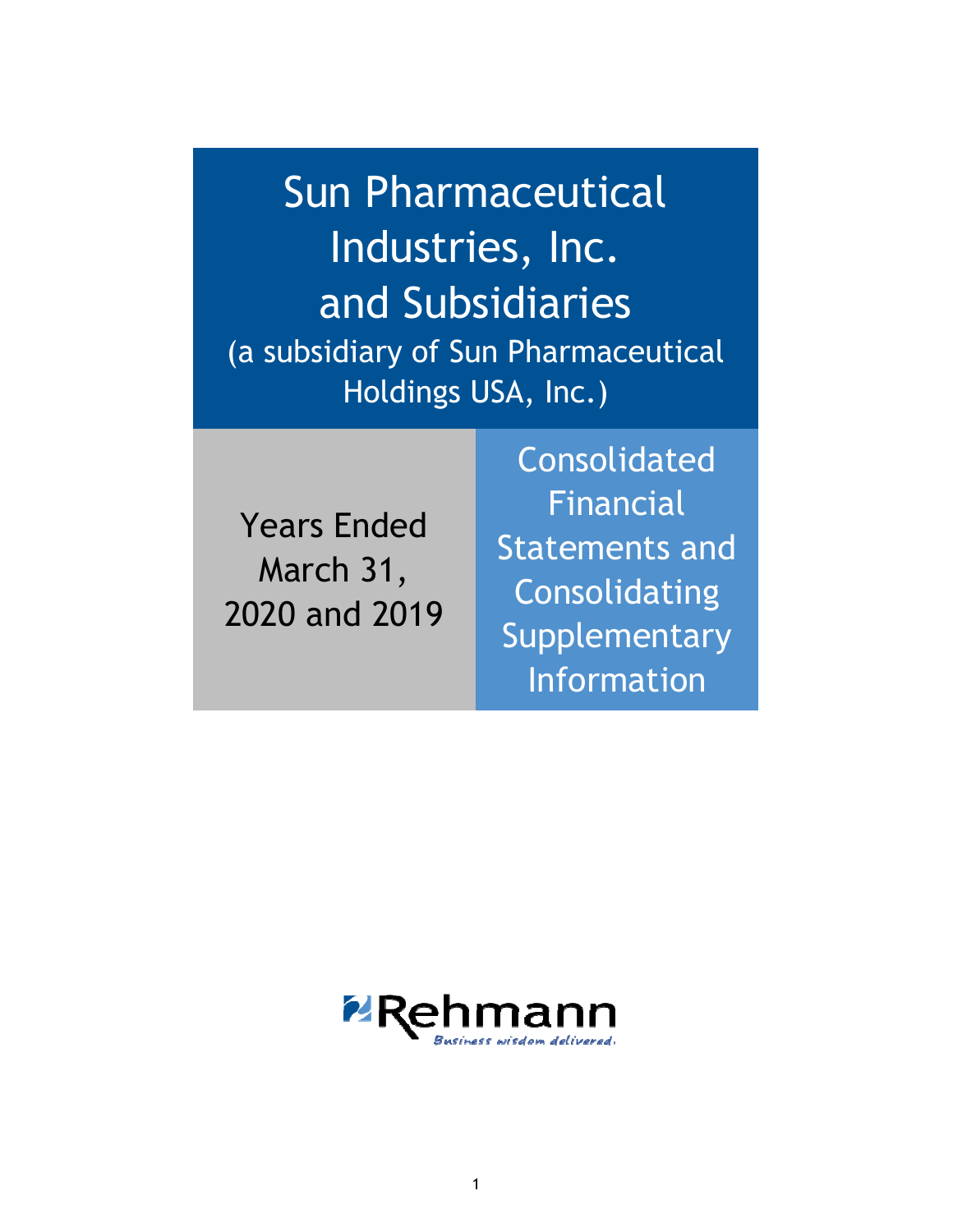# **Table of Contents**

|                                                                                         | Page |
|-----------------------------------------------------------------------------------------|------|
| <b>Independent Auditors' Report</b>                                                     | 1    |
| <b>Consolidated Financial Statements for the Years Ended</b><br>March 31, 2020 and 2019 |      |
| <b>Consolidated Balance Sheets</b>                                                      | 3    |
| <b>Consolidated Statements of Income</b>                                                | 5    |
| <b>Consolidated Statements of Shareholders' Equity</b>                                  | 6    |
| <b>Consolidated Statements of Cash Flows</b>                                            | 7    |
| Notes to Consolidated Financial Statements                                              | 8    |
| Independent Auditors' Report on Consolidating Supplementary Information                 | 37   |
| Consolidating Supplementary Information for the Years Ended<br>March 31, 2020 and 2019  | 38   |
| <b>Consolidating Balance Sheets</b>                                                     | 39   |
| <b>Consolidating Statements of Income</b>                                               | 43   |
| <b>Consolidating Statements of Shareholders' Equity</b>                                 | 45   |
| <b>Consolidating Statements of Cash Flows</b>                                           | 46   |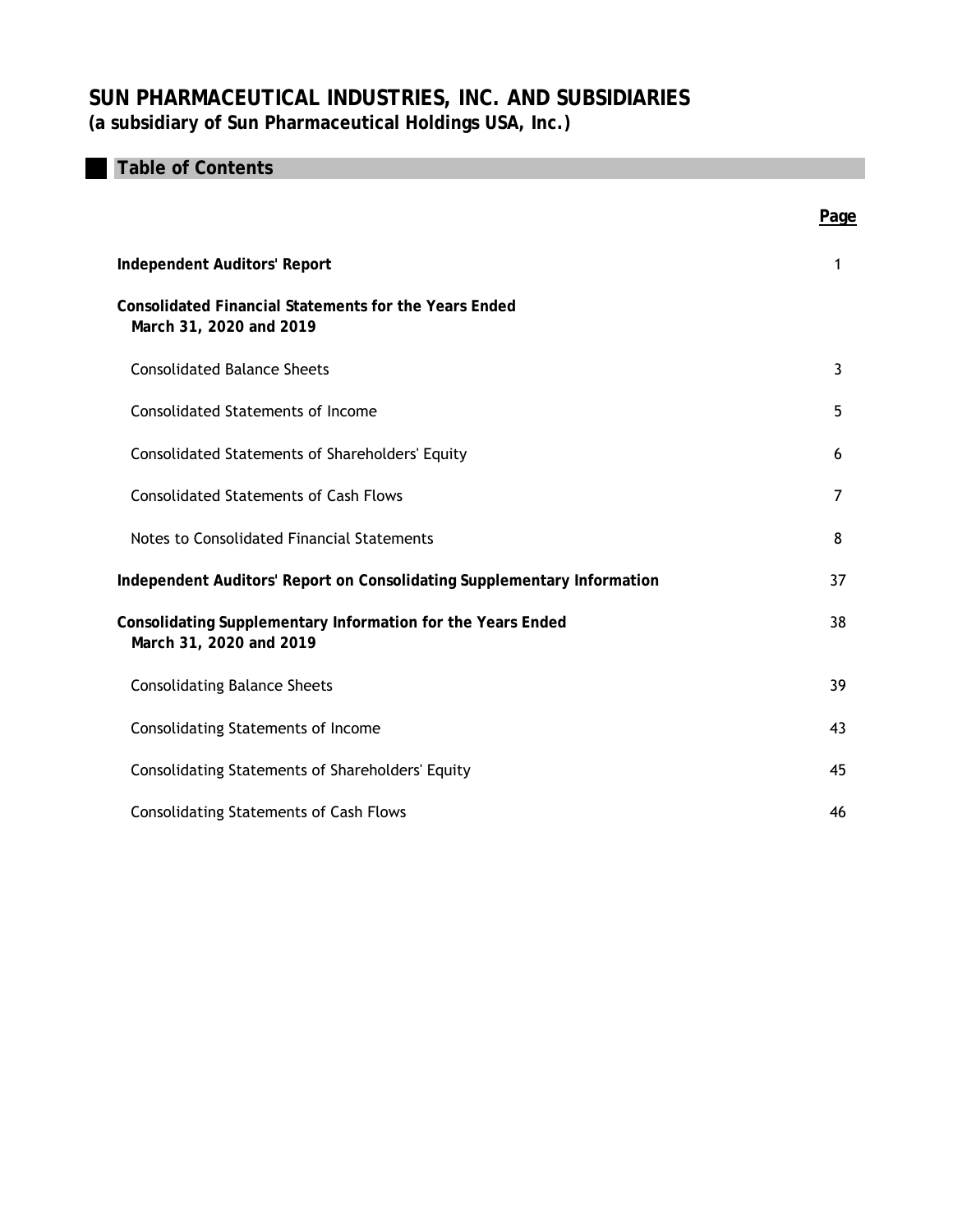# **ZRehmann**

**Rehmann Robson**

1500 W. Big Beaver Road 2nd Floor Troy, MI 48084 Ph: 248.952.5000 Fx: 248.952.5750 rehmann.com

# **INDEPENDENT AUDITORS' REPORT**

June 29, 2020

 Princeton, New Jersey Board of Directors and Shareholders Sun Pharmaceutical Industries, Inc. and Subsidiaries

We have audited the accompanying consolidated financial statements of *Sun Pharmaceutical Industries, Inc. and Subsidiaries* (the "Company"), a subsidiary of Sun Pharmaceutical Holdings USA, Inc., which comprise the consolidated balance sheets as of March 31, 2020 and 2019, and the related consolidated statements of income, shareholders' equity, and cash flows for the years then ended, and the related notes to the consolidated financial statements.

# *Management's Responsibility for the Consolidated Financial Statements*

Management is responsible for the preparation and fair presentation of these consolidated financial statements in accordance with accounting principles generally accepted in the United States of America; this includes the design, implementation, and maintenance of internal control relevant to the preparation and fair presentation of consolidated financial statements that are free from material misstatement, whether due to fraud or error.

# *Independent Auditors' Responsibility*

Our responsibility is to express an opinion on these consolidated financial statements based on our audits. We conducted our audits in accordance with auditing standards generally accepted in the United States of America. Those standards require that we plan and perform the audits to obtain reasonable assurance about whether the consolidated financial statements are free from material misstatement.

An audit involves performing procedures to obtain audit evidence about the amounts and disclosures in the consolidated financial statements. The procedures selected depend on auditor judgment, including the assessment of the risks of material misstatement of the consolidated financial statements, whether due to fraud or error. In making those risk assessments, the auditor considers internal control relevant to the Company's preparation and fair presentation of the consolidated financial statements in order to design audit procedures that are appropriate in the circumstances, but not for the purpose of expressing an opinion on the effectiveness of the Company's internal control. Accordingly, we express no such opinion. An audit also includes evaluating the appropriateness of accounting policies used and the reasonableness of significant accounting estimates made by management, as well as evaluating the overall presentation of the consolidated financial statements.

We believe that the audit evidence we have obtained is sufficient and appropriate to provide a basis for our audit opinion.

Rehmann is an independent member of Nexia International.

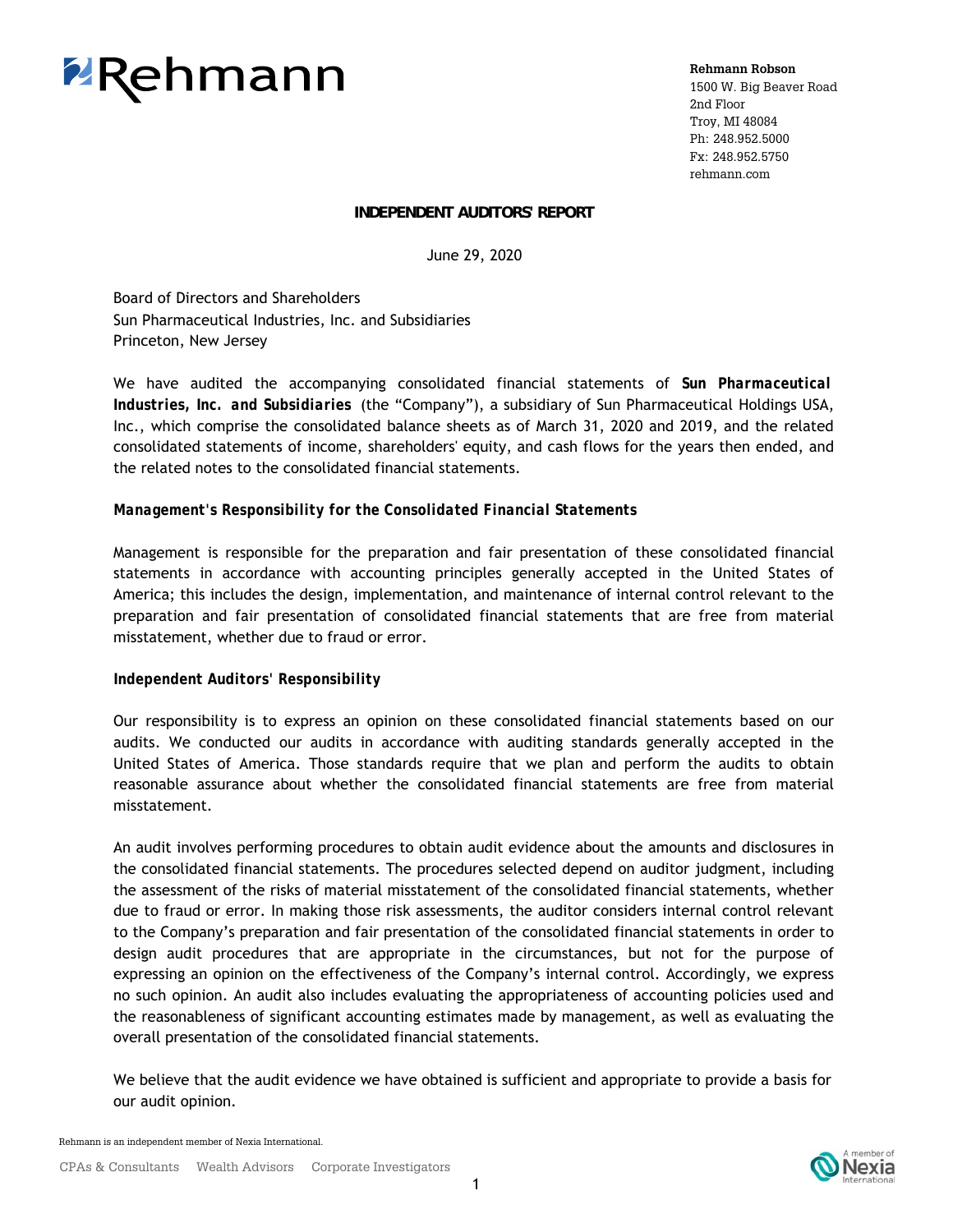# *Opinion*

In our opinion, the consolidated financial statements referred to above present fairly, in all material respects, the consolidated financial position of *Sun Pharmaceutical Industries, Inc. and Subsidiaries* as of March 31, 2020 and 2019, and the consolidated results of their operations and their cash flows for the years then ended in accordance with accounting principles generally accepted in the United States of America.

# *Change in Accounting Principle*

As described in Note 1, during the year ended March 31, 2020 the Company implemented a recent accounting principle related to the recognition and disclosure of leased assets. Our opinion is not modified with respect to this matter.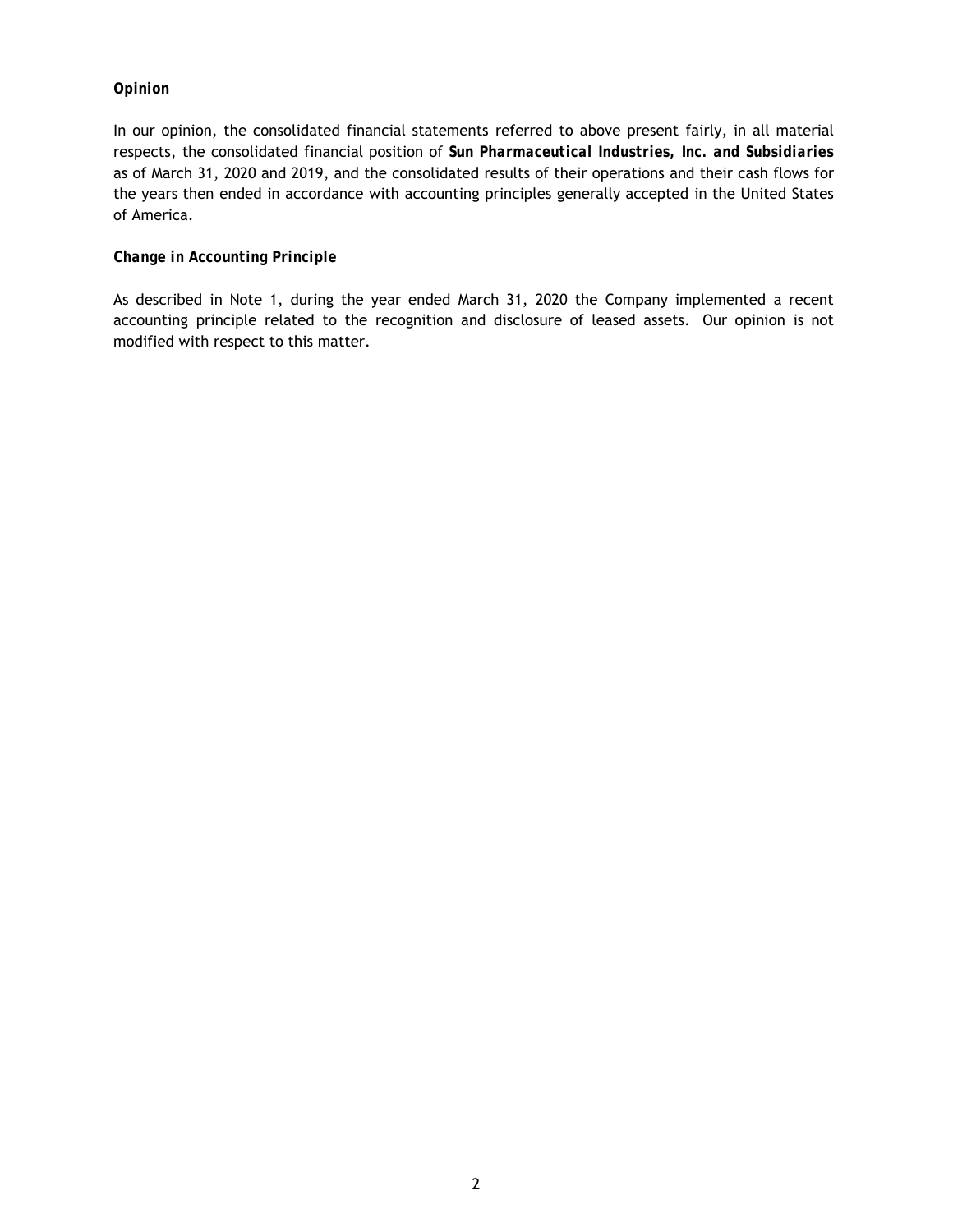# **Consolidated Balance Sheets**

*(amounts in thousands)*

|                                           | March 31     |    |           |  |
|-------------------------------------------|--------------|----|-----------|--|
|                                           | 2020         |    | 2019      |  |
| <b>ASSETS</b>                             |              |    |           |  |
| <b>Current assets</b>                     |              |    |           |  |
| Cash and cash equivalents                 | \$<br>33,275 | \$ | 57,885    |  |
| Accounts receivable, net                  | 481,855      |    | 522,680   |  |
| Due from related parties                  | 385,078      |    | 160,156   |  |
| Inventories                               | 294,397      |    | 270,461   |  |
| Prepaid expenses and other assets         | 12,261       |    | 11,137    |  |
| <b>Total current assets</b>               | 1,206,866    |    | 1,022,319 |  |
| Property, plant and equipment             |              |    |           |  |
| Land                                      | 1,805        |    | 1,805     |  |
| Buildings and improvements                | 42,323       |    | 34,156    |  |
| Equipment                                 | 68,212       |    | 68,773    |  |
| Furniture and fixtures                    | 3,186        |    | 2,825     |  |
| Vehicles                                  | 15,700       |    | 16,864    |  |
| Construction in process                   | 13,948       |    | 15,642    |  |
| Total                                     | 145,174      |    | 140,065   |  |
| Less accumulated depreciation             | 64,658       |    | 58,222    |  |
| Net property, plant and equipment         | 80,516       |    | 81,843    |  |
| Investments                               |              |    |           |  |
| Marketable equity securities              | 160,949      |    | 262,588   |  |
| Nonmarketable equity securities           | 10,159       |    | 7,361     |  |
| Investment in unconsolidated subsidiaries | 94,999       |    | 107,565   |  |
| Convertible notes                         | 12,000       |    | 11,100    |  |
| Total investments                         | 278,107      |    | 388,614   |  |
| Operating lease assets                    | 10,619       |    |           |  |
| Goodwill, net                             | 70,913       |    | 70,913    |  |
| Other intangible assets, net              | 49,638       |    | 87,858    |  |
| Deferred income taxes                     | 26,924       |    |           |  |
| <b>Total assets</b>                       | 1,723,583    |    | 1,651,547 |  |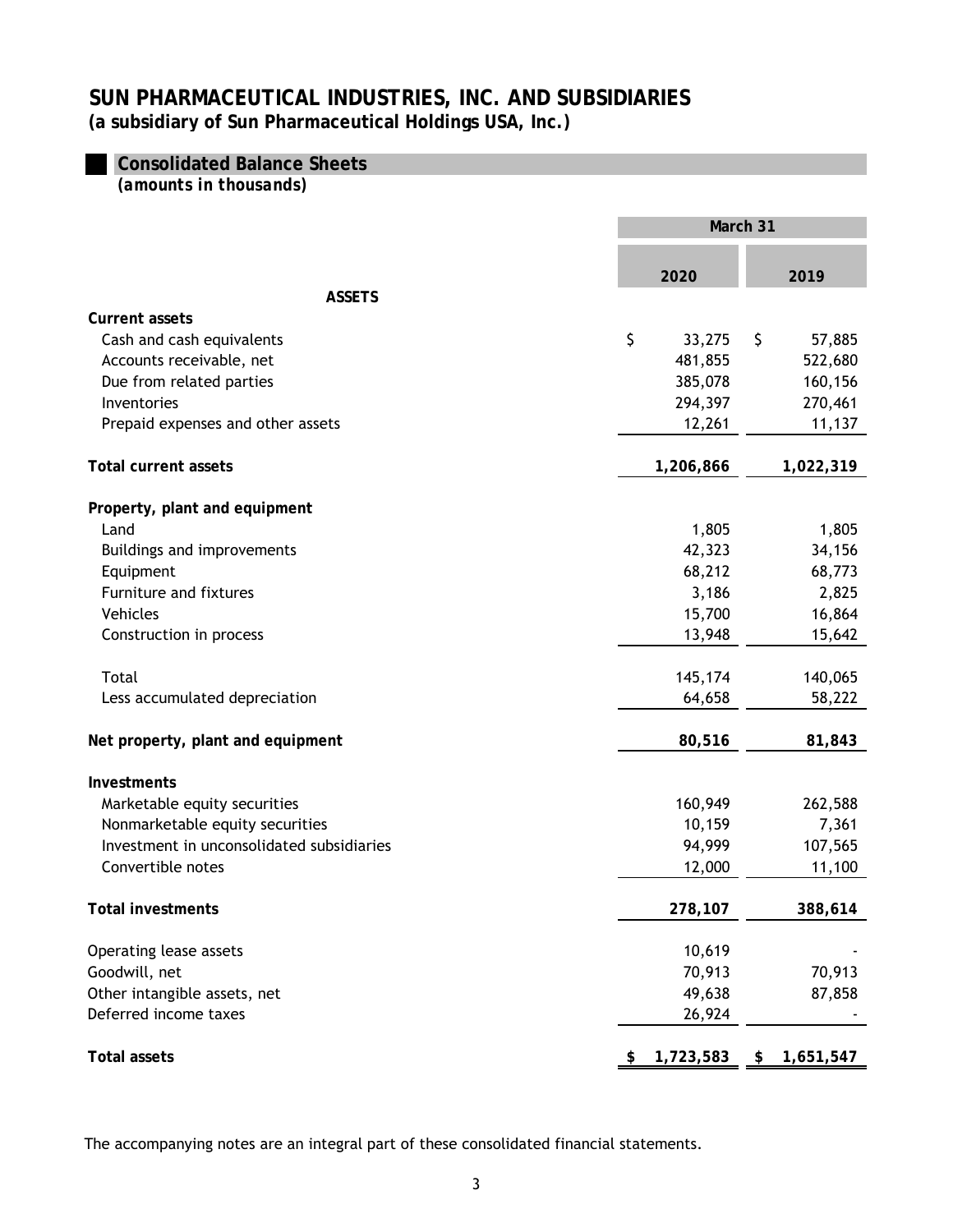**Consolidated Balance Sheets** 

*(amounts in thousands)*

|                                                                    | March 31        |    |           |
|--------------------------------------------------------------------|-----------------|----|-----------|
|                                                                    | 2020            |    | 2019      |
| LIABILITIES AND SHAREHOLDERS' EQUITY                               |                 |    |           |
| <b>Current liabilities</b>                                         |                 |    |           |
| Short-term borrowings                                              | \$<br>230,000   | \$ | 370,000   |
| Accounts payable - trade                                           | 95,630          |    | 28,961    |
| Accrued expenses                                                   | 234,401         |    | 137,472   |
| Contingent liability on acquisition                                | 6,250           |    | 6,250     |
| Current portion of operating lease obligations                     | 1,654           |    |           |
| Current portion of finance lease obligations                       | 3,877           |    | 4,551     |
| <b>Total current liabilities</b>                                   | 571,812         |    | 547,234   |
| Advances from affiliates                                           | 327,636         |    | 337,254   |
| Allocation of income taxes payable                                 | 52,686          |    | 31,613    |
| Deferred income taxes                                              |                 |    | 4,460     |
| Operating lease obligations, net of current portion                | 9,544           |    |           |
| Finance lease obligations, net of current portion                  | 9,856           |    | 13,337    |
| <b>Total liabilities</b>                                           | 971,534         |    | 933,898   |
| Commitments and contingencies (Notes 1, 7, 12, 13, and 16)         |                 |    |           |
| Shareholders' equity                                               |                 |    |           |
| Class A common stock, no par value; authorized 340,000,000 shares, |                 |    |           |
| issued and outstanding 228,098,308 shares                          |                 |    |           |
| Additional paid-in capital                                         | 565,595         |    | 565,595   |
| Retained earnings                                                  | 186,454         |    | 152,054   |
| Total shareholders' equity                                         | 752,049         |    | 717,649   |
|                                                                    |                 |    |           |
| Total liabilities and shareholders' equity                         | \$<br>1,723,583 | \$ | 1,651,547 |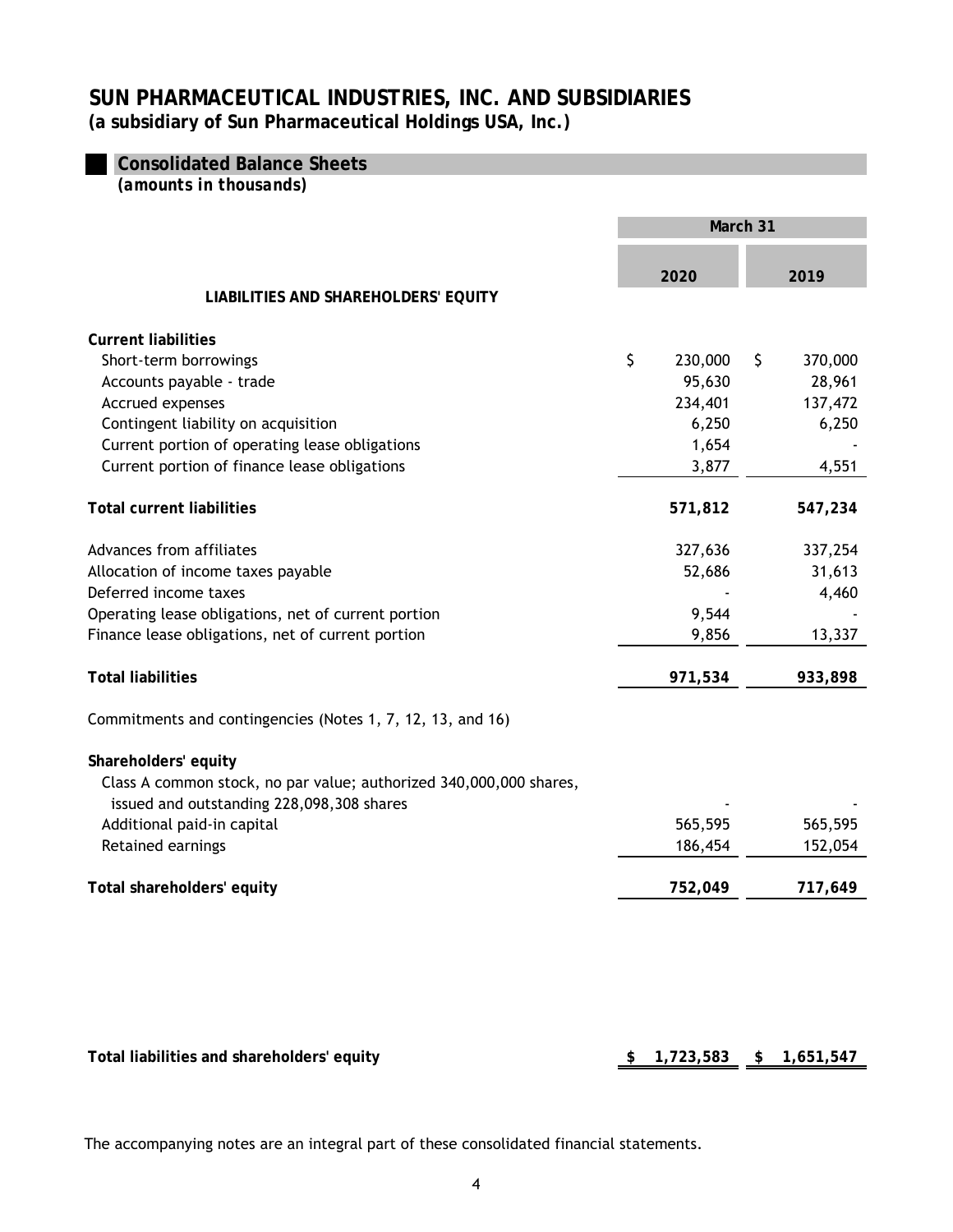# **Consolidated Statements of Income**

*(amounts in thousands)*

|                                                     |                | <b>Year Ended March 31</b> |
|-----------------------------------------------------|----------------|----------------------------|
|                                                     | 2020           | 2019                       |
| <b>Sales</b>                                        | -\$<br>936,421 | 922,020<br>- \$            |
| Cost of goods sold                                  | 572,721        | 610,701                    |
| Selling, general and administrative expenses        | 199,885        | 287,375                    |
| Research and development costs                      | 5,690          | 9,868                      |
| Loss on disposal of property, plant, and equipment  | 364            | 7,742                      |
| Operating income                                    | 157,761        | 6,334                      |
| Other (expense) income                              |                |                            |
| Interest expense                                    | (22, 788)      | (20, 375)                  |
| Dividend and interest income                        | 983            | 31,046                     |
| (Losses) gains on equity securities                 | (101, 470)     | 48,894                     |
| Equity in earnings from unconsolidated subsidiaries | 8,972          | 21,323                     |
| Gain on sale of intangible asset                    |                | 149                        |
| Other income                                        | 2,937          | 339                        |
| Other (expense) income, net                         | (111, 366)     | 81,376                     |
| Income before income tax allocation                 | 46,395         | 87,710                     |
| Allocation of income tax expense                    | 11,681         | 20,277                     |
| Net income                                          | 34,714         | 67,433<br>\$               |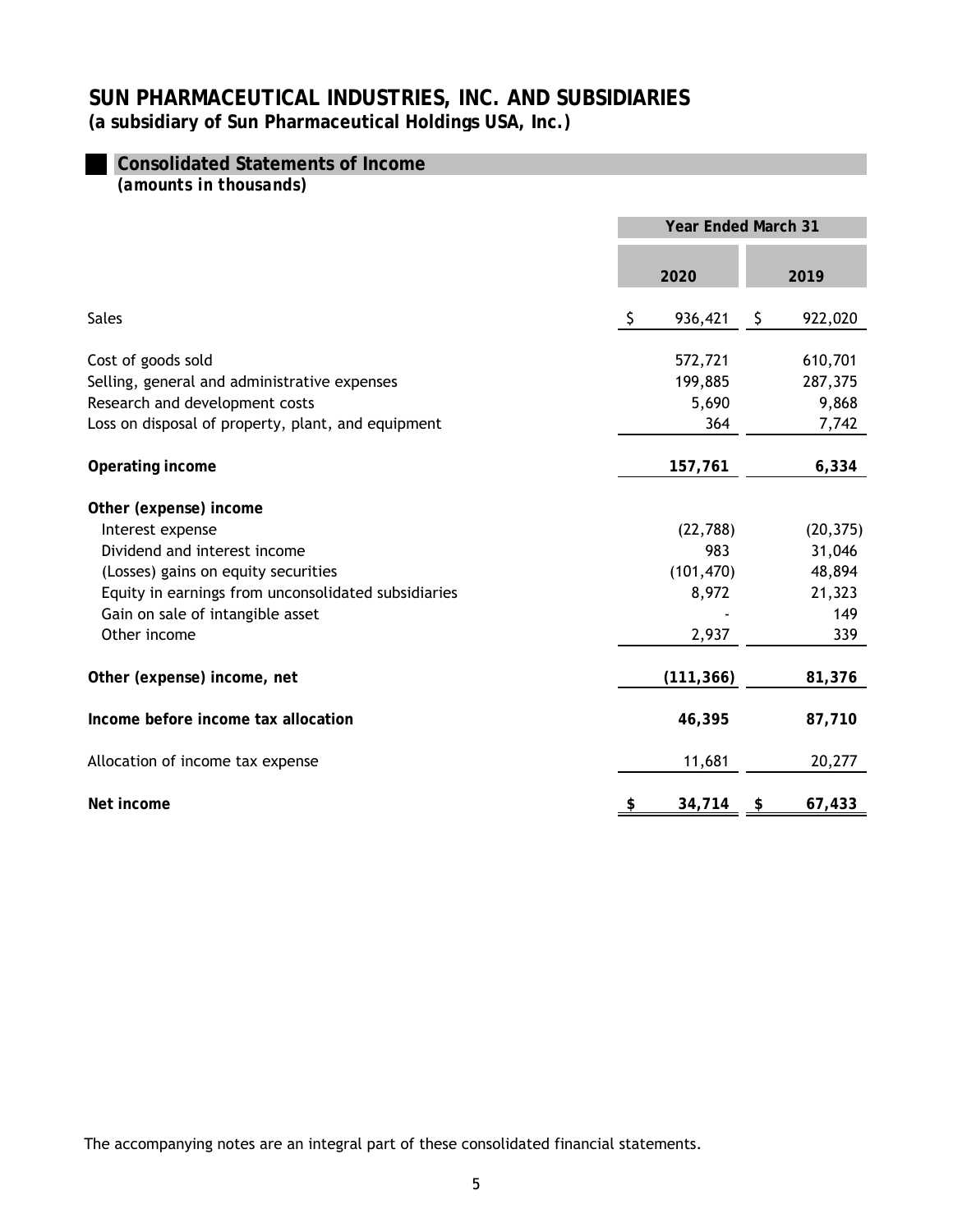**(a subsidiary of Sun Pharmaceutical Holdings USA, Inc.)**

# **Consolidated Statements of Shareholders' Equity**

*(in thousands except share data)*

|                                                                 | Common<br><b>Stock Shares</b><br>$(*)$ | Additional<br>Paid-in<br>Capital | Retained<br>Earnings | Accumulated<br>Other<br>Comprehensive<br>Income | <b>Total</b><br>Shareholders'<br>Equity |
|-----------------------------------------------------------------|----------------------------------------|----------------------------------|----------------------|-------------------------------------------------|-----------------------------------------|
| Balances,<br>April 1, 2018                                      | 228,098,308                            | \$565,595                        | (73, 953)<br>\$      | 19,276<br>\$                                    | 510,918<br>\$                           |
| Net income                                                      |                                        |                                  | 67,433               |                                                 | 67,433                                  |
| Cumulative effect of change in<br>accounting principle (Note 2) |                                        |                                  | 166,629              | (19, 276)                                       | 147,353                                 |
| Distributions (Note 18)                                         |                                        |                                  | (8,055)              |                                                 | (8,055)                                 |
| Balances,<br>March 31, 2019                                     | 228,098,308                            | 565,595                          | 152,054              |                                                 | 717,649                                 |
| Net income                                                      |                                        |                                  | 34,714               |                                                 | 34,714                                  |
| Cumulative effect of change in<br>accounting principle (Note 1) |                                        |                                  | (314)                |                                                 | (314)                                   |
| Balances,<br>March 31, 2020                                     | 228,098,308                            | \$565,595                        | $186,454$ \$<br>\$   |                                                 | 752,049<br>\$                           |

\* Note: The common stock of the Company has as no stated par value, thus all stock transactions reported in Additional Paid-In Capital.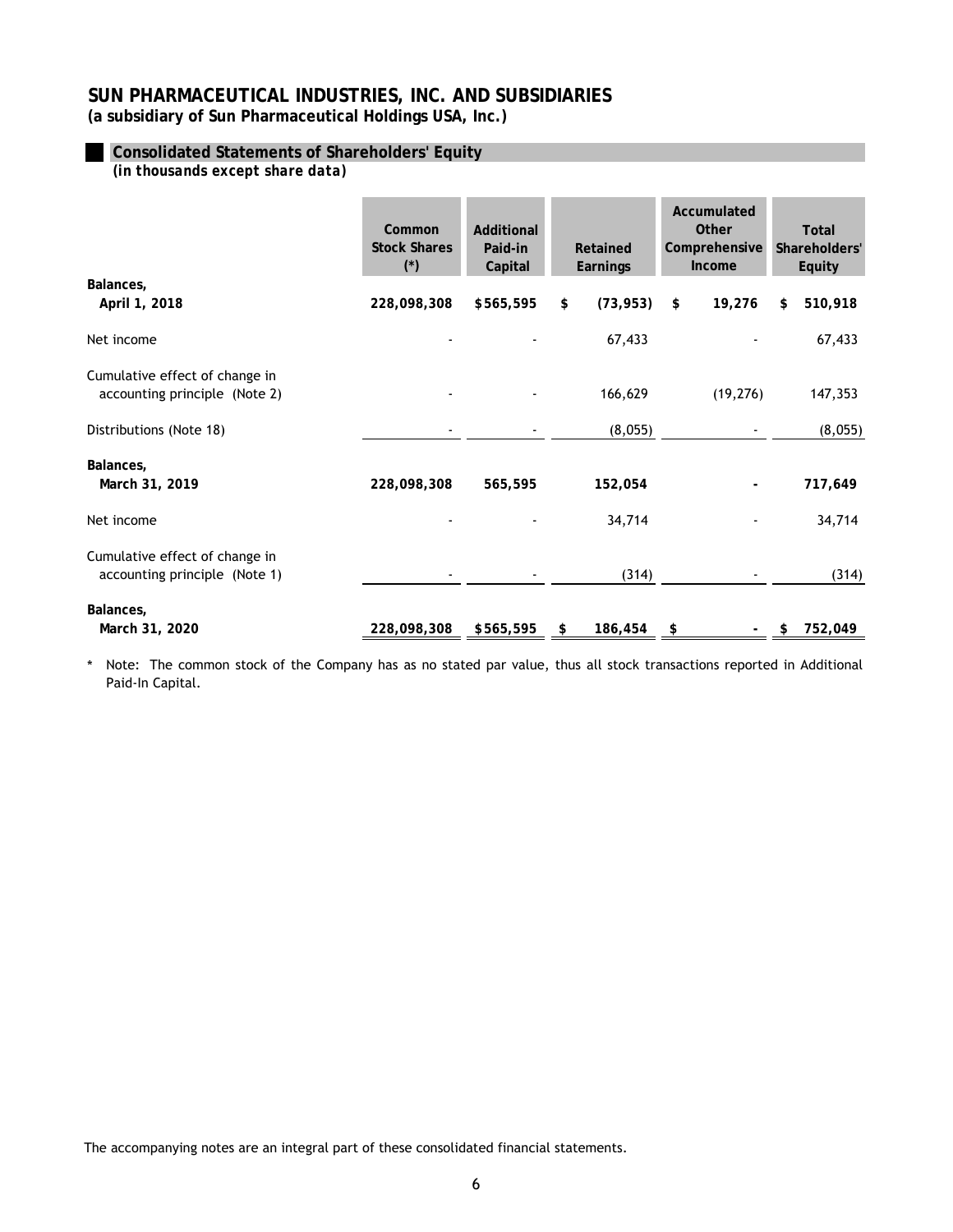**Consolidated Statements of Cash Flows**

*(in thousands)*

|                                                             | <b>Year Ended March 31</b> |                      |  |
|-------------------------------------------------------------|----------------------------|----------------------|--|
|                                                             | 2020                       | 2019                 |  |
| Cash flows from operating activities                        |                            |                      |  |
| Net income                                                  | \$<br>34,714               | \$.<br>67,433        |  |
| Adjustments to reconcile net income to net cash provided by |                            |                      |  |
| (used in) operating activities                              |                            |                      |  |
| Depreciation                                                | 12,441                     | 18,763               |  |
| Amortization                                                | 38,220                     | 38,543               |  |
| Losses (gains) on equity securities                         | 101,470                    | (48, 894)            |  |
| Equity in earnings from subsidiaries                        | (8,972)                    | (21, 323)            |  |
| Stock dividend from investee                                |                            | (913)                |  |
| (Gain) loss on disposal of property, plant, and equipment   | (1,628)                    | 7,759                |  |
| Gain on sale of intangible asset                            |                            | (149)                |  |
| Deferred income taxes                                       | (31, 300)                  | 4,256                |  |
| Recovery of doubtful accounts                               | (2,990)                    | (1,633)              |  |
| Changes in operating assets and liabilities                 |                            |                      |  |
| which provided (used) cash                                  |                            |                      |  |
| Accounts receivable                                         | 40,755                     | (178, 737)           |  |
| Due from related parties                                    | (224, 922)                 | (135, 849)           |  |
| Inventories                                                 | (23, 936)                  | 6,597                |  |
| Prepaid expenses and other assets                           | (1, 124)                   | 5,094                |  |
| Accounts payable                                            | 66,669                     | (36, 632)            |  |
| Accrued expenses                                            | 96,929                     | (10, 729)            |  |
| Allocation of income tax payable                            | 21,073                     | 13,961               |  |
| Lease obligations                                           | (1,024)                    |                      |  |
| Net cash provided by (used in) operating activities         | 116,375                    | (272, 453)           |  |
| Cash flows from investing activities                        |                            |                      |  |
| Purchases and construction of property, plant and equipment | (3,629)                    | (12,680)             |  |
| Proceeds on disposal of property, plant, and equipment      | 3,060                      | 17,109               |  |
| Investment in unconsolidated entities                       | (3,002)                    | (6, 111)             |  |
| Distributions from unconsolidated subsidiaries              | 21,911                     | 5,831                |  |
| Issuance of convertible notes                               | (900)                      | (4, 100)             |  |
| Proceeds from sale of intangible assets                     |                            | 344                  |  |
| Net cash provided by investing activities                   | 17,440                     | 393                  |  |
| Cash flows from financing activities                        |                            |                      |  |
| Proceeds from short-term bank borrowings                    | 20,000                     | 210,000              |  |
| Net repayment of line of credit borrowings                  | (160,000)                  | (100,000)            |  |
| Net (repayment of) advances from affiliates                 | (9,618)                    | 129,581              |  |
| Repayment of long-term debt                                 |                            | (16, 733)            |  |
| Repayment of capital lease obligations                      | (8, 807)                   | (8,974)              |  |
| Net cash (used in) provided by financing activities         | (158, 425)                 | 213,874              |  |
| Net decrease in cash and cash equivalents                   | (24, 610)                  | (58, 186)            |  |
| Cash and cash equivalents, beginning of year                | 57,885                     | 116,071              |  |
| Cash and cash equivalents, end of year                      | 33,275<br>\$               | 57,885<br>$\sqrt{3}$ |  |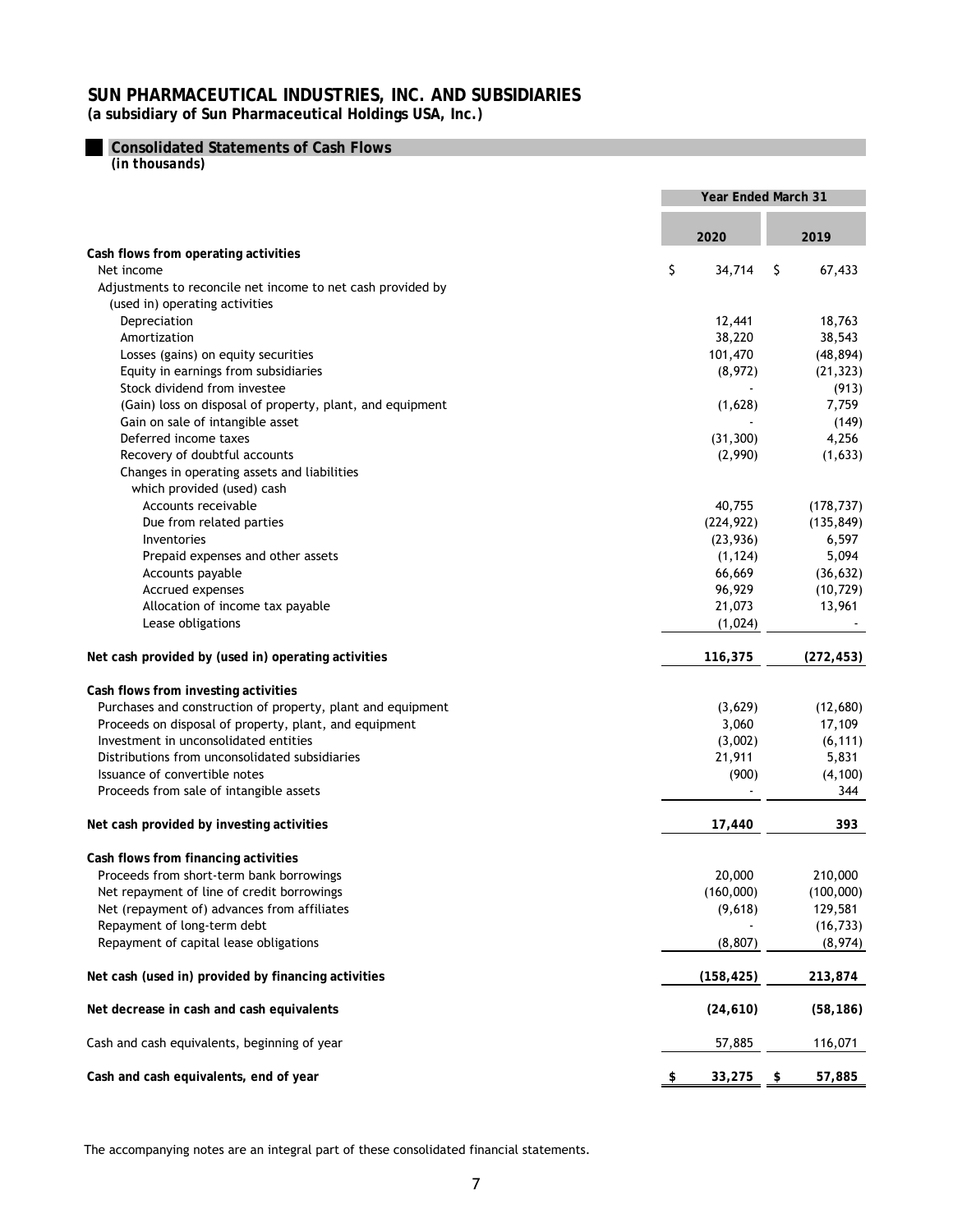**Notes to Consolidated Financial Statements**

*(amounts in thousands)*

### **1. NATURE OF BUSINESS, BASIS OF PRESENTATION AND SUMMARY OF SIGNIFICANT ACCOUNTING POLICIES**

*Organization and Nature of Business* 

*Sun Pharmaceutical Industries, Inc.* ("Sun"), with headquarters in Princeton, New Jersey, is 96.32% owned by Sun Pharmaceutical Holdings USA, Inc. ("Sun Holding") and 3.68% owned by Sun Pharmaceutical Industries Limited ("Sun Limited").

The Company develops, licenses, manufactures, markets and distributes generic and brand prescription pharmaceuticals to the nation's largest wholesalers, distributors, warehousing and non-warehousing chain drugstores and managed care providers, throughout the United States, Canada and Puerto Rico. The process of developing a line of proprietary drugs requires approvals by the United States Food and Drug Administration ("FDA") of Abbreviated New Drug Applications ("ANDAs") for generic drugs and New Drug Applications ("NDAs") for brand drugs. The Company distributes various products exclusively for Sun Limited and also Company-owned products (those products for which the Company owns the ANDAs) manufactured in its own facilities as well as by Sun Limited and other third parties. Generic products are intended to treat a variety of disorders including, but not limited to, hypertension, arthritis, epilepsy, diabetes, depression, cancer and pain management. The Company has brand products which currently are primarily intended to treat patients related to dermatology. The Company has divisions for the distribution of various proprietary brand products in the therapeutic categories of ophthalmology, dermatology (biologics), oncology and neurology.

Subsidiaries of Sun (together with Sun hereafter referred to as "the Company"), all of which are wholly owned, include:

Chattem Chemicals, Inc. ("Chattem") is based in Chattanooga, Tennessee. Chattem is primarily engaged in the business of manufacturing Active Pharmaceutical Ingredients ("APIs"), surfactants and aluminum performance additives.

Mutual Pharmaceutical Company Inc. ("Mutual") was based in Philadelphia, Pennsylvania. In June 2016, Mutual sold its real property and operating assets. At the same time, Mutual entered into a manufacturing contract agreement with the new owners to manufacture certain of the drugs previously manufactured by the Company. The term of the agreement is two years commencing with provisions for extensions.

DUSA Pharmaceuticals Inc. ("DUSA") is based in Wilmington, Massachusetts, and is primarily engaged in the business of manufacturing and marketing branded dermatology formulations and medical devices used for treatment of dermatological conditions.

Pharmalucence Inc. ("Pharmalucence") is based in Billerica, Massachusetts. Pharmalucence manufactures its own line of generic injectable radiopharmaceuticals and sells to radiopharmacies and distributors. It also provides contract and private label formulation development and manufacturing services of parenteral products in either liquid or lyophilized form.

Taro Development Corporation ("TDC") is based in New York and has a wholly owned subsidiary, Morley & Company, also based in New York. Neither of these entities had operating activity in Fiscal 2020 or 2019.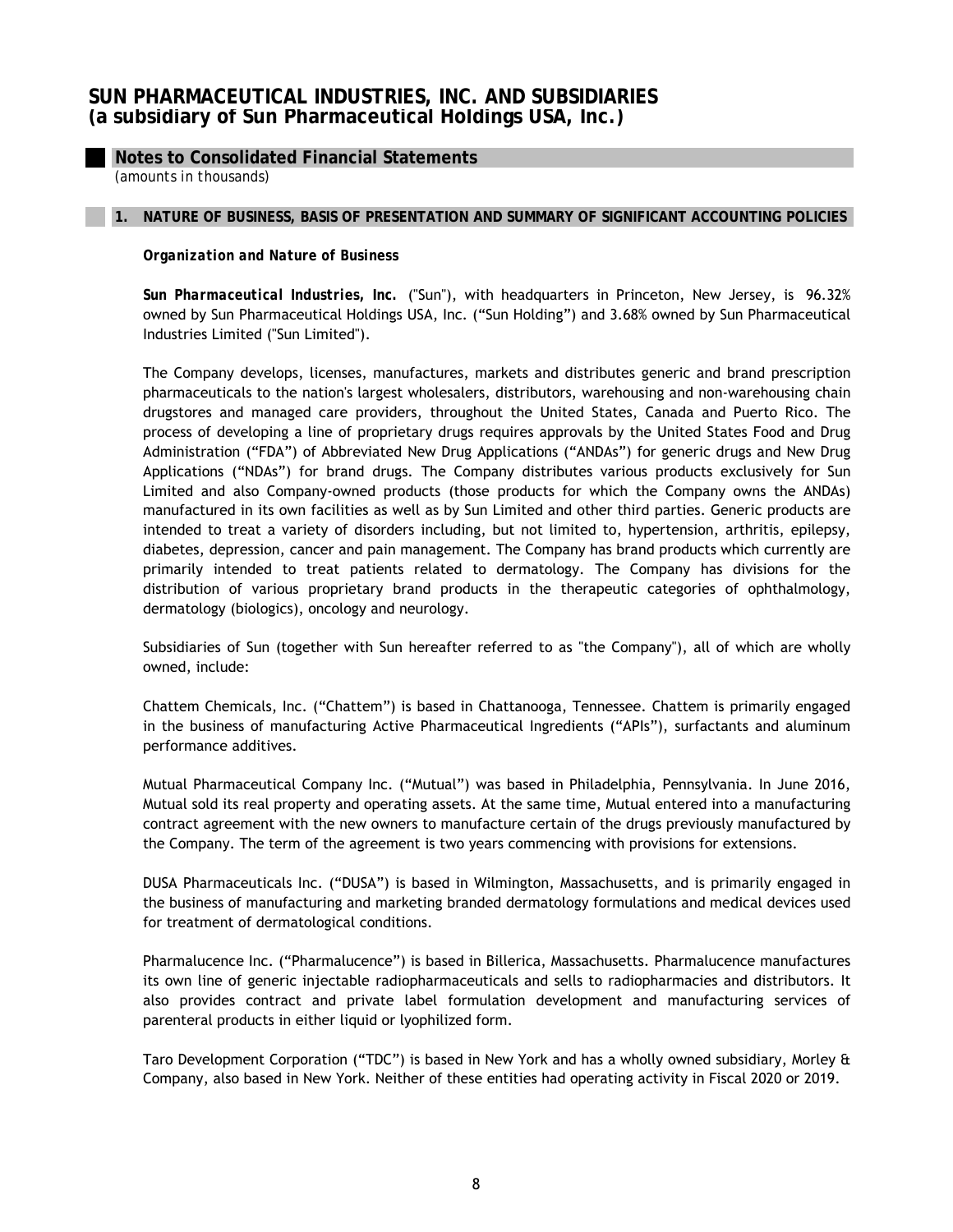# **Notes to Consolidated Financial Statements**

*(amounts in thousands)*

PI Real Estate Ventures, LLC ("PI"), a wholly owned subsidiary of Pharmalucence, was formed to hold the building and related debt in connection with Sun's acquisition of Pharmalucence. Any operating expenses incurred by PI are charged to Pharmalucence in the form of building rental, in such a manner that PI reports no profit or loss on its activities.

Sun's manufacturing facilities are located in Cranbury, New Jersey; Chattanooga, Tennessee; and Wilmington, Massachusetts, and Billerica, Massachusetts. The Company also has warehouses and executive offices in these locations.

#### *Principles of Consolidation*

These consolidated financial statements, which are the responsibility of management, have been prepared in conformity with accounting principles generally accepted in the United States of America (US GAAP). The consolidated financial statements are prepared in the functional currency of US dollars and include the accounts of consolidated subsidiaries. All significant intercompany accounts and transactions have been eliminated in consolidation.

#### *Use of Estimates*

The preparation of consolidated financial statements in conformity with US GAAP requires management to make estimates and assumptions that affect the reported amounts of assets and liabilities and disclosure of contingent assets and liabilities at the date of the consolidated financial statements and the reported amounts of revenues and expenses during the reporting year. Actual results could differ from those estimates. Significant estimates include, but are not limited to, realization of deferred tax assets, provisions for estimated customer returns, discounts, rebates, coupons and other price adjustments, including customer chargebacks (see "Revenue Recognition" below), valuation of inventories, valuation of investments, determination of useful lives and potential impairment of property, plant and equipment and intangible assets and other long-lived assets.

#### *Cash and Cash Equivalents*

Cash and cash equivalents consist of demand deposits in banks, cash on hand and all highly liquid investments purchased with an original maturity of three months or less. The Company invests its excess cash primarily in deposits with major banks and in other high quality short-term liquid money market investments. During the normal course of business, the Company may maintain cash on deposit in excess of federally insured limits with financial institutions. The Company maintains a policy of making investments only with institutions with at least an investment grade credit rating. Management does not believe the Company is exposed to any significant interest rate or other financial risk as a result of these deposits.

## *Investments*

The Company invests in equity securities of public and private companies to promote business and strategic objectives. These investments, although long-term, are generally focused on the development of these individual drugs and are not intended to be ongoing relationships.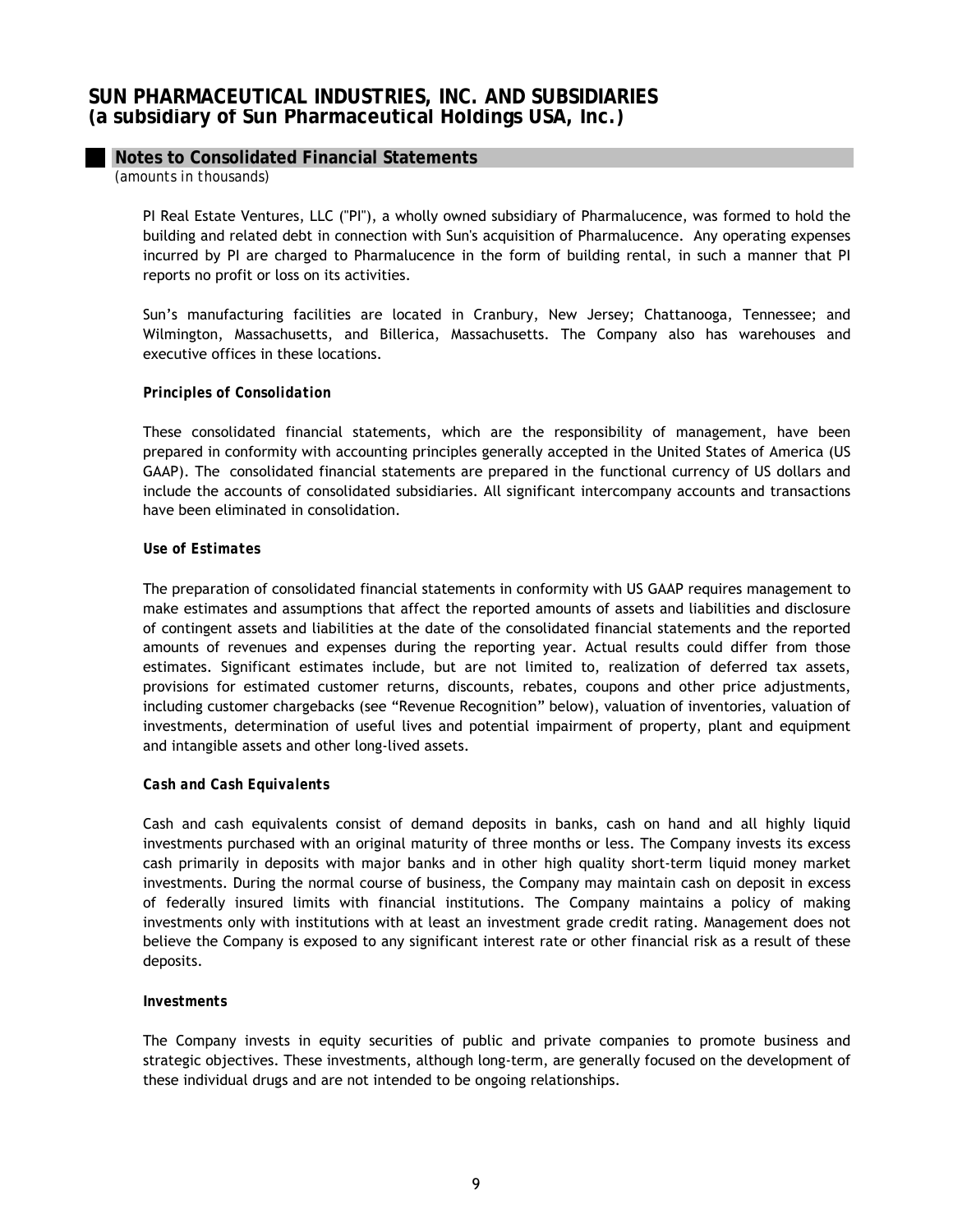# **Notes to Consolidated Financial Statements**

*(amounts in thousands)*

Marketable equity securities are equity securities with readily determinable fair value that are measured and recorded at fair value on a recurring basis with changes in fair value, whether realized or unrealized, recorded through the consolidated statements of income. Sun, through its subsidiary TDC, holds 2,333,802 shares of Taro Pharmaceutical Industries, Ltd. ("Taro"). Sun Limited, along with several of its subsidiaries, holds the majority of the common shares of Taro. The American Depository Shares of Taro are traded on the New York Stock Exchange. Management does not intend to sell the securities of this affiliate in the near future since such interests were acquired as strategic investments by Sun Limited and its subsidiaries.

Investee companies that are not consolidated, but over which the Company exercises significant influence, are accounted for using the equity method of accounting. Whether or not the Company exercises significant influence with respect to an Investee depends on an evaluation of several factors including, among others, representation on the Investee company's board of directors, and ownership level, which is generally a 20% to 50% interest in the voting securities for corporate entities and between 5% and 50% interest in the voting securities for noncorporate entities. Under the equity method of accounting, an Investee's underlying accounts are not reflected within the Company's consolidated balance sheets and consolidated income statements; rather, the Company's share of the earnings or losses of the Investee is reflected in the caption ''Equity in earnings from unconsolidated subsidiaries'' in the consolidated statements of income. The Company's carrying value in an equity method Investee is reflected in the caption "Investment in unconsolidated subsidiaries" on the consolidated balance sheets.

Nonmarketable equity securities are equity securities without readily determinable fair values that are not accounted for under the consolidation or the equity method of accounting. Management has elected the measurement alternative for these investments that do not have readily determined fair values. Under this alternative, such investments are measured at cost minus impairment, if any, plus or minus changes resulting from qualifying observable price changes in orderly transactions for an identical or similar investment of the same issuer. At March 31, 2020, the Company has outstanding capital commitments of approximately \$3,180 to these investees.

Realized and unrealized gains and losses resulting from changes in fair value or the sale of equity investments are reported as "(Losses) gains on equity securities" on the consolidated statements of income. All (losses) gains recognized in Fiscal 2020 and 2019 are unrealized.

## *Convertible Notes*

During Fiscal 2018, the Company converted a \$7,000 advance to one of its development stage investees into a convertible note. The convertible note matured in February 2020 at which time management did not elect to convert the note into common stock. Interest accrues at an annual rate of 5%. The investee may prepay the convertible note in \$1,000 increments without penalty. The Company has the right to convert any outstanding principal into shares of the investee's common stock, at any time on or before the maturity date at its discretion. If the Company chooses to convert, it will forfeit all accrued and unpaid interest.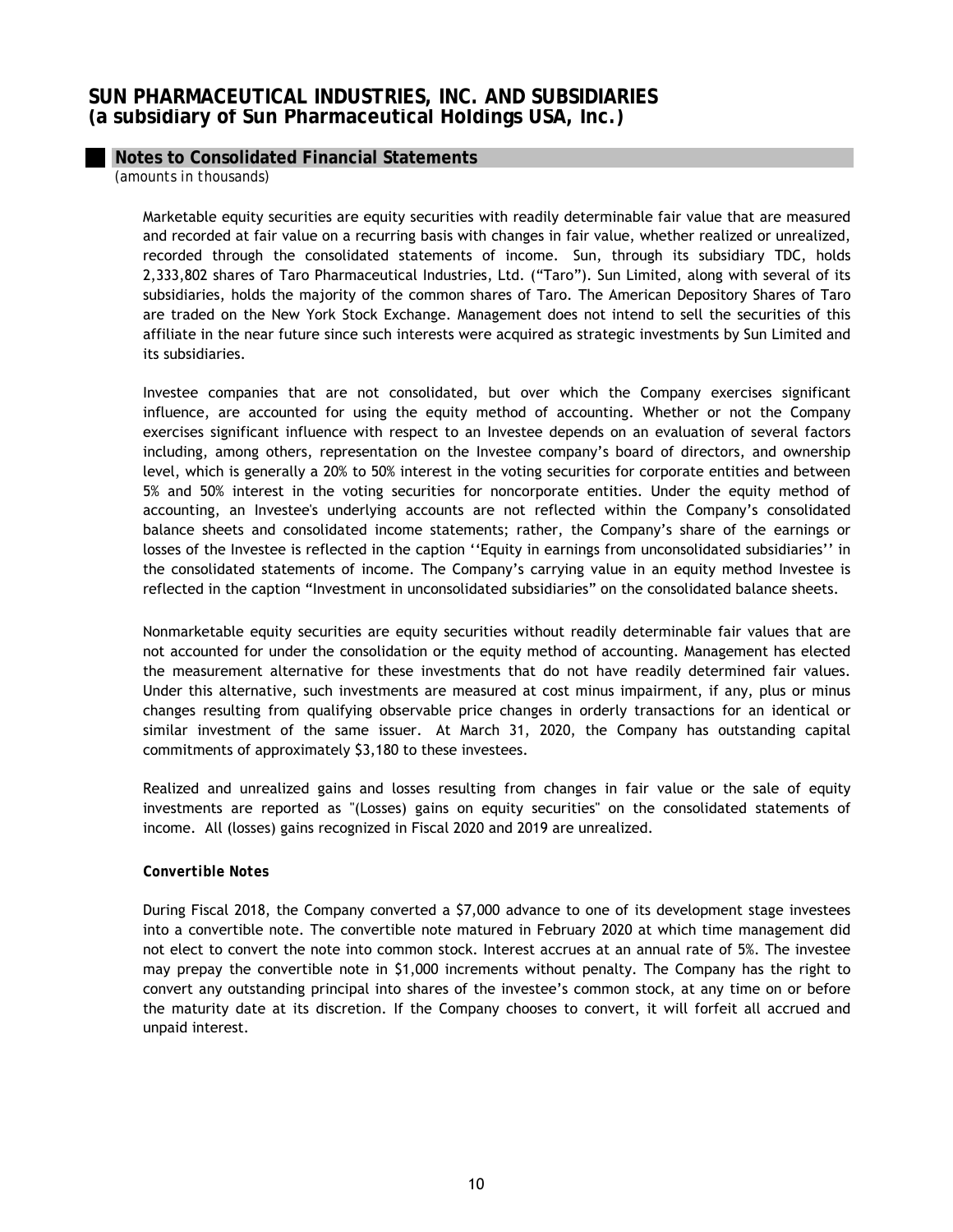# **Notes to Consolidated Financial Statements**

*(amounts in thousands)*

During Fiscal 2019, an addendum to the original convertible note agreement was signed. As a result, the Company agreed to invest an additional \$5,000 of which \$900 and \$4,100 was invested in Fiscal 2020 and 2019, respectively. These convertible notes matured in December 2019 at which time management did not elect to convert the notes into common stock. Interest accrues at an annual rate of 12%. The investee may prepay the convertible note in \$1,000 increments without penalty. The Company has the right to convert any outstanding principal into shares of the investee's common stock, at any time on or before the maturity date at its discretion at a conversion price of \$5,000 per unit. If the Company chooses to convert, it will forfeit all accrued and unpaid interest. Additionally, the existing convertible note conversion price was amended to \$5,000 per unit from \$12,500 per unit.

The conversion feature of these notes does not allow for a cash settlement. The shares delivered on conversion are privately held and therefore not readily convertible to cash. As a result, the conversion feature does not have a net settlement characteristic and therefore does not meet the definition of a derivative.

## *Advances from Affiliates (Related by Common Ownership and Management Control)*

The Company has received funds, on various dates, from Alkaloida Chemical Co. ZRT and Sun Pharma Netherlands B.V. These advances are considered unsecured operating loans. On an annual basis, any unpaid accrued interest is rolled into the principal balance. There are no formal repayment terms for either principal or interest. While these loans can be called on demand at the affiliates' discretion, it is not anticipated that this will occur within the next year and accordingly the advances have been classified as noncurrent in the consolidated balance sheets.

## *Revenue Recognition*

Revenue from product sales is recognized only when: the parties to the contract have approved it and are committed to perform their respective obligation, the Company can identify each party's rights regarding the distinct goods or services to be transferred ("performance obligations"), the Company can determine the transaction price for the goods or services to be transferred, the contract has commercial substance and it is probable that the Company will collect the consideration to which it is entitled in exchange for the goods or services that will be transferred to the customer.

Revenues are recorded in the amount of consideration to which the Company expects to be entitled in exchange for performance obligations upon transfer of control to the customer, excluding amounts collected on behalf of other third parties and sales taxes.

The amount of consideration the Company expects to be entitled varies as a result of rebates, chargebacks, returns, and other sales reserves and allowances the Company offers its customers and their customers, as well as the occurrence or nonoccurrence of future events, including milestone events. A minimum amount of variable consideration is recorded concurrently with the satisfaction of performance obligations to the extent that it is probable that a significant reversal in the amount of cumulative revenue recognized will not occur when the uncertainty associated with the variable consideration is subsequently resolved. Estimates of variable consideration are based on historical experience and the specific terms in the individual agreements (which management believes approximates expected value). Rebates and chargebacks are the largest components of sales reserves and allowances. For further description of sales reserves and allowances and how they are estimated, see "Allowances for Sales Adjustments" below.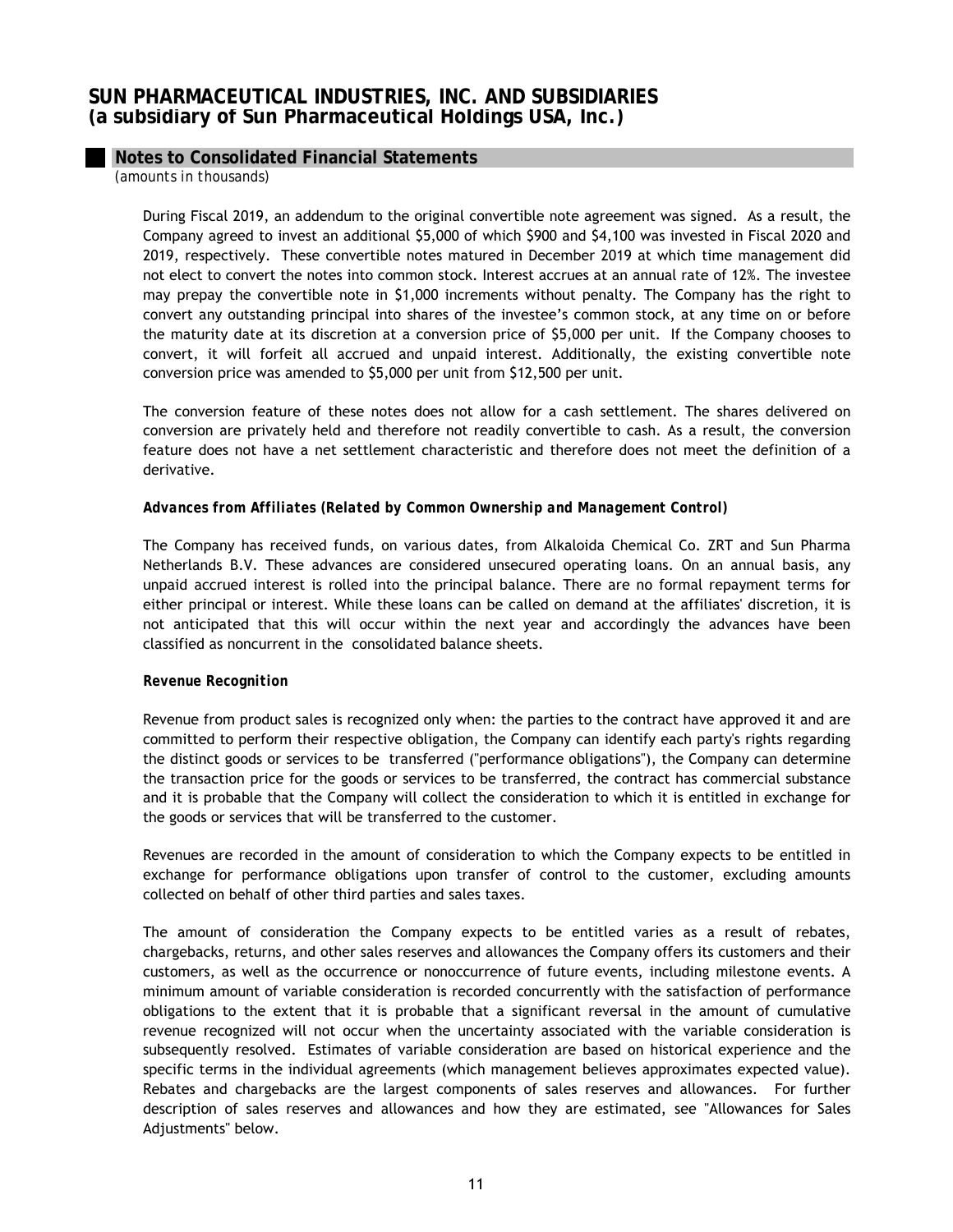# **Notes to Consolidated Financial Statements**

*(amounts in thousands)*

Shipping and handling costs are considered to be a fulfillment cost. These costs are included in selling, general and administrative expenses and amounted to \$11,866 and \$7,824 in Fiscal 2020 and 2019, respectively.

The Company does not adjust the promised consideration for the effects of a significant financing component as it is expected, at contract inception, that the period between the transfer of the promised goods or services to the customer and the time the customer pays for these goods or services to be generally one year or less. The Company's credit terms to customers are on average between sixty and ninety days.

The Company's customers consist primarily of large pharmaceutical wholesalers who sell directly into the retail channel, chain drug stores, distributors, and managed care customers. For the products being sold from DUSA the primary customers are physicians and hospitals. Pharmalucence's primary customers are radiopharmaceutical pharmacies.

Revenue from the sales of goods, including sales to wholesalers, is recognized when the customer obtains control of the product. This generally occurs when the products are received by the customers and they obtain the risks and rewards of ownership and the Company has a right to payment.

The Company makes sales of products under various marketing and distribution agreements. The Company recognizes revenue from such sales in accordance with Financial Accounting Standards Board ("FASB") Accounting Standards Codification ("ASC") Topic 606-10-55-37, "Principal versus Agent Considerations." Management has evaluated the various indicators described under this guidance and has determined that such revenues should be considered on a gross reporting basis. The factors which led management to make such determination include the following: (1) the title of the goods have been transferred to the Company and the Company assumes all general inventory risks; (2) the Company is responsible for fulfilling the promise to provide the specified good to customers; and (3) the Company has discretion in establishing the prices for the specific good.

Contract liabilities are mainly comprised of deferred revenues. When the Company receives advance payments from customers for the sale of products, such payments are deferred and reported as advances from customers until all conditions for revenue recognition are met. These deferred amounts are immaterial at March 31, 2020 and 2019.

## *Allowances for Sales Adjustments*

Variable consideration includes sales reserves and allowances. Chargebacks, customer rebates, shelf stock adjustments and sales discounts are netted against trade receivables. Sales returns, Medicaid and Medicare rebates, managed care rebates, and patient coupons are recorded within accrued expenses on the consolidated balance sheets. The Company recognizes these provisions at the time of the sale and adjusts them if the actual amounts differ from the estimated provisions. The following briefly describes the nature of each deduction and how the provisions are estimated: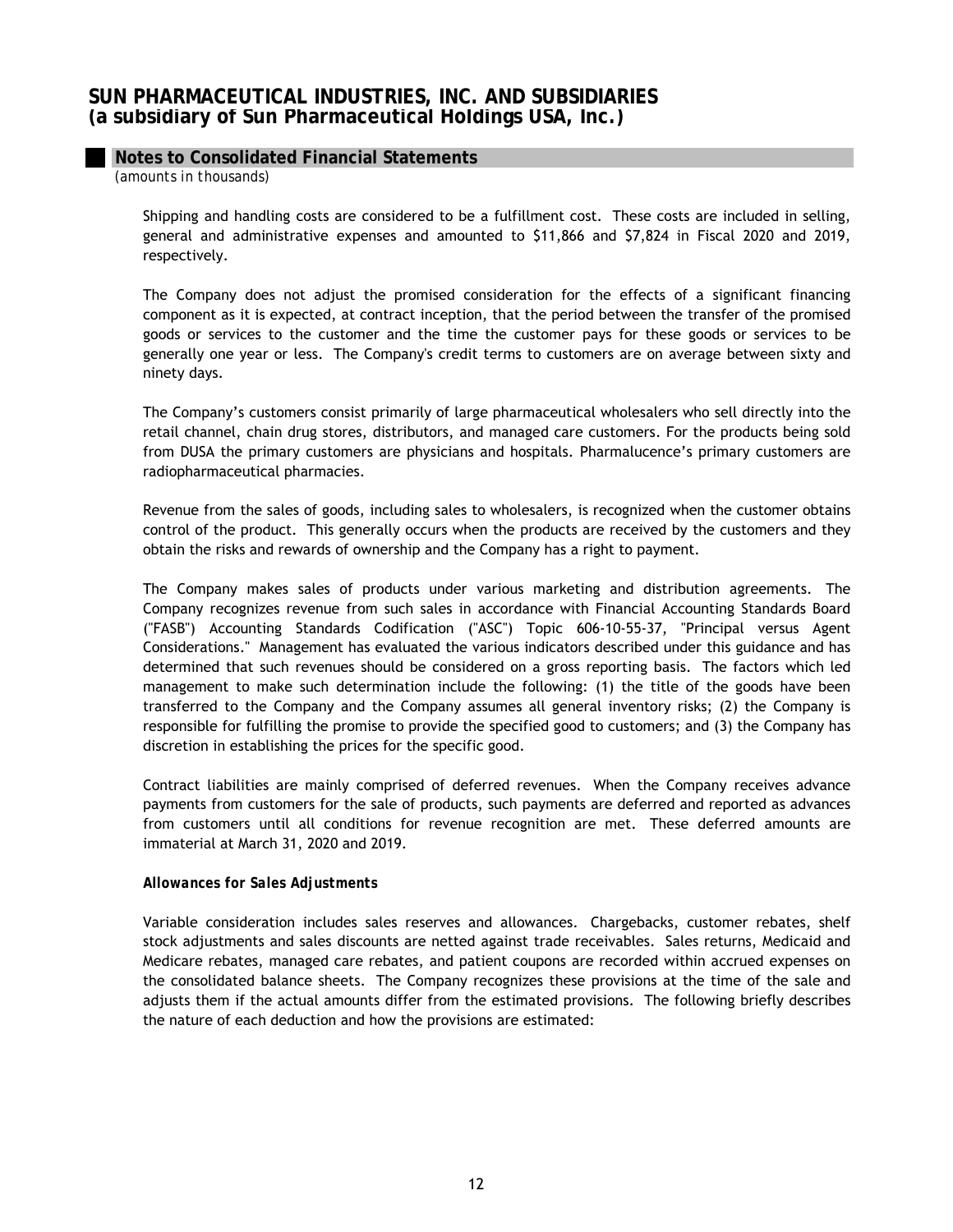# **Notes to Consolidated Financial Statements**

*(amounts in thousands)*

#### *Chargebacks*

Chargebacks represent the Company's most significant provision against gross accounts receivable and related reduction to gross sales revenue. Chargebacks are retroactive credits given to wholesale customers that represent the difference between the lower price they sell (contractual price) to retail, chain stores, and managed care organizations and what the Company charges the wholesaler. The Company estimates chargebacks at the time of sale to their wholesale customers. The Company is currently unable to specifically determine whether the amounts provided in specific prior periods for chargeback allowances have been over or understated. Wholesaler customers who submit chargebacks to the Company do not reference a specific invoice that the chargeback is related to when the chargeback is submitted to the Company. Thus, the Company cannot determine the specific period to which the wholesaler's chargeback relates.

The Company considers the following factors in the determination of the estimates of sales chargebacks:

- 1) The historical data of chargebacks as a percentage of sales, as well as actual chargeback reports received from primary wholesaler customers.
- 2) Volume of all products sold to wholesaler customers and the average chargeback rates for the current quarter as compared to the previous quarter and compared to the last six-month period.
- 3) The sales trends and future estimated prices of products, wholesale acquisition cost ("WAC"), the contract prices with the retailers, chain stores, managed care organizations (end-users), and wholesaler customer's contract prices.
- 4) The Company utilizes data on remaining inventories on hand at primary wholesaler customers at the end of each reporting period in the calculation of estimates.

Approximately 73% and 77% of the total allowance for trade receivables at March 31, 2020 and 2019, respectively, have been established to provide for estimated sales chargebacks (Note 3).

#### *Shelf Stock Adjustments*

General practices within the pharmaceutical industry include granting customers a shelf stock adjustment based on the customers' existing inventory and decreases in the market price of the related product. The most significant of these adjustments relate to products for which an exclusivity period exists.

Management considers the following factors when recording an allowance for shelf stock adjustments: estimated launch dates of competing products based on market intelligence, estimated decline in market price of products based on historical experience and input from customers, and levels of inventory held by customers at the date of the pricing adjustments.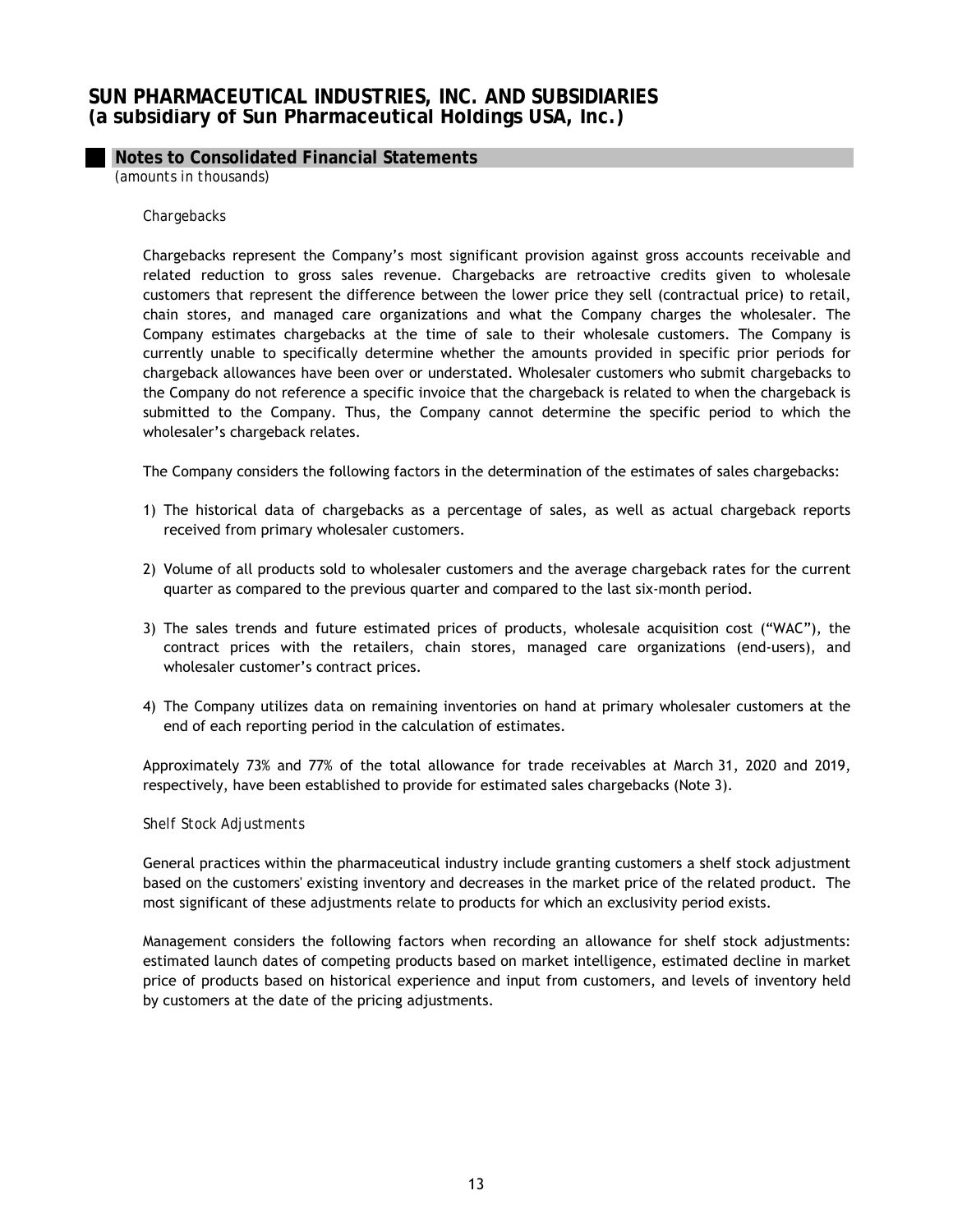## **Notes to Consolidated Financial Statements**

*(amounts in thousands)*

#### *Rebates*

Customer rebates are estimated at the end of every reporting period, based on direct or indirect purchases. If the purchases are direct (purchases made by end use customers directly from the Company), the rebates are recognized when products are purchased and a periodic credit is given. For indirect purchases (purchases by end use customers through wholesale customers), the rebates are recognized based on the terms with such customer.

#### *Medicaid and Other Governmental Rebates*

Medicaid rebates are earned by states based on the amount of our products dispensed under the Medicaid plan. Medicaid rebates are principally comprised of amounts due under U.S. Government pricing programs such as Medicaid, Medicare and Tricare (Department of Veteran Affairs). These rebates have been estimated as per the stipulated regulations and prescribed guidelines, which consider the calculation of the average manufacturers' price, historical data the Company receives from the public sector benefit providers, which is based on the final dispensing of the products by a pharmacy to a benefit plan participant, and fluctuations in sales volumes.

#### *Product Returns*

In the pharmaceutical industry, customers are normally granted the right to return product for credit, or replacement with fresh product, if the product has not been used prior to its expiration date. The Company's return policy typically allows product returns for products within a 12-month window from six months prior to the expiration date and up to six months after the expiration date. The Company estimates the level of sales that will ultimately be returned, pursuant to its return policy, and records a related allowance at the time of sale. These amounts are deducted from its gross sales to determine net sales. These estimates take into consideration historical returns of the products and the Company's future expectations. The Company periodically reviews the allowances established for returns and adjusts them based on actual experience, as necessary. The primary factors considered in estimating its potential product returns include shelf life of expiration date of each product and historical levels of expired product returns. If the Company becomes aware of any returns due to product quality related issues, this information is used to estimate an additional allowance. The Company provides for an allowance related to returns resulting from product recalls, in the period that such recalls occur. The amount of actual product return could be either higher or lower than the amounts provided. Changes in these estimates, if any, would be recorded in the income statement in the period the change is determined. If the Company over or under estimates the quantity of product that will ultimately be returned, there may be a material impact to its consolidated financial statements.

## *Allowance for Doubtful Accounts*

Doubtful accounts are estimated based on the data available from external sources, including information obtained related to the financial condition of customers. Delinquent accounts are reviewed by management on a quarterly basis, to identify and record allowances, as considered necessary, for accounts receivable not expected to be recoverable.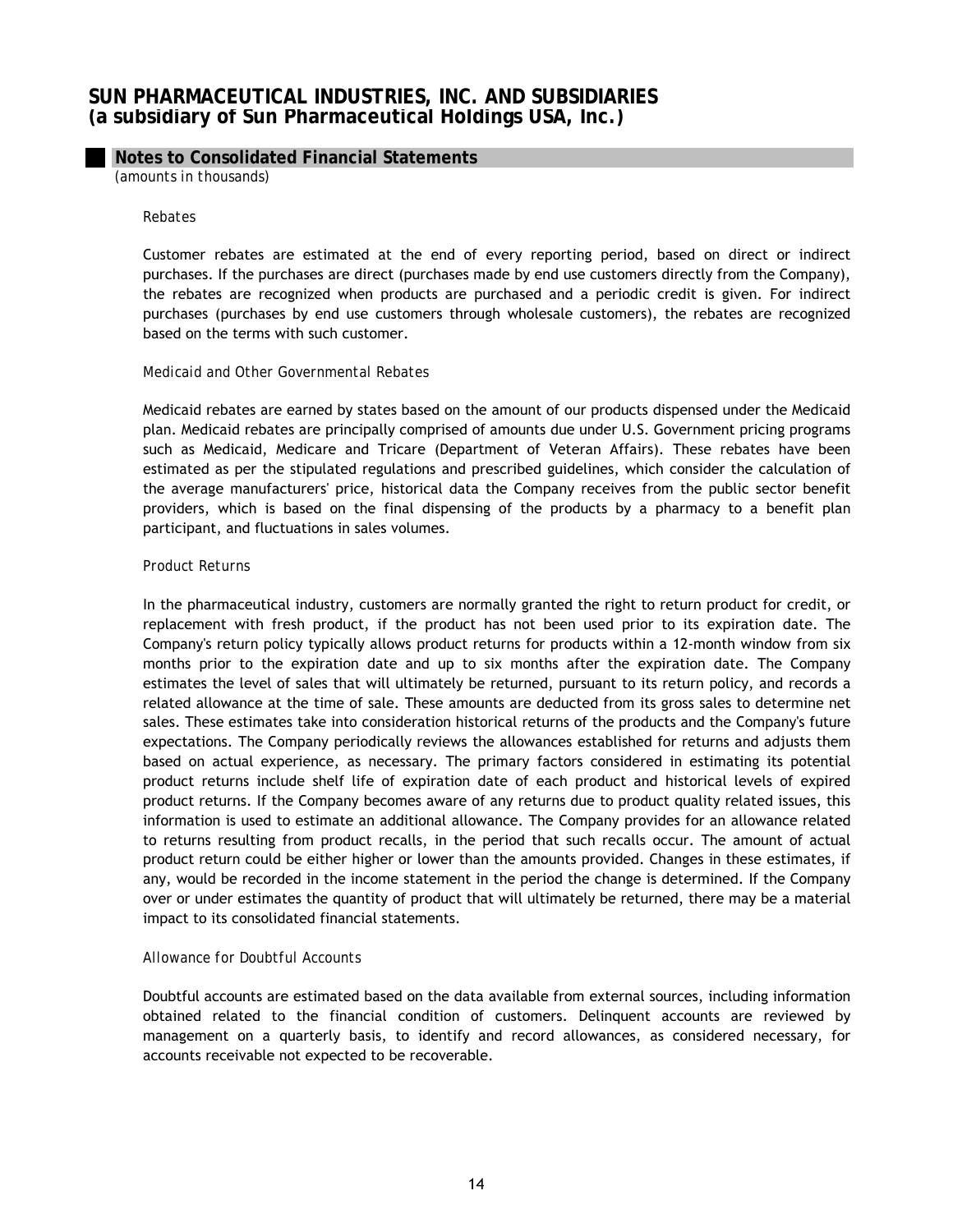## **Notes to Consolidated Financial Statements**

*(amounts in thousands)*

#### *Other Allowances*

Billbacks are special promotions or discounts provided over a specific time period to a defined customer base, and for a defined product group. Distribution allowances are a fixed percentage of gross purchases for inventory shipped to a national distribution facility that the Company pays to its top wholesalers on a monthly basis. Administration fees are paid to certain wholesalers, buying groups, and other customers for stocking our products and managing contracts and servicing other customers.

The Company has a patient coupon program in relation to certain products. These patient coupons enable eligible customers to a discount at the time of dispensing of prescriptions and the related cost of such patient coupons is borne by the Company. The accrual related to patient coupons is estimated based on historical experience regarding the usage of coupons by the eligible customers.

#### *Accounts Receivable*

The Company sells its products using customary trade terms; the resulting accounts receivable are unsecured. Accounts receivable are stated at the amount management expects to collect from outstanding balances. The Company provides for probable uncollectible amounts through a charge to earnings and a credit to a valuation allowance based on management's assessment of the current status of individual accounts. Balances that are still outstanding after the Company has attempted reasonable collection efforts are written off through a charge to the valuation allowance and a credit to trade accounts receivable. Accounts receivable totaled \$481,855, \$522,680, and \$343,943 at March 31, 2020, 2019, and 2018, respectively.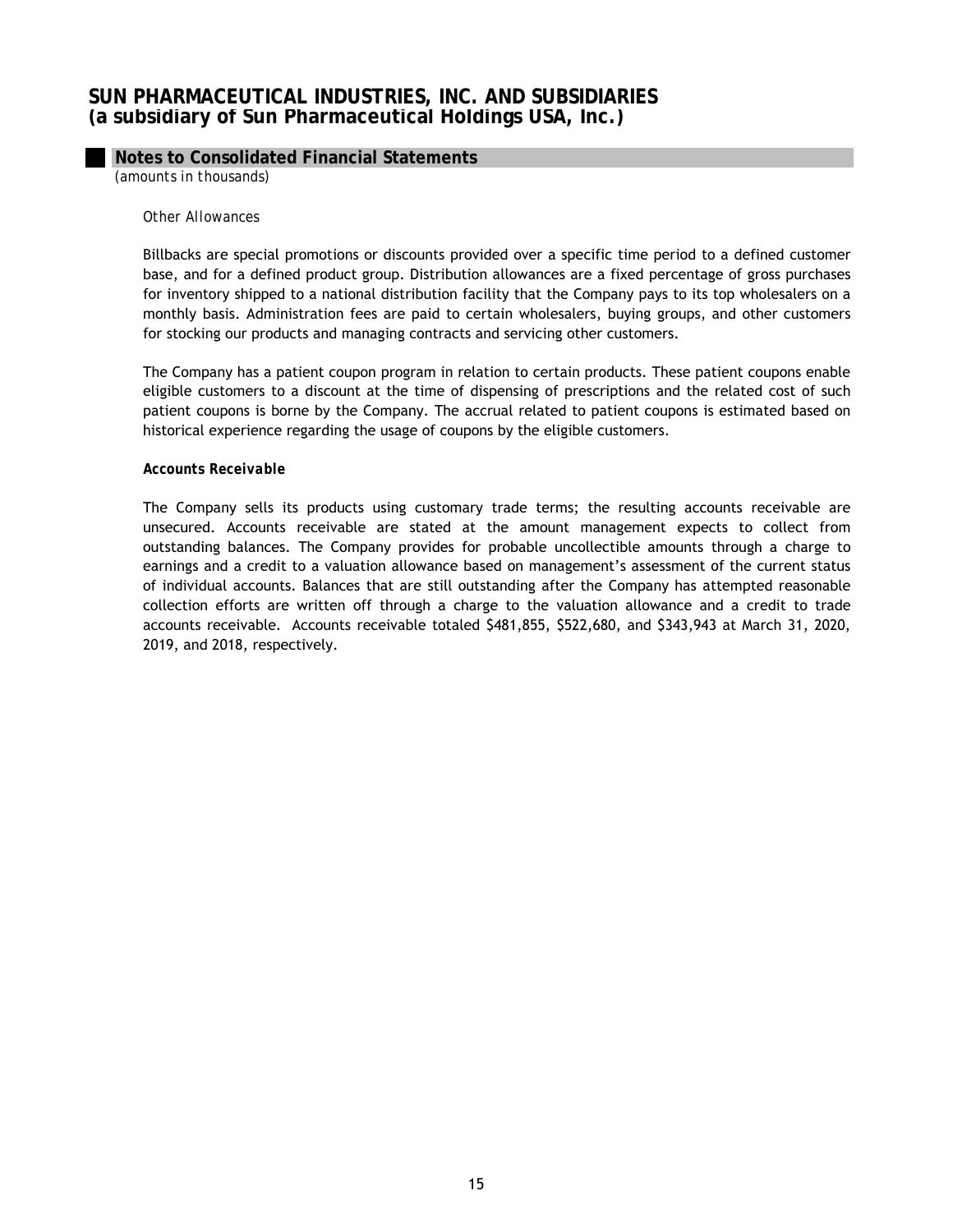# **Notes to Consolidated Financial Statements**

*(amounts in thousands)*

#### *Inventories*

Inventories, which consist of raw materials, goods in transit and finished goods, as well as work-inprocess, are stated at the lower of cost, determined using the first-in, first-out method, or net realizable value. The Company analyzes its inventory levels quarterly and writes down any inventory that has become obsolete and inventory that has a cost basis in excess of its expected net realizable value. Expired inventory is disposed of and the related costs are expensed when incurred. Materials acquired for research and development on products yet to be launched are written off in the year of acquisition. Inventory includes material purchased related to products for which the Company has filed ANDAs with the FDA, and the commercial launch of such products will commence once the approvals are received. The determination of whether or not inventory costs will be realizable requires estimates by management. A critical estimate in this determination is the estimate of the future expected inventory requirements, whereby the Company compares its internal sales forecasts to inventory on hand. Actual results may differ from those estimates and additional inventory write-offs may be required. The Company must also make estimates about the amount of manufacturing overhead to allocate to its finished goods and work in process inventories. Although the manufacturing process is generally similar for its products, the Company must make judgments as to the portion of costs to allocate to purchased product, work in process and finished goods, and such allocations can vary based upon the composition of these components and the fact that each product produced does not necessarily require the same amount of time or effort for the same production step. Accordingly, the assumptions made can impact the value of reported inventories and cost of sales. For inventories related to distributed products, the Company absorbs losses of obsolesce or expiries, however if mutually agreed upon and in specific circumstances (like inventory built up on launch of new products), the Company recovers the cost from suppliers. The Company incurs costs related to non-supply of products it has committed to sell to its customers as per the contracts it has entered with these customers. As mutually agreed, the Company recovers certain of these costs from its suppliers.

BLU-U® commercial light sources placed in physicians' offices for an initial evaluation period are included in inventory in the consolidated balance sheets and amortized over a three-year period or until sold to the physician's office evidenced by the fact that all revenue recognition criteria have been met.

## *Property, Plant and Equipment and Depreciation*

Property, plant and equipment is carried at cost less accumulated depreciation, which for property and equipment acquired in business acquisitions approximates the fair value determined at the acquisition date. Land is carried at cost. Construction in process is carried at cost until such time the associated assets are placed into service. Depreciation is computed using the straight-line method over the estimated useful lives of the related assets, which range from 3 to 40 years. Major improvements and renewals are capitalized, while ordinary maintenance and repairs are expensed. Management annually reviews these assets for impairment (See Note 5).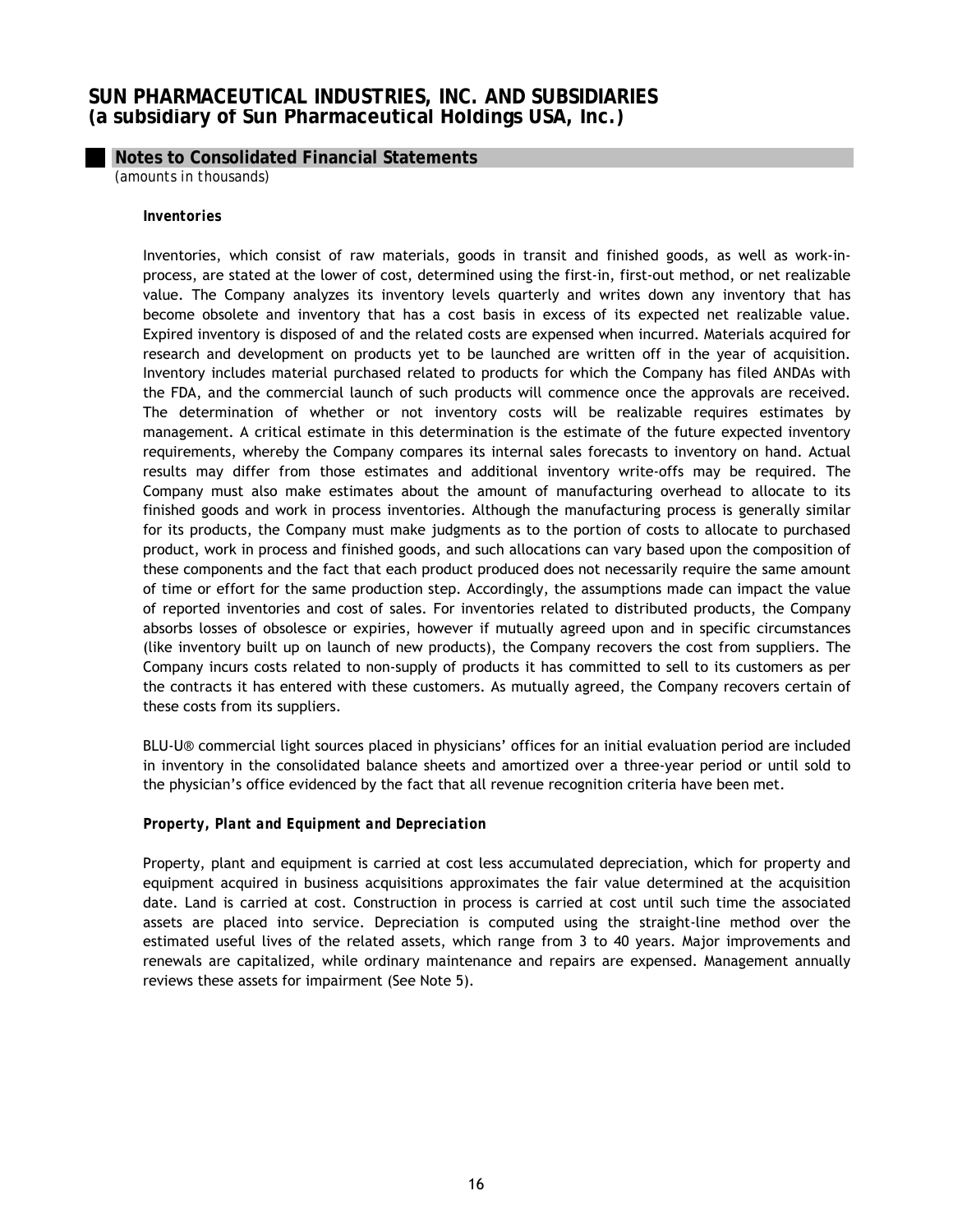## **Notes to Consolidated Financial Statements**

*(amounts in thousands)*

### *Allocation of Income Taxes*

The Company is a party to a tax sharing arrangement with Sun Holding (Note 11) and affiliates related through common ownership and management control. The Company reports income taxes in these consolidated financial statements using the separate return method. Deferred income tax assets and liabilities are computed annually for differences between the consolidated financial statement and federal income tax bases of assets and liabilities that will result in taxable or deductible amounts in the future, based on enacted tax laws and rates applicable to the periods in which the differences are expected to affect taxable income. In concluding that it is more-likely-than-not that the Company's deferred tax assets will be realized, the Company evaluates both positive and negative evidence regarding the future utilization of these assets. Valuation allowances are established, when necessary, to reduce deferred tax assets to the amount expected to be realized. Income tax expense is the tax payable or refundable for the year plus or minus the change during the year in deferred tax assets and liabilities.

#### *Research and Development Costs*

Research and development costs settled in cash are charged to expense as incurred. Capital expenditures incurred on equipment and facilities that are acquired or constructed for research and development activities and having alternative future uses are capitalized as tangible assets when acquired or constructed. The Company has not incurred any non-cash research and development costs during Fiscal 2020 or 2019.

## *Advertising and Promotion Costs*

Advertising and promotion costs which are expensed as incurred and included in selling, general and administrative expenses, amounted to \$2,590 and \$21,336 in Fiscal 2020 and 2019, respectively.

## *Goodwill*

Goodwill represents the cost in excess of the fair value of net assets acquired in business combinations. Goodwill is tested annually for impairment or more frequently if events or circumstances indicate that the asset might be impaired. The Company concluded, based on management's assessment, that there was no impairment at March 31, 2020 or 2019.

## *Other Intangible Assets*

Intangible assets with definite lives are amortized over periods ranging from three to fifteen years and are evaluated for impairment at least annually. Intangibles are included in the "Other intangible assets, net" caption on the consolidated balance sheets. The Company concluded, based on management's assessment, that there was no impairment at March 31, 2020 or 2019.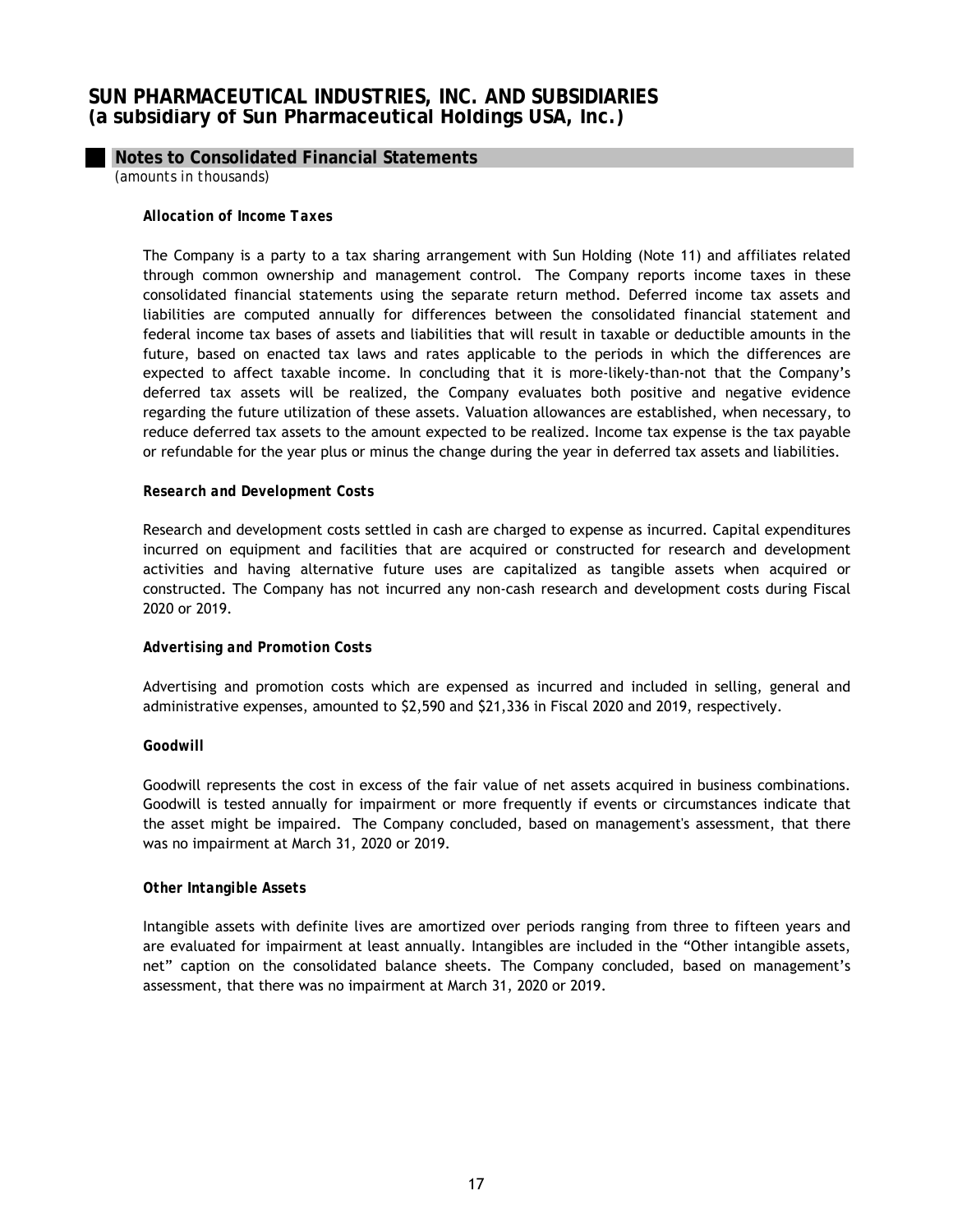# **Notes to Consolidated Financial Statements**

*(amounts in thousands)*

### *Fair Value Measurements*

Fair value refers to the price that would be received to sell an asset or paid to transfer a liability (an exit price) in an orderly transaction between market participants in the market in which the reporting entity transacts such sales or transfers based on the assumptions market participants would use when pricing an asset or liability. Assumptions are developed based on prioritizing information within a fair value hierarchy that gives the highest priority to quoted prices in active markets (level 1) and the lowest priority to unobservable data (level 3).

A description of each category in the fair value hierarchy is as follows:

- Level 1: Valuation is based upon quoted prices for identical instruments traded in active markets.
- Level 2: Valuation is based upon quoted prices for similar instruments in active markets, quoted prices for identical or similar instruments in markets that are not active, and model-based valuation techniques for which all-significant assumptions are observable in the market.
- Level 3: Valuation is generated from model-based techniques that use at least one significant assumption not observable in the market. These unobservable assumptions reflect the estimates of assumptions that market participants would use in pricing the asset or liability.

For a further discussion of fair value measurements, refer to Note 2.

## *Change in Accounting Principle*

The Financial Accounting Standards Board issued Accounting Standards Update ("ASU") No. 2016-02, *Leases* , in January 2016. The standard requires the recognition of lease assets and lease liabilities on the balance sheet. Leases are classified as either finance or operating, with classification affecting the pattern of expense recognition in the income statement. Under the new standard, disclosures are required to enable users of the financial statements to assess the amount, timing, and uncertainty of cash flows arising from leases.

On April 1, 2019, the Company adopted the standard using the modified retrospective method. The Company elected the package of practical expedients permitted under the transition guidance within the new standard, which, among other things, allowed the Company to carry forward the historical lease classification as operating or capital leases. The Company also elected to combine lease and non-lease components and to exclude short-term leases from the consolidated balance sheets. The Company did not elect the hindsight practical expedient in determining the lease term for existing leases as of March 31, 2019.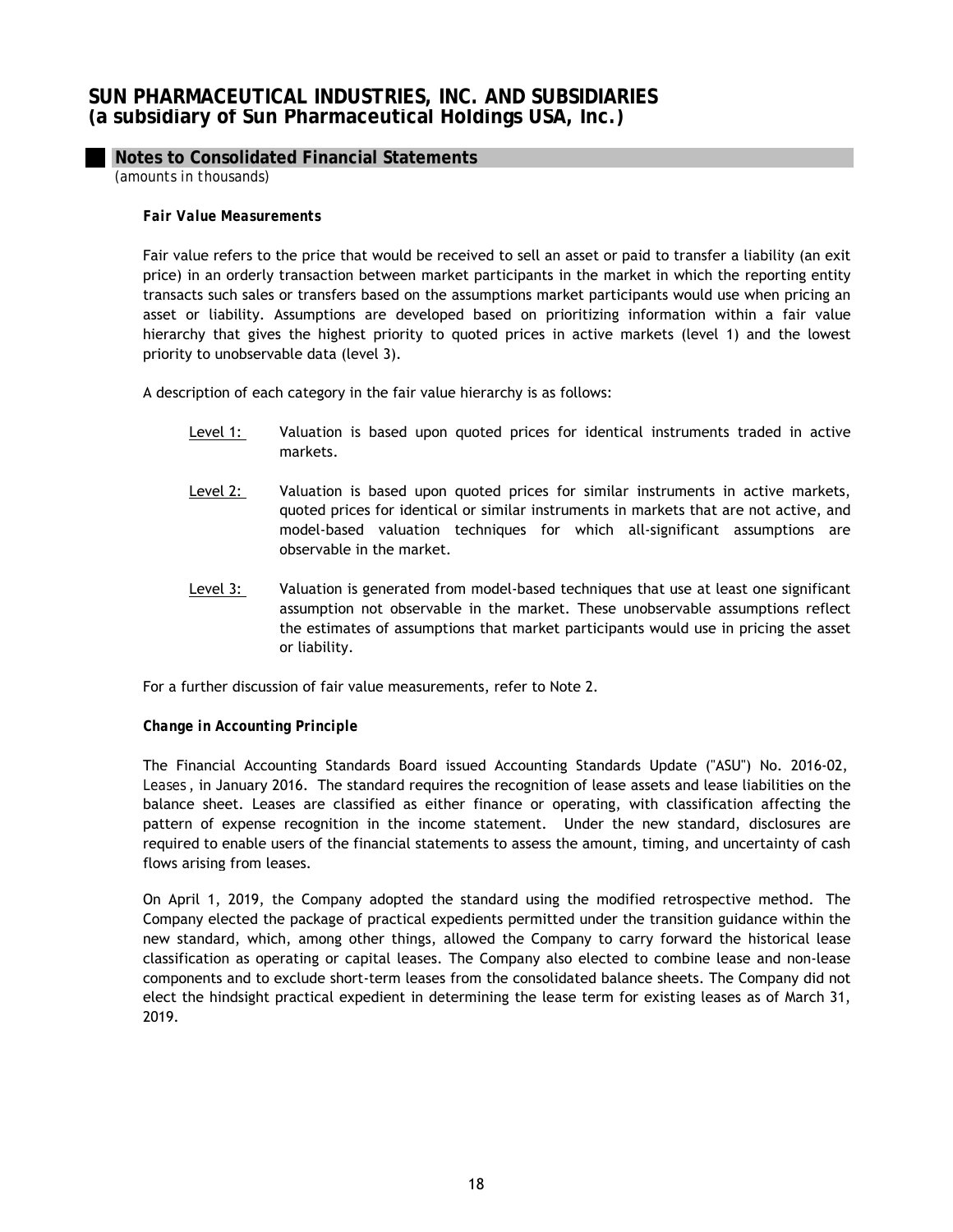# **Notes to Consolidated Financial Statements**

*(amounts in thousands)*

The most significant impact of adoption was the recognition of operating lease assets and operating lease liabilities of \$12,454 and \$12,852, respectively, while accounting for existing capital leases (now referred to as finance leases) remained substantially unchanged. The cumulative impact of these changes decreased equity by \$314. We expect the impact of adoption to be immaterial to the consolidated income statements and consolidated statements of cash flows on an ongoing basis. See Note 12, Leases, for additional lease disclosures.

The cumulative effect of the changes made to the consolidated balance sheets for the adoption of this standard was as follows:

|                                                     | March 31,<br>2019 As<br>Reported | ASU 2016-02<br>Adjustment on<br>April 1, 2019 | April 1, 2019<br>As Adjusted |
|-----------------------------------------------------|----------------------------------|-----------------------------------------------|------------------------------|
| Assets                                              |                                  |                                               |                              |
| Operating lease assets                              | \$                               | - \$<br>12,454                                | 12,454<br>-S                 |
| Liabilities                                         |                                  |                                               |                              |
| Current portion of operating lease obligations      | $\blacksquare$                   | 1,655                                         | 1,655                        |
| Operating lease obligations, net of current portion |                                  | 11,197                                        | 11,197                       |
| Deferred tax liabilities                            | 4,460                            | (84)                                          | 4,376                        |
| Equity                                              |                                  |                                               |                              |
| Retained earnings                                   | 152,054                          | (314)                                         | 151,740                      |

## *Subsequent Events*

In preparing these consolidated financial statements, management has evaluated, for potential recognition or disclosure, significant events or transactions that occurred during the period subsequent to March 31, 2020, the most recent consolidated balance sheet presented herein, through June 29, 2020, the date these consolidated financial statements were available to be issued. No such significant events or transactions were identified except as discussed in Note 9.

#### **2. FINANCIAL INSTRUMENTS AND FAIR VALUE MEASUREMENTS**

On April 1, 2018, the Company adopted a new accounting and disclosure standard related to accounting for the recognition of financial assets and liabilities. As result of the adoption, the Company recorded a cumulative effect adjustment as an increase to equity of \$147,353 (cumulative previously unrecognized unrealized gains of \$194,912 net of related deferred income tax of \$47,559).

The Company utilizes fair value measurements to record fair value adjustments to certain assets and liabilities and to determine fair value disclosures. Marketable equity securities, the convertible notes, and the contingent liability on acquisition are recorded at fair value on a recurring basis. From time to time, the Company may be required to record at fair value other assets on a nonrecurring basis, such as inventory, non-marketable equity securities, goodwill and other long-lived assets. These nonrecurring fair value adjustments typically involve the application of lower of cost or market accounting or write downs of individual assets.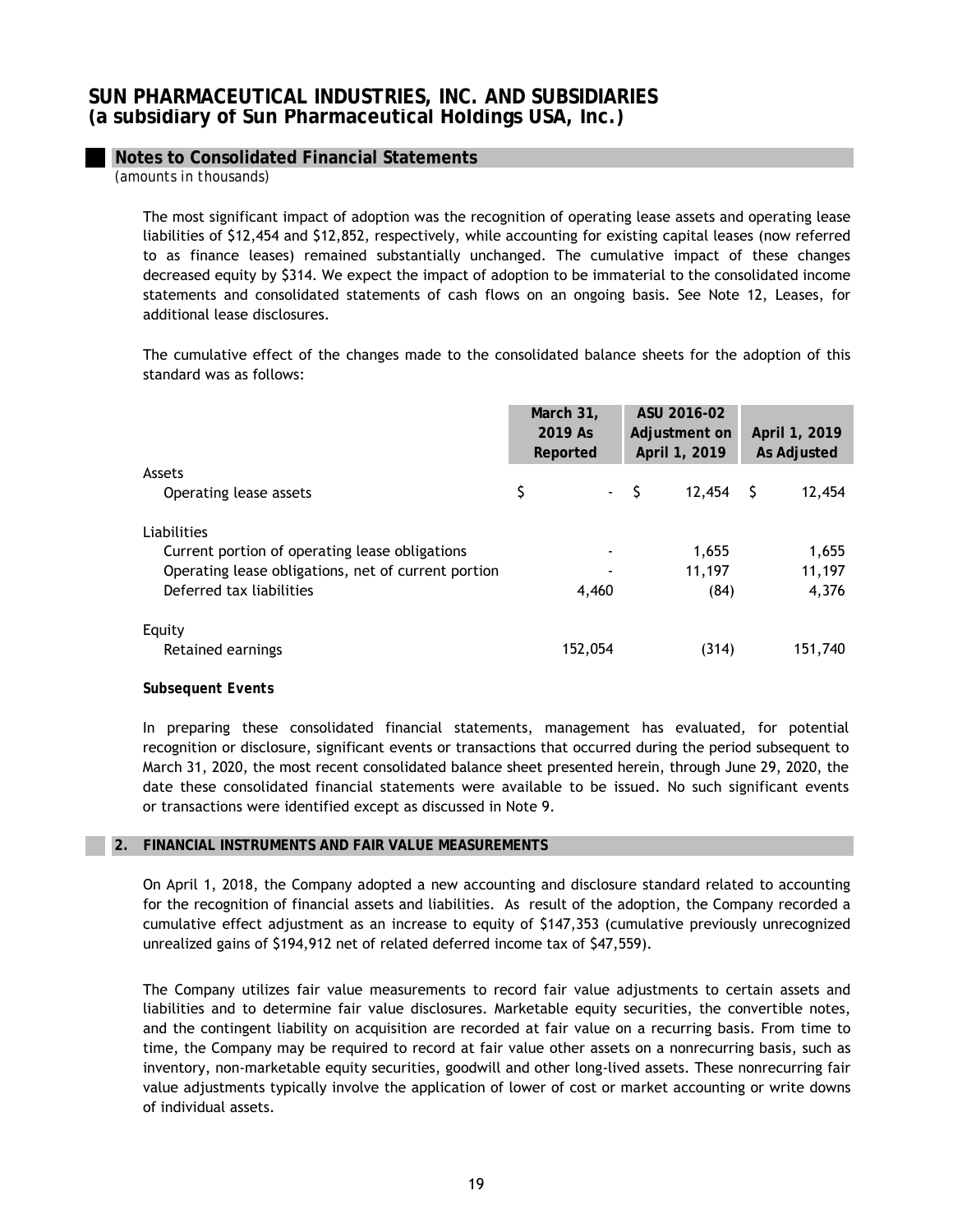# **Notes to Consolidated Financial Statements**

*(amounts in thousands)*

Following is a description of the valuation methodologies and key inputs used to measure financial assets and liabilities recorded at fair value. The description includes an indication of the level of the fair value hierarchy in which the assets are classified.

## *Marketable equity securities*

Marketable equity securities are recorded at fair value on a recurring basis. Fair value measurement is based upon quoted prices. Level 1 securities include those traded on an active exchange, such as the New York Stock Exchange, that are traded by dealers or brokers in active over-the-counter markets. All marketable equity security investments as of March 31, 2020 and 2019 are considered Level 1 securities.

## *Convertible Notes*

As quoted prices in active markets or other observable inputs were not available for these notes, in order to measure them at fair value, the Company utilized a discounted cash flow model using a discount rate reflecting the market risk inherent in holding securities of an early-stage enterprise. This methodology required the Company to make assumptions that were not directly or indirectly observable regarding the fair value of the convertible notes; accordingly, the asset was categorized within Level 3 of the fair value hierarchy. At March, 31, 2020 and 2019, it was determined that cost reasonably approximates the estimated fair value of the notes.

## *Contingent Liability on Acquisition*

As quoted prices in active markets or other observable inputs were not available for this liability, in order to measure it at estimated fair value, the Company utilized a discounted cash flows model using a discount rate reflecting the current market lending rate. This methodology required the Company to make assumptions that were not directly or indirectly observable regarding the fair value of the convertible note; accordingly, the asset was categorized within Level 3 of the fair value hierarchy. At March 31, 2020 and 2019, it was determined that the settlement amount approximates the fair value of the liability.

The preceding methods described may produce fair value calculations that may not be indicative of net realizable values or reflective of future fair values. Furthermore, although the Company believes its valuation methods are appropriate and consistent with other market participants, the use of different methodologies or assumptions to determine the fair value of certain financial instruments could result in a different fair value measurement at the reporting date.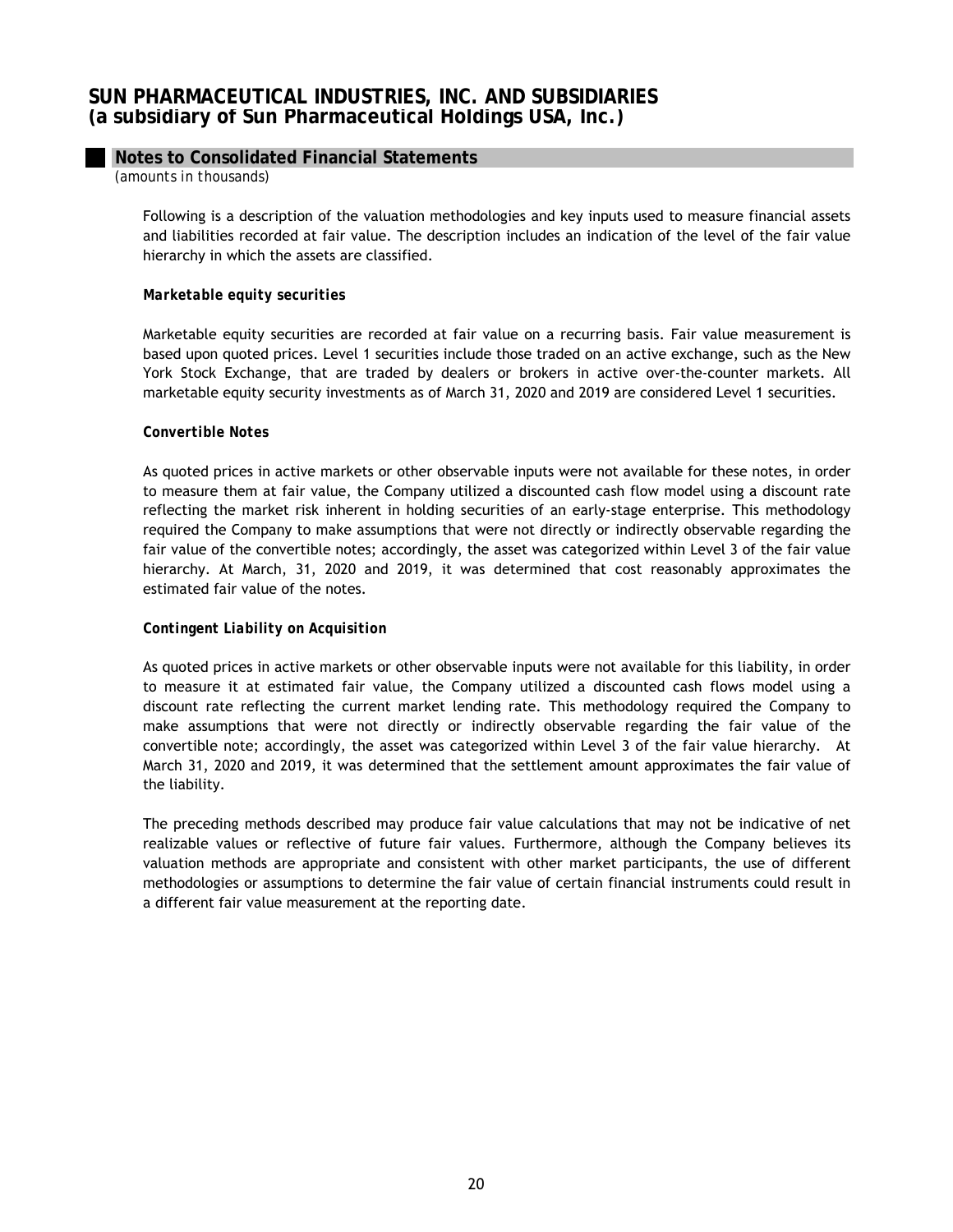# **Notes to Consolidated Financial Statements**

*(amounts in thousands)*

# *Assets and Liability Recorded at Fair Value on a Recurring Basis*

The following table sets forth by level, within the fair value hierarchy, the recorded amount of assets and liability measured at estimated fair value on a recurring basis at March 31:

|                                                                   | <b>Assets at Fair Value</b>    |         |    |                                |         |             |            |              |
|-------------------------------------------------------------------|--------------------------------|---------|----|--------------------------------|---------|-------------|------------|--------------|
| 2020                                                              |                                | Level 1 |    | Level <sub>2</sub>             |         | Level 3     |            | <b>Total</b> |
| Marketable equity securities by industry<br>Healthcare industry   | \$                             | 160,949 | \$ |                                | $\zeta$ |             | $\sqrt{5}$ | 160,949      |
| Convertible notes                                                 |                                |         |    |                                |         | 12,000      |            | 12,000       |
| Total assets at fair value                                        | \$                             | 160,949 | \$ |                                | \$      | $12,000$ \$ |            | 172,949      |
|                                                                   | <b>Assets at Fair Value</b>    |         |    |                                |         |             |            |              |
| 2019                                                              |                                | Level 1 |    | Level 2                        |         | Level 3     |            | <b>Total</b> |
| Marketable equity securities by industry<br>Healthcare industries | \$                             | 262,588 | \$ |                                | \$      |             | \$         | 262,588      |
| Convertible note                                                  |                                |         |    |                                |         | 11,100      |            | 11,100       |
| Total assets at fair value                                        | \$                             | 262,588 | \$ |                                | \$      | 11,100      | \$         | 273,688      |
|                                                                   |                                |         |    | <b>Liability at Fair Value</b> |         |             |            |              |
| 2020                                                              |                                | Level 1 |    | Level <sub>2</sub>             |         | Level 3     |            | <b>Total</b> |
| Contingent liability on acquisition                               | \$                             |         | \$ |                                | \$      | 6,250       | \$         | 6,250        |
|                                                                   | <b>Liability at Fair Value</b> |         |    |                                |         |             |            |              |
| 2019                                                              |                                | Level 1 |    | Level <sub>2</sub>             |         | Level 3     |            | <b>Total</b> |
| Contingent liability on acquisition                               | \$                             |         | \$ |                                | \$      | 6,250       | \$         | 6,250        |

The following table sets forth a summary of changes in the fair value of the Company's Level 3 assets measured at estimated fair value on a recurring basis for the years ended March 31:

|                                                                                  | 2020          | 2019           |
|----------------------------------------------------------------------------------|---------------|----------------|
| Beginning balance of recurring Level 3 assets<br>Investment in convertible notes | 11.100<br>900 | 7,000<br>4,100 |
| Ending balance of recurring Level 3 assets                                       | 12,000        | 11,100         |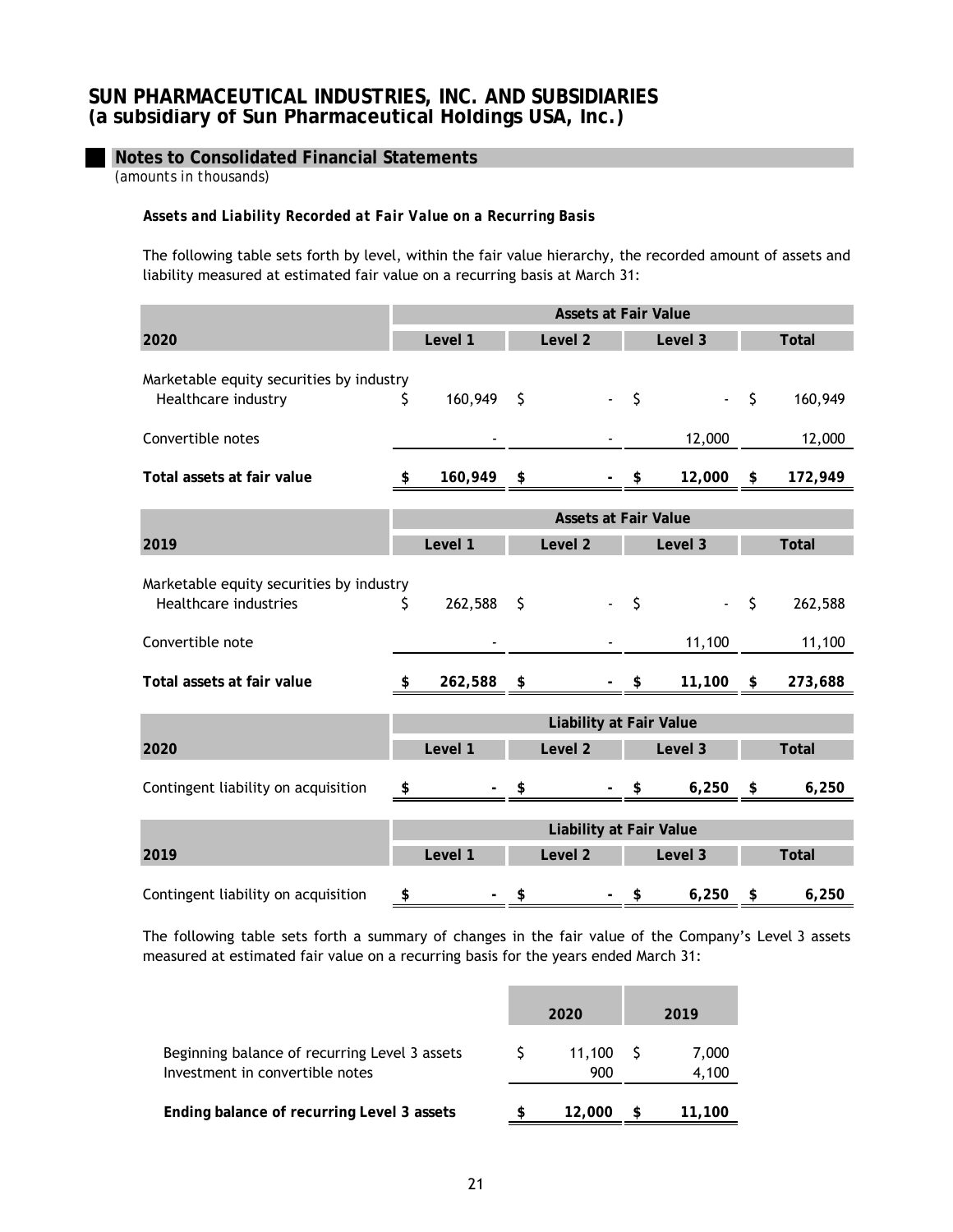# **Notes to Consolidated Financial Statements**

*(amounts in thousands)*

The following table sets forth a summary of changes in the fair value of the Company's Level 3 liability measured at estimated fair value on a recurring basis for the years ended March 31:

|                                                                         | 2020  | 2019                |
|-------------------------------------------------------------------------|-------|---------------------|
| Beginning balance of recurring Level 3 liability<br>Change in estimate* | 6.250 | 20,208<br>(13, 958) |
| Ending balance of recurring Level 3 liability                           | 6.250 | 6,250               |

\*During Fiscal 2019, certain obligations related to the contingent liability were not met within the timeframe specified in the original acquisition agreement. As a result, management concluded that the obligation to the previous owner no longer existed and reversed the portion of the liability related to these obligations. This reversal was recognized as a reduction of selling, general, and administrative expenses in the 2019 consolidated income statement.

## **3. ACCOUNTS RECEIVABLE, NET**

Accounts receivable and related valuation allowances are summarized as follows at March 31:

|                                                      | 2020          | 2019 |         |  |
|------------------------------------------------------|---------------|------|---------|--|
| Accounts receivable, gross                           | \$<br>625,477 | - S  | 644,906 |  |
| Valuation allowances                                 |               |      |         |  |
| Chargebacks and shelf stock                          | 105,061       |      | 93,762  |  |
| Direct and indirect rebates (includes administrative |               |      |         |  |
| fees, service fees and related allowances, etc.)     | 19,747        |      | 14,599  |  |
| Cash discounts                                       | 13,409        |      | 13,147  |  |
| Allowance for doubtful accounts                      | 351           |      | 564     |  |
| Other concessions                                    | 5,054         |      | 154     |  |
|                                                      |               |      |         |  |
| Total valuation allowances                           | 143,622       |      | 122,226 |  |
|                                                      |               |      |         |  |
| Accounts receivable, net                             | 481,855       |      | 522,680 |  |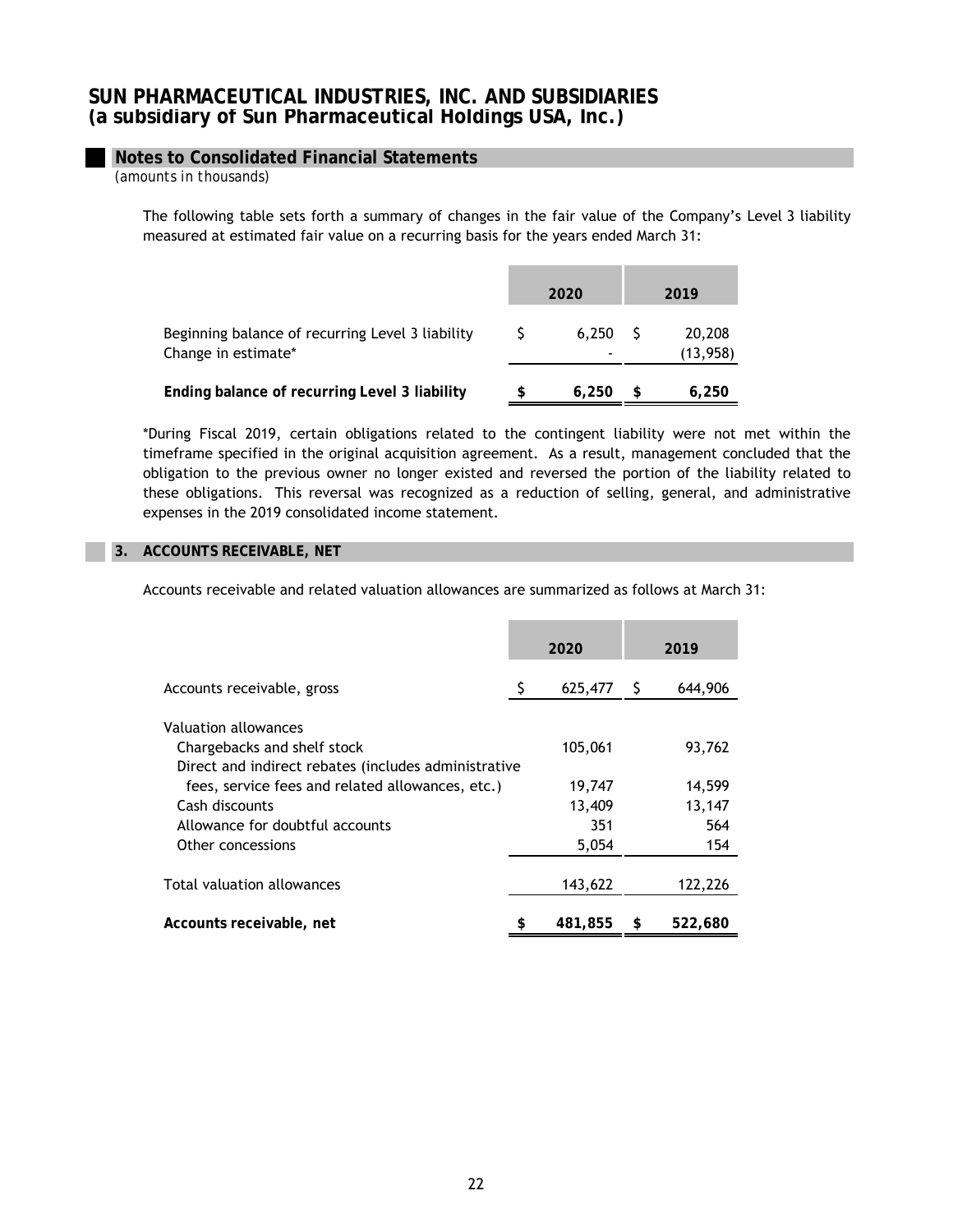# **Notes to Consolidated Financial Statements**

*(amounts in thousands)*

The following table sets forth a summary of the activity in the accounts receivable valuation allowances for the Fiscal years ended March 31:

|                                                                   | 2020 |                            |    | 2019                       |  |  |  |
|-------------------------------------------------------------------|------|----------------------------|----|----------------------------|--|--|--|
| Beginning balance                                                 | \$   | 122,226                    | \$ | 155,428                    |  |  |  |
| Additions charged to net sales<br>Deductions allowed to customers |      | 1,889,247<br>(1, 867, 851) |    | 1,884,019<br>(1, 917, 221) |  |  |  |
| <b>Ending balance</b>                                             | \$   | 143,622                    | S. | 122,226                    |  |  |  |

#### **4. INVENTORIES (INCLUDING RELATED PARTIES)**

Inventories consist of the following components at March 31:

|                                         | 2020 |         |   | 2019    |
|-----------------------------------------|------|---------|---|---------|
| Raw materials                           | \$   | 21,167  |   | 20,994  |
| Work in process                         |      | 1,158   |   | 9,018   |
| Goods in transit (distributed products) |      | 19,571  |   | 18,106  |
| Finished goods (Company-owned products) |      | 217,423 |   | 199,332 |
| Finished goods (distributed products)   |      | 35,078  |   | 23,011  |
| <b>Total inventory</b>                  | \$   | 294.397 | R | 270,461 |

The principal components used in the Company's business are active and inactive pharmaceutical ingredients and certain packaging materials. While some of these components are purchased from single sources, the majority of the components have an alternate source of supply available. Because the FDA approval process requires manufacturers to specify their proposed supplier of components in their applications, FDA approval of a new supplier would be required if components were no longer available from the specified suppliers. Also, a major component of the Company's inventory includes purchased finished goods for distribution under various marketing agreements.

During Fiscal 2020 and Fiscal 2019, the Company made net purchases of inventory components, consisting of raw materials and finished goods, of approximately \$378,441 and \$333,211, respectively, from Sun Limited and its affiliates. These amounts are net of credits issued by the Company for the cost of expired and non-saleable products or for free replacement of fresh product to the Company primarily as a result of pending expiration or stale-dating of product held by the Company and its customers, without cost to the Company, which was acting in its normal distributor role for sales of such products.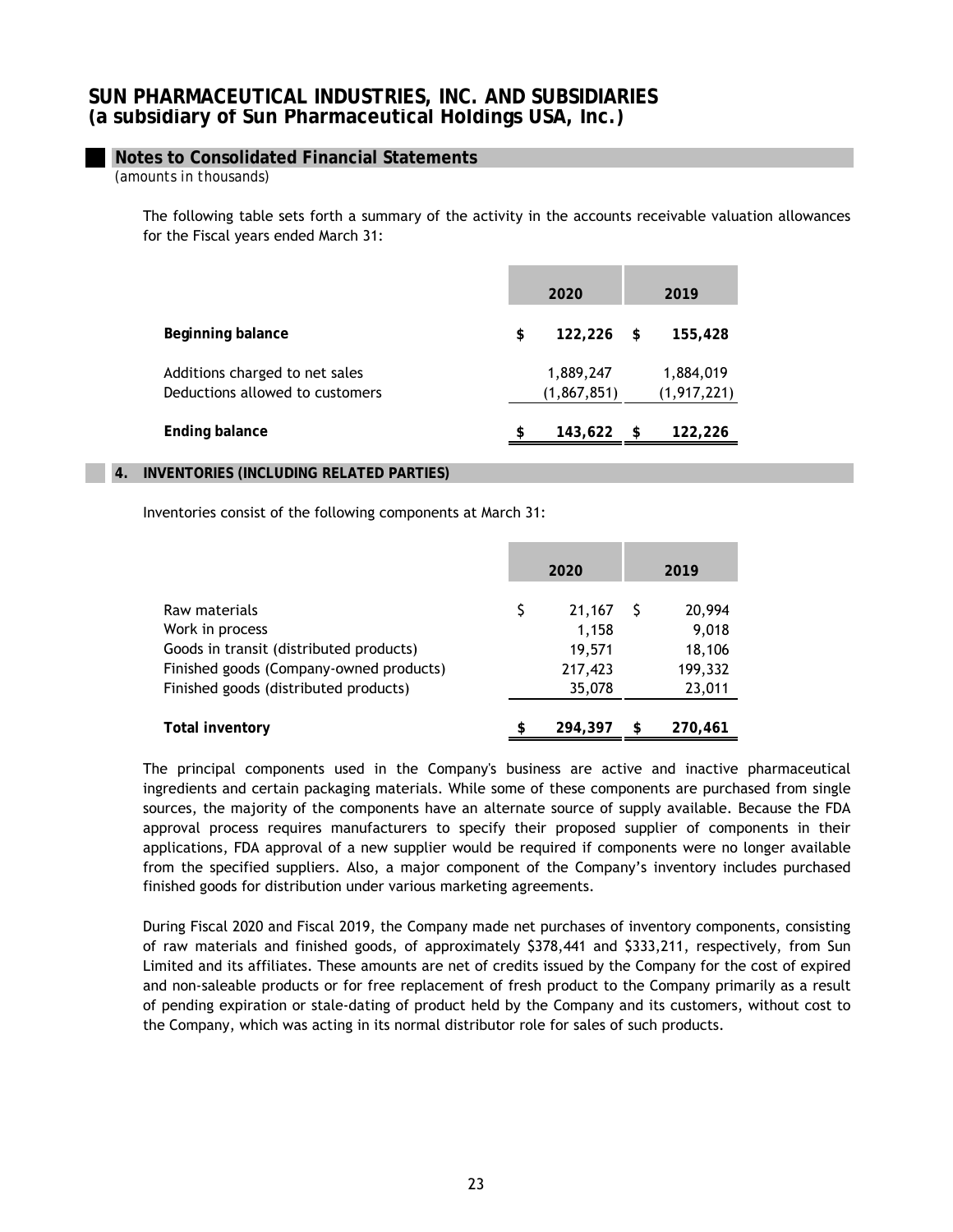# **Notes to Consolidated Financial Statements**

*(amounts in thousands)*

### **5. PROPERTY, PLANT AND EQUIPMENT**

In July 2018, the Company announced plans to consolidate its New Jersey manufacturing facilities. As a result, a leased facility in Cranbury, New Jersey has been closed. During Fiscal 2019, the Company recognized approximately \$21,000 in costs related to this closure including severance, asset write-offs, accelerated depreciation, remaining lease commitments, and exit cleanup costs. Of the approximate \$21,000 in costs, \$7,789 and \$13,211 is recognized within "Loss on disposal of property, plant, and equipment" and "Selling, general, and administrative expenses," respectively, in the Fiscal 2019 consolidated statement of income.

In October 2018, Pharmalucence sold its Bedford, Massachusetts facility that was utilized for research and development and inventory storage and recorded a gain of approximately \$125 within "Loss on disposal of property, plant, and equipment" in the 2019 consolidated statement of income. Total consideration was \$1,608 which was received in full at March 31, 2019. All operations for this subsidiary are now completed at the Billerica, Massachusetts facility.

In addition, during Fiscal 2018 the Company closed its distribution facility in Jacksonville, Florida that was subject to a long-term lease. Effective October 26, 2018, the Company entered into a termination agreement with the landlord at which time \$6,300 was paid into an escrow account. The escrow payment represented the maximum obligation of the Company if a substitute lease could not be executed prior to the termination date. The termination date was determined to be the earlier of either the execution of a substitute lease or October 5, 2019. As a result of this transaction, an approximate \$3,000 gain was recognized within "Loss on disposal of property, plant and equipment in the Fiscal 2020 consolidated statement of income.

#### **6. OTHER INTANGIBLE ASSETS**

Other intangible assets consist of the following amounts at March 31:

|                                                                                      | 2020                                      | 2019 |                                     |  |
|--------------------------------------------------------------------------------------|-------------------------------------------|------|-------------------------------------|--|
| Patents and trademarks<br>Product rights and licenses<br>Technical know-how<br>Other | \$<br>338,364<br>25,000<br>3,028<br>2,500 | S    | 338,364<br>25,000<br>3,028<br>2,500 |  |
| Total<br>Less accumulated amortization                                               | 368,892<br>319,254                        |      | 368,892<br>281,034                  |  |
| Other intangible assets, net                                                         | \$<br>49,638                              | \$   | 87,858                              |  |

Intangible assets are amortized ratably over periods ranging from 3 to 15 years, which correspond with the expected periods of future economic benefit.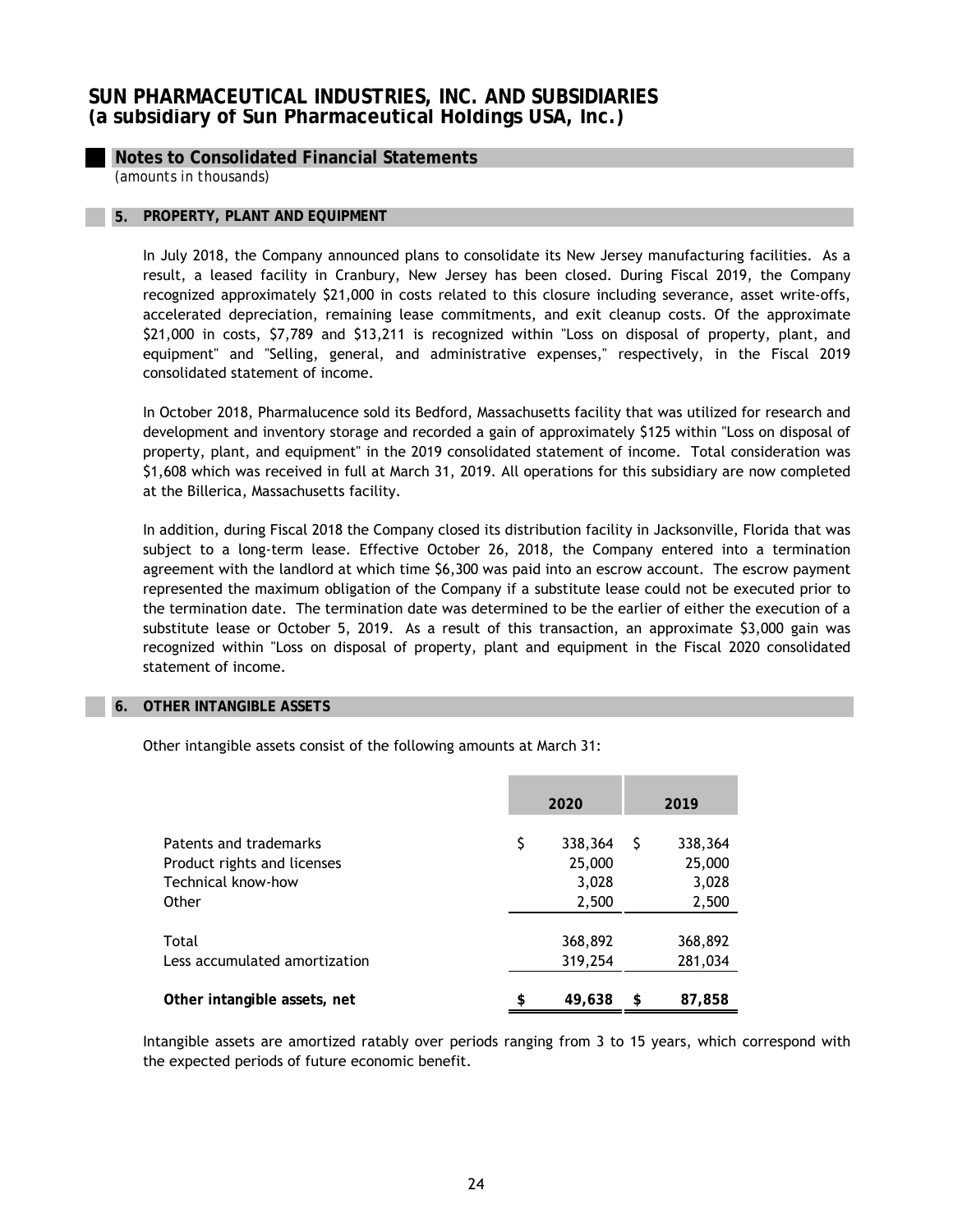# **Notes to Consolidated Financial Statements**

*(amounts in thousands)*

Estimated annual amortization expense for each of the five years succeeding March 31, 2020 and thereafter, are summarized as follows:

| <b>Year Ended March 31</b> | Amount |        |  |  |
|----------------------------|--------|--------|--|--|
| 2021                       | \$     | 25,728 |  |  |
| 2022                       |        | 8,676  |  |  |
| 2023                       |        | 6,638  |  |  |
| 2024                       |        | 5,874  |  |  |
| 2025                       |        | 2,435  |  |  |
| Thereafter                 |        | 287    |  |  |
| Total                      |        | 49,638 |  |  |
|                            |        |        |  |  |

## **7. INTERESTS IN UNCONSOLIDATED SUBSIDIARIES**

At March 31, 2020 and 2019, investments accounted for under the equity method, and the percentage interest owned, consisted of Frazier Healthcare VII, L.P. (6.83%), Versant Venture Capital V, L.P. (7.46%), Medinstill LLC (19.99%), Atlas Venture Fund X L.P. (3.57%), and 5AM Ventures IV L.P. (3.33%). These investments are reflected in the caption "Investments in unconsolidated subsidiaries" on the Company's consolidated balance sheets.

On April 1, 2018, the Company adopted a new accounting and disclosure principle related to accounting for the recognition of certain financial assets and liabilities (See Note 2). As a result of the adoption, the investments in Atlas Venture Fund X L.P. and 5AM Ventures IV L.P. are now reported as unconsolidated subsidiaries and accounted for under the equity method. At March 31, 2018, these investments were carried at their cost basis of \$12,827. The Company recorded the \$13,059 cumulative impact of the change in accounting principle for these interests as an increase to the investment as of April 1, 2018 and a \$9,873 and \$3,186 increase to retained earnings and deferred income tax liabilities, respectively, at that date.

In April 2018, the Company vacated its position on the board of directors of scPharmaceuticals. As a result, the Company no longer exercises significant influence over this investee and now classifies its investment in scPharmaceuticals within "Marketable equity securities" on the consolidated balance sheets.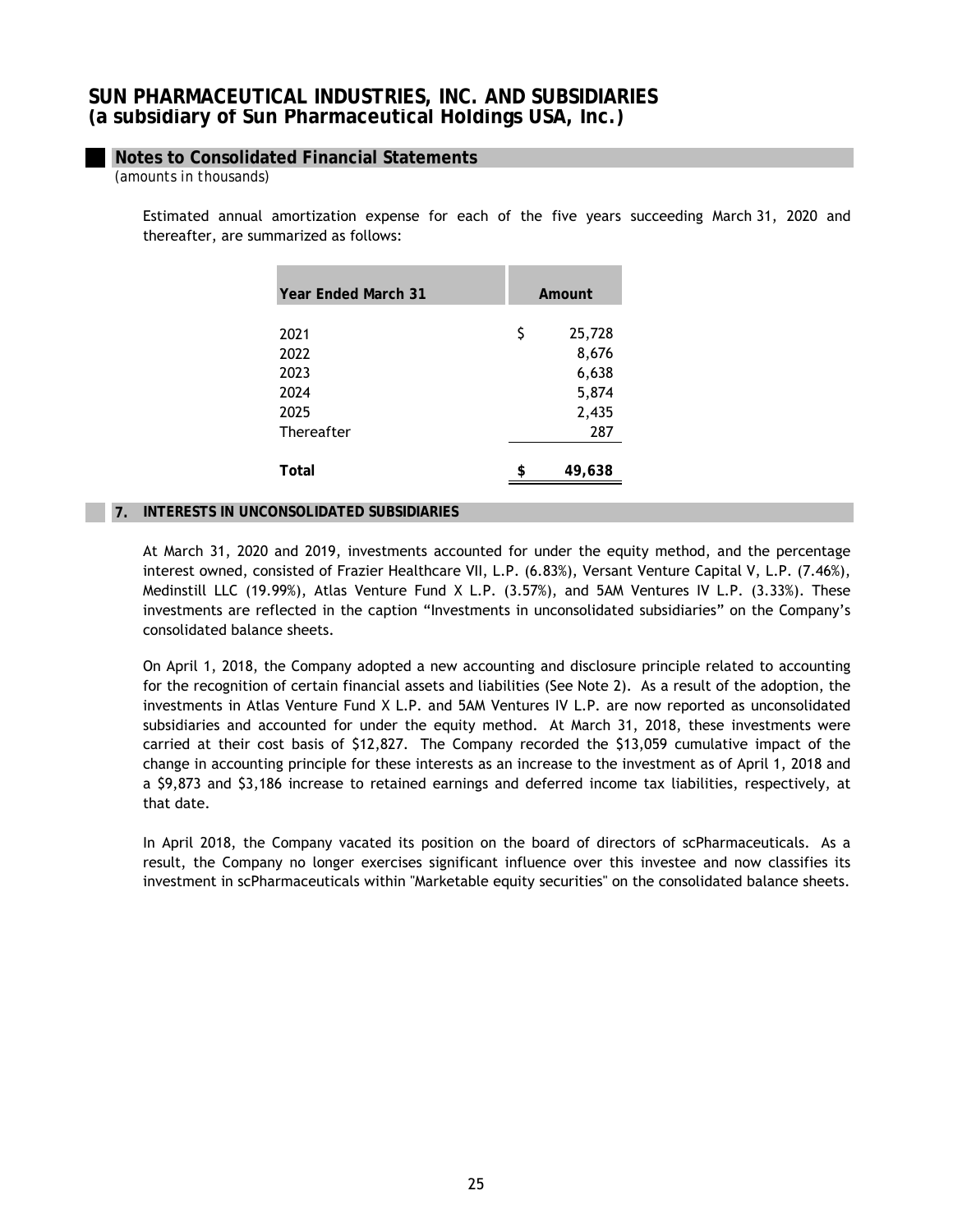# **Notes to Consolidated Financial Statements**

*(amounts in thousands)*

Activity in the investment in unconsolidated subsidiaries account is summarized as follows:

| Balance, April 1, 2018                              | \$<br>71,838 |
|-----------------------------------------------------|--------------|
| Change in accounting principle and reclassification | 25,886       |
| Reclassification of scPharmaceuticals               | (8,537)      |
| Capital contributions                               | 2,886        |
| Proportionate share of equity in net loss           | 21,323       |
| <b>Distributions</b>                                | (5, 831)     |
| Balance, March 31, 2019                             | 107,565      |
| Capital contributions                               | 373          |
| Proportionate share of equity in net income         | 8,972        |
| <b>Distributions</b>                                | (21, 911)    |
| Balance, March 31, 2020                             | 94.999       |

At March 31, 2020, the Company has outstanding capital commitments of approximately \$1,486 to these investees.

Combined, condensed balance sheet information underlying the Company's interests in unconsolidated subsidiaries, accounted for using the equity method, is summarized as follows at March 31:

|                                                                                 | 2020 |                               |     | 2019                         |
|---------------------------------------------------------------------------------|------|-------------------------------|-----|------------------------------|
| Current assets<br>Investments at estimated fair value<br>Property and equipment | \$   | 52,930<br>2,089,558<br>2,995  | -S  | 63,459<br>2,086,039<br>3,711 |
| <b>Total assets</b>                                                             | S.   | 2,145,483                     |     | \$2,153,209                  |
| Current liabilities<br>Noncurrent liabilities<br>Total equity                   | \$   | 59,303<br>10,304<br>2,075,876 | - S | 51,462<br>6,928<br>2,094,819 |
| Total liabilities and equity                                                    |      | 2,145,483                     | \$  | 2,153,209                    |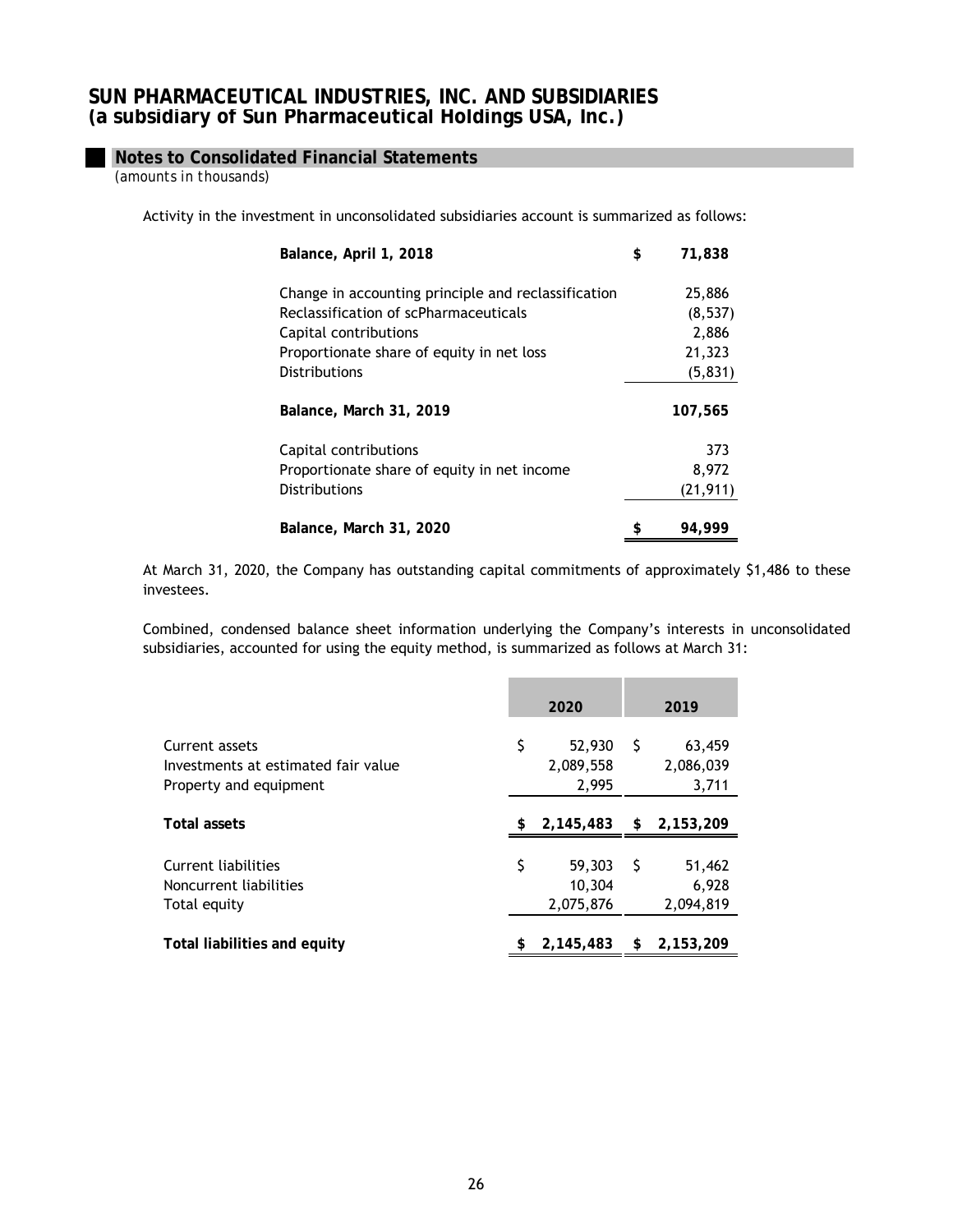# **Notes to Consolidated Financial Statements**

*(amounts in thousands)*

Combined, condensed income statement information underlying the Company's interests in unconsolidated subsidiaries, accounted for using the equity method, is summarized as follows for the years ended March 31:

|                                                                                                                                        | 2020                                                                | 2019 |                                                           |  |
|----------------------------------------------------------------------------------------------------------------------------------------|---------------------------------------------------------------------|------|-----------------------------------------------------------|--|
| Operating income<br>Realized gain on investments<br>Research and development<br>Management fees<br>Professional fees<br>Other expenses | \$<br>1,323<br>366,723<br>(64)<br>(15, 279)<br>(1, 455)<br>(13,766) | S    | 389<br>610,030<br>(698)<br>(17, 149)<br>(862)<br>(2, 548) |  |
| Net income                                                                                                                             | \$<br>337,482                                                       | \$   | 589,162                                                   |  |

## **8. ACCRUED EXPENSES**

Accrued expenses consist of the following amounts at March 31:

|                                                   | 2020 |                            |    | 2019                       |
|---------------------------------------------------|------|----------------------------|----|----------------------------|
| Sales returns<br>Medicaid rebates<br>Managed care | \$   | 67,101<br>25,031<br>46,873 | S  | 43,537<br>11,224<br>25,407 |
| Employee-related benefits                         |      | 31,392                     |    | 16,954                     |
| Royalties and profit sharing                      |      | 21,522                     |    | 15,636                     |
| Patient coupons                                   |      | 22,426                     |    | 24,464                     |
| Income taxes                                      |      | 19,681                     |    |                            |
| Other                                             |      | 375                        |    | 250                        |
| Total                                             | \$   | 234,401                    | \$ | 137,472                    |

## **9. SHORT-TERM BANK BORROWINGS AND SUBSEQUENT EVENTS**

In December 2016, the Company entered into an uncommitted revolving line-of-credit agreement (revolving agreement") with JPMorgan Chase Bank, N.A. ("JPMorgan") for a maximum borrowing availability of \$200,000, of which \$180,000 and \$200,000 was outstanding at March 31, 2020 and 2019, respectively. The agreement has no fixed termination date, and thus will terminate at such time either party chooses. The effective interest rate was 1.7% at March 31, 2020.

In September 2019, the Company entered into an uncommitted line of credit ("credit agreement") with JP Morgan for \$50,000, which is outstanding at March 31, 2020. The effective interest rate was 1.7% at March 31, 2020. As of June 2020, the Company paid off the loan in full, with interest in the amount of \$51,013.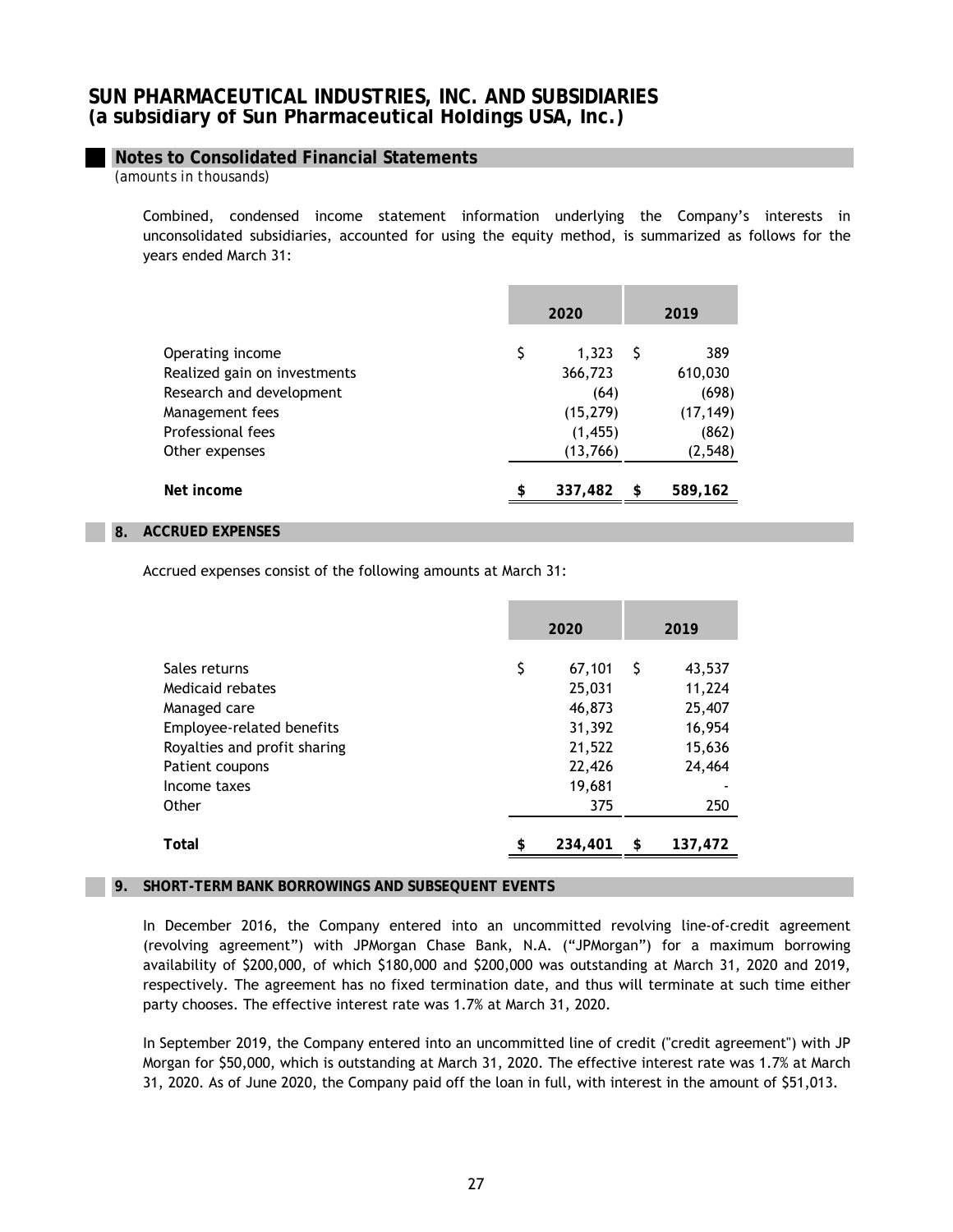## **Notes to Consolidated Financial Statements**

*(amounts in thousands)*

In November 2018, the Company entered into an uncommitted line of credit agreement ("credit agreement") with Standard Chartered Bank with a termination date of November 20, 2020. The maximum available borrowings under the credit agreement is \$160,000, which was outstanding at March 31, 2019. There is no balance outstanding under the credit agreement at March 31, 2020.

In addition to the \$200,000 revolving credit line with JPMorgan above, the Company has an uncommitted line of credit with JP Morgan for \$20,000, of which \$10,000 was outstanding at March 31, 2019. There is no balance outstanding under the credit agreement at March 31, 2020.

In June 2020, the Company entered into an uncommitted line of credit agreement ("credit agreement") with Citibank with a termination date of June 2, 2021. The maximum available borrowings under the credit agreement is \$45,000.

#### **10. LONG-TERM DEBT**

As part of the Fiscal 2015 acquisition of Pharmalucence, the Company assumed Pharmalucence's obligation under its bond agreement with the Massachusetts Development Finance Agency. The original amount of the loan was \$20,000 with an assumed balance of \$19,355 at the time of the acquisition in Fiscal 2015. The loan was repaid in full during Fiscal 2019.

#### **11. ALLOCATION OF INCOME TAXES**

The allocation of income taxes consists of the following components for the year ended March 31:

|                                               | 2020                | 2019            |
|-----------------------------------------------|---------------------|-----------------|
| Current expense<br>Deferred (benefit) expense | 42,981<br>(31, 300) | 16,021<br>4,256 |
| Total income tax allocation                   | 11,681              | 20,277          |

The allocation of income taxes is different from that which would be obtained by applying the statutory federal income tax rate to income or loss before income taxes. The items causing the difference are summarized as follows for the years ended March 31:

|                                                                                                                          | 2020 |                             | 2019 |                   |
|--------------------------------------------------------------------------------------------------------------------------|------|-----------------------------|------|-------------------|
| Federal tax at 21% statutory rate<br>State income tax benefit, net of federal benefit<br>Research and development credit | \$   | 9.743<br>(1,778)<br>(1,400) | S    | 18,419<br>(1,072) |
| Valuation allowance<br>Uncertain tax position                                                                            |      | 210<br>3,458                |      |                   |
| Deemed repatriation<br>Dividend income                                                                                   |      |                             |      | 1.068<br>(1,699)  |
| <b>GILTI tax</b><br>Other                                                                                                |      | 1,448                       |      | 3,316<br>245      |
| Total income tax allocation                                                                                              |      | 11,681                      | \$   | 20,277            |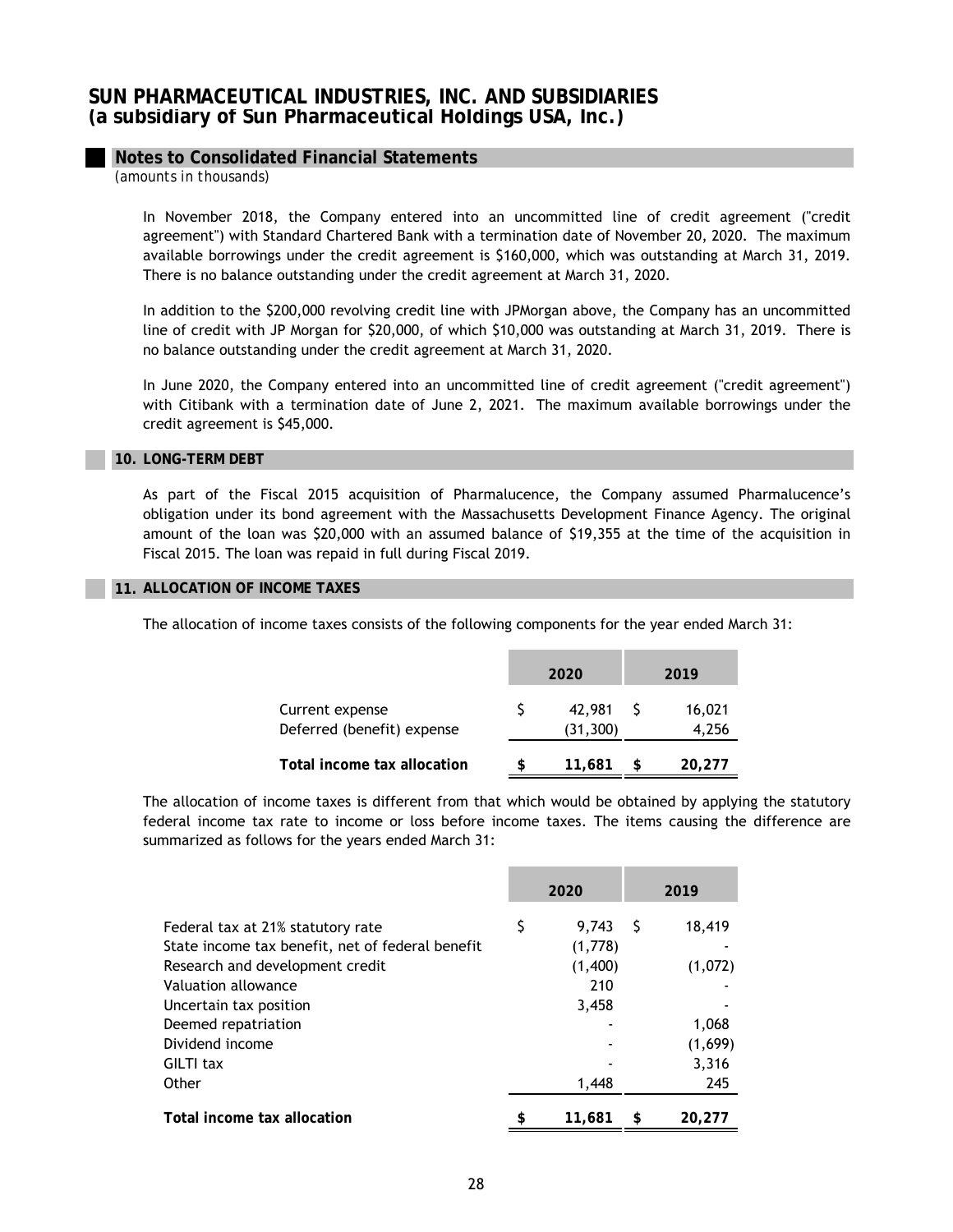## **Notes to Consolidated Financial Statements**

*(amounts in thousands)*

The net deferred income tax asset (liability) consists of the following components at March 31:

|                                         | 2020 |        |    | 2019     |
|-----------------------------------------|------|--------|----|----------|
| Deferred tax assets                     |      |        |    |          |
| Net operating loss carryforwards (NOLs) | \$   | 14,906 | S. | 22,959   |
| Receivables                             |      | 19,607 |    | 11,174   |
| Intangibles                             |      | 9,122  |    | 9,613    |
| Inventory                               |      | 7,679  |    | 6,678    |
| Depreciation                            |      |        |    | 4,344    |
| Accrued expenses and other              |      | 25,051 |    | 4,290    |
|                                         |      |        |    |          |
| Total deferred tax assets               |      | 76,365 |    | 59,058   |
| Deferred tax liabilities                |      |        |    |          |
| Investments                             |      | 49,028 |    | 63,518   |
| Depreciation                            |      | 413    |    |          |
|                                         |      |        |    |          |
| Total deferred tax liabilities          |      | 49,441 |    | 63,518   |
| Net deferred tax asset (liability)      | \$   | 26,924 | \$ | (4, 460) |

The Company has a tax sharing arrangement with its Parent and affiliates related through common ownership and management control. The arrangement, among other stipulations, requires that a consolidated federal income tax return will be filed, and that the Parent will pay/receive monies due to/from the Company based on the Company's separate taxable results.

Valuation allowances against deferred income tax assets are provided when, based upon the weight of available evidence, it is more-likely-than-not that some or all of the deferred tax assets will not be realized. Excluding NOLs there are no such valuation allowances considered necessary as of March 31, 2020 or 2019. Based upon the level of projected future taxable income over the periods in which deferred tax assets are realizable, the Company expects that it is more likely than not that it will realize the benefit of these temporary differences. Some of the Company's NOLs are subject to annual limitations under income tax rules. As a result of such restrictions, certain of such NOLs, amounting to approximately \$41,000, will expire and are not likely to be available for future benefit. Accordingly, the deferred tax asset related to the NOLs has been reduced by the amount of NOLs which the Company will likely not be in a position to utilize prior to their expiration between 2021 and 2033.

The Company analyzed its filing positions in the federal and state jurisdictions where it is required to file income tax returns, for all open tax years (Fiscal 2018 to 2020) in these jurisdictions. The Company identified and recorded unrecognized tax benefits ("UTB") of \$3,458 as of March 31, 2020 as a result of the Internal Revenue Service examinations. The Company does not expect the total amount of UTB to significantly increase or decrease in the next 12 months.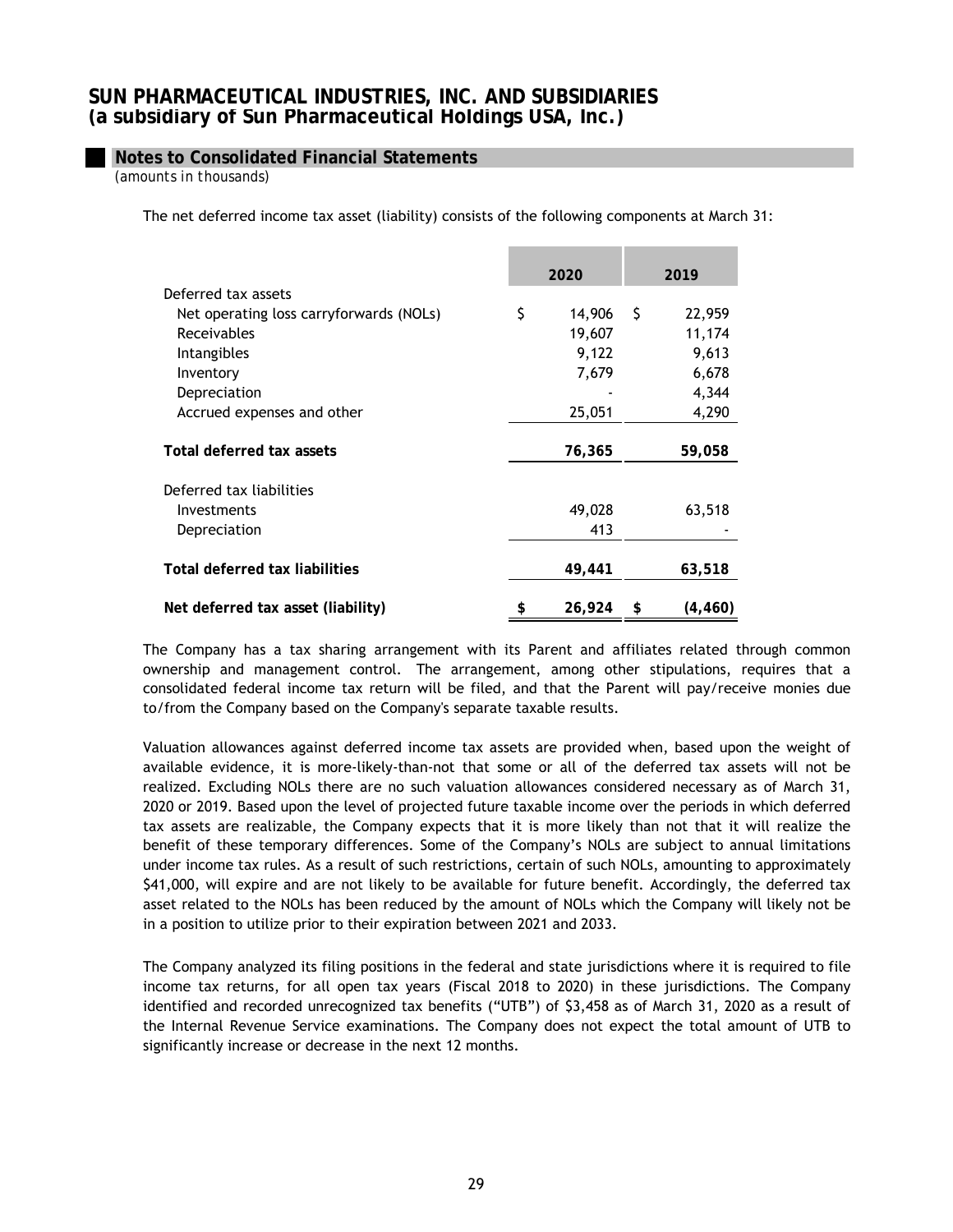## **Notes to Consolidated Financial Statements**

*(amounts in thousands)*

The Internal Revenue Service has completed its examination of Sun's Fiscal 2016 tax return and issued tax return adjustments resulting in approximately \$29,314 of additional tax expense. The Company is disputing the assessment and has included \$3,458 additional tax expense within the Fiscal 2020 tax provision. The IRS has opened an audit related to the 2017 Sun tax return. No final audit adjustments have been communicated related to Sun's Fiscal 2017 return and management believes that such adjustments, if any, will not have a material impact on the Company's consolidated financial statements.

#### **12. LEASES (INCLUDING RELATED PARTY)**

The Company conducts a portion of its operations with leased property and equipment, including rental of office and warehouse space in Cranbury, New Jersey, from an affiliated company, Taro. As disclosed in Note 1, effective April 1, 2019 the Company implemented Accounting Standards Codification ("ASC") 842, *Leases* . In accordance with prior guidance, ASC 840, *Leases* , the Company's leases were previously designated as either capital or operating. Previously designated capital leases are now considered finance leases under the new guidance, ASC 842. The designation of operating leases remains substantially unchanged under the new guidance.

Supplemental consolidated balance sheet information related to leases is as follows at March 31, 2020:

| \$<br>10,619 |
|--------------|
| 13,189       |
| 23,808       |
|              |
|              |
| \$<br>1,654  |
| 3,877        |
|              |
| 9,544        |
| 9,856        |
| 24,931       |
|              |
| \$<br>2,879  |
| 2,473        |
| 1,569        |
| \$<br>6,921  |
|              |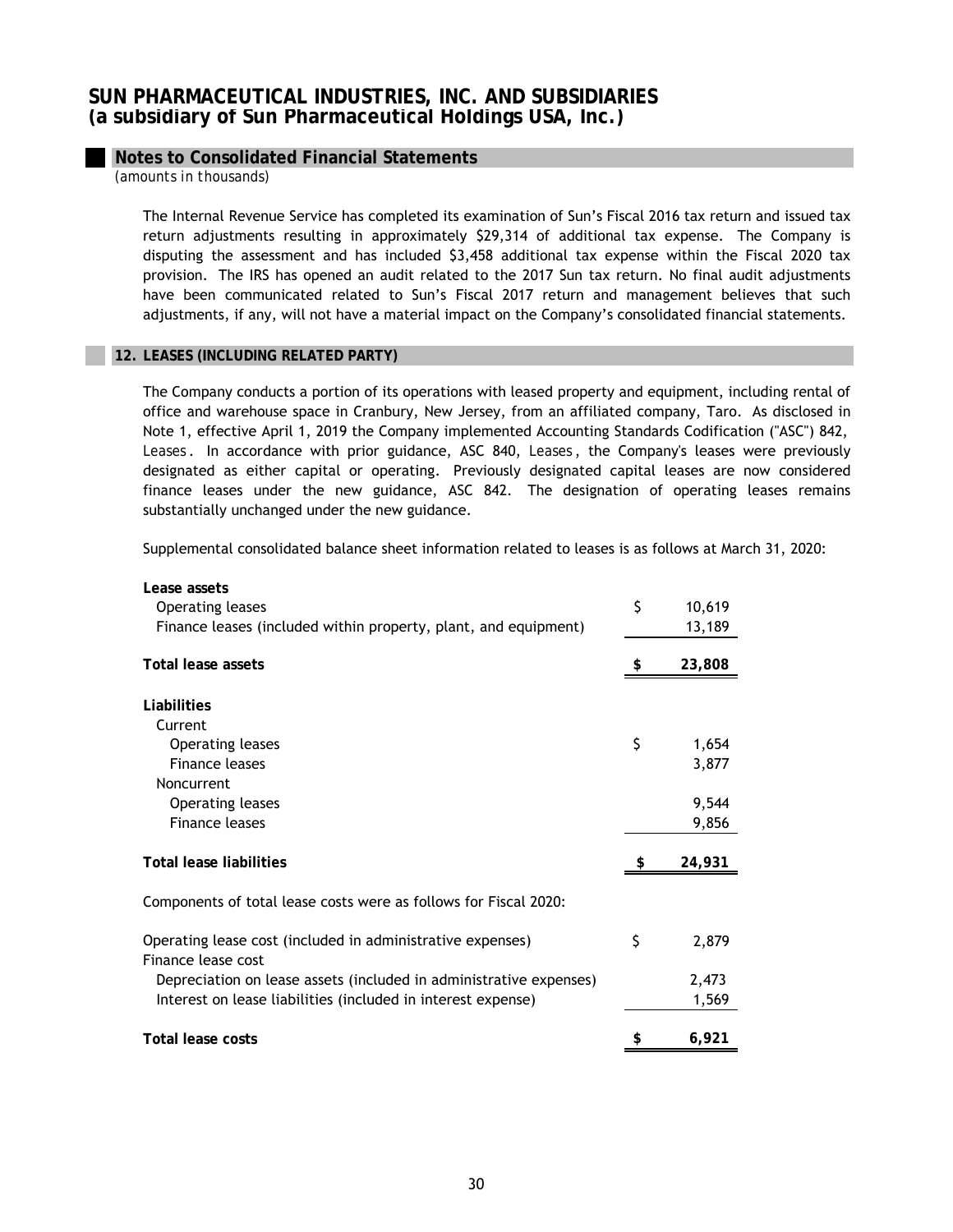# **Notes to Consolidated Financial Statements**

*(amounts in thousands)*

The following is a schedule of annual future minimum lease payments required under leases with initial or remaining noncancelable lease terms in excess of one year as of March 31, 2020:

| <b>Year Ended March 31</b>                         | Finance<br>Leases                               | Operating<br>Leases<br>(including<br>affiliates) |                                                  |  |
|----------------------------------------------------|-------------------------------------------------|--------------------------------------------------|--------------------------------------------------|--|
| 2021<br>2022<br>2023<br>2024<br>2025<br>Thereafter | \$<br>4,605<br>3,994<br>3,266<br>1,820<br>1,519 | - \$                                             | 2,239<br>2,063<br>2,026<br>1,797<br>920<br>3,070 |  |
| Total future undiscounted lease payments           | 15,204                                          |                                                  | 12,115                                           |  |
| Less amounts representing interest                 | 1,471                                           |                                                  | 917                                              |  |
| Total reported lease liability                     | 13,733                                          | \$                                               | 11,198                                           |  |

## **13. ROYALTY AND PROFIT SHARE AGREEMENTS**

The Company has entered into several distribution and profit share arrangements wherein a specified percentage of the profit earned is paid by the Company to unrelated third parties as royalty or profit share expense. During Fiscal 2020 and 2019, royalty and profit share expense was \$29,804 and \$28,188, respectively. Of these amounts, \$28,299 and \$26,013, respectively, have been included in cost of goods sold and \$1,505 and \$2,175, respectively, have been included in selling, general and administrative expenses in the consolidated income statements.

#### **14. RETIREMENT PLAN**

The Company maintains a deferred compensation plan qualified under Section 401(k) of the Internal Revenue Code. Under this plan, eligible employees are permitted to contribute up to the maximum allowable amount determined by the Internal Revenue Code. The Company may make discretionary matching and profit sharing contributions under the provisions of the plan. The Company made contributions in the amounts of \$5,195 and \$4,952 to the plan for Fiscal 2020 and Fiscal 2019, respectively.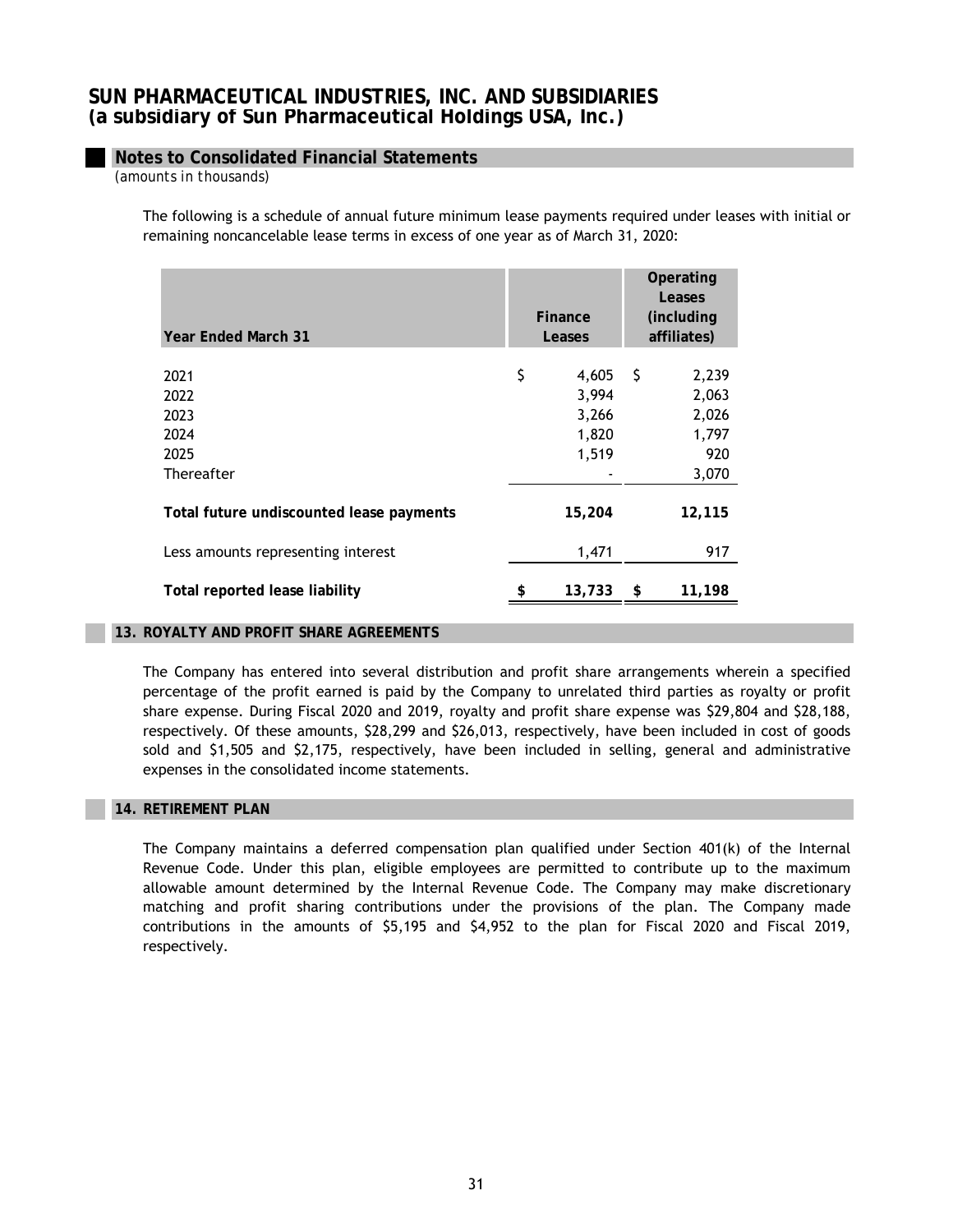## **Notes to Consolidated Financial Statements**

*(amounts in thousands)*

#### **15. SALES CONCENTRATIONS**

#### *Major Customers*

Shipments to four customers, including three wholesalers, accounted for approximately 54% of net revenues for Fiscal 2020. Shipments to five customers, including three wholesalers, accounted for approximately 63% of net revenues for Fiscal 2019. Balances due from these customers (gross outstanding amounts) represented approximately 89% and 63% of gross accounts receivable at March 31, 2020 and 2019, respectively. As is typical in the U.S. retail sector, many of the Company's customers are serviced through their designated wholesalers. Of the net sales made to wholesalers, the majority include sales for various customers of the Company that have underlying direct contracts with the Company that are facilitated through such wholesale customers. No other single customer accounted for more than 10% of net sales for Fiscal 2020 or 2019. The loss of any of these customers would have a materially adverse effect on short-term operating results.

#### *Major Products*

Shipments of four products accounted for 43% of net sales for Fiscal 2020. Shipments of three products accounted for 35% of net sales for Fiscal 2019.

#### **16. COMMITMENTS, CONTINGENCIES, AND OTHER MATTERS**

#### *Employment Contracts*

The Company has employment agreements with three of its executive officers that provide for annual salaries that include merit increases and at least a six-month continuance, including insurance benefits, upon termination without cause.

#### *Litigation*

The Company and / or its subsidiaries are involved in various legal proceedings including product liability, contracts, employment claims, anti-trust and other regulatory matters relating to conduct of its business. Some of the key matters are discussed below. Most of the legal proceedings involve complex issues, which are specific to the case and don't have precedents and hence for a majority of these claims, it is not possible to make a reasonable estimate of the expected financial effect, if any, that will result from ultimate resolution of the proceedings. This is due to a number of factors, including: the stage of the proceedings and the overall length and the discovery process ; the entitlement of the parties to an action to appeal a decision; the extent of the claims, including the size of any potential class, particularly when damages are not specified or are indeterminate; the possible need for further legal proceedings to establish the appropriate amount of damages, if any ; the settlement posture of the other parties to the litigation and any other factors that may have a material effect on the litigation. The Company makes its assessment of likely outcome, based on the views of internal legal counsel and in consultation with external legal counsel representing the Company. The Company also believes that disclosure of the amount sought by plaintiffs, would not be meaningful because historical evidence indicates that the amounts settled (if any) are significantly different than those claimed by plaintiffs. Some of the legal claims against the Company, if decided against the Company may result into significant impact on its results of operations of a given period during which the claim is settled.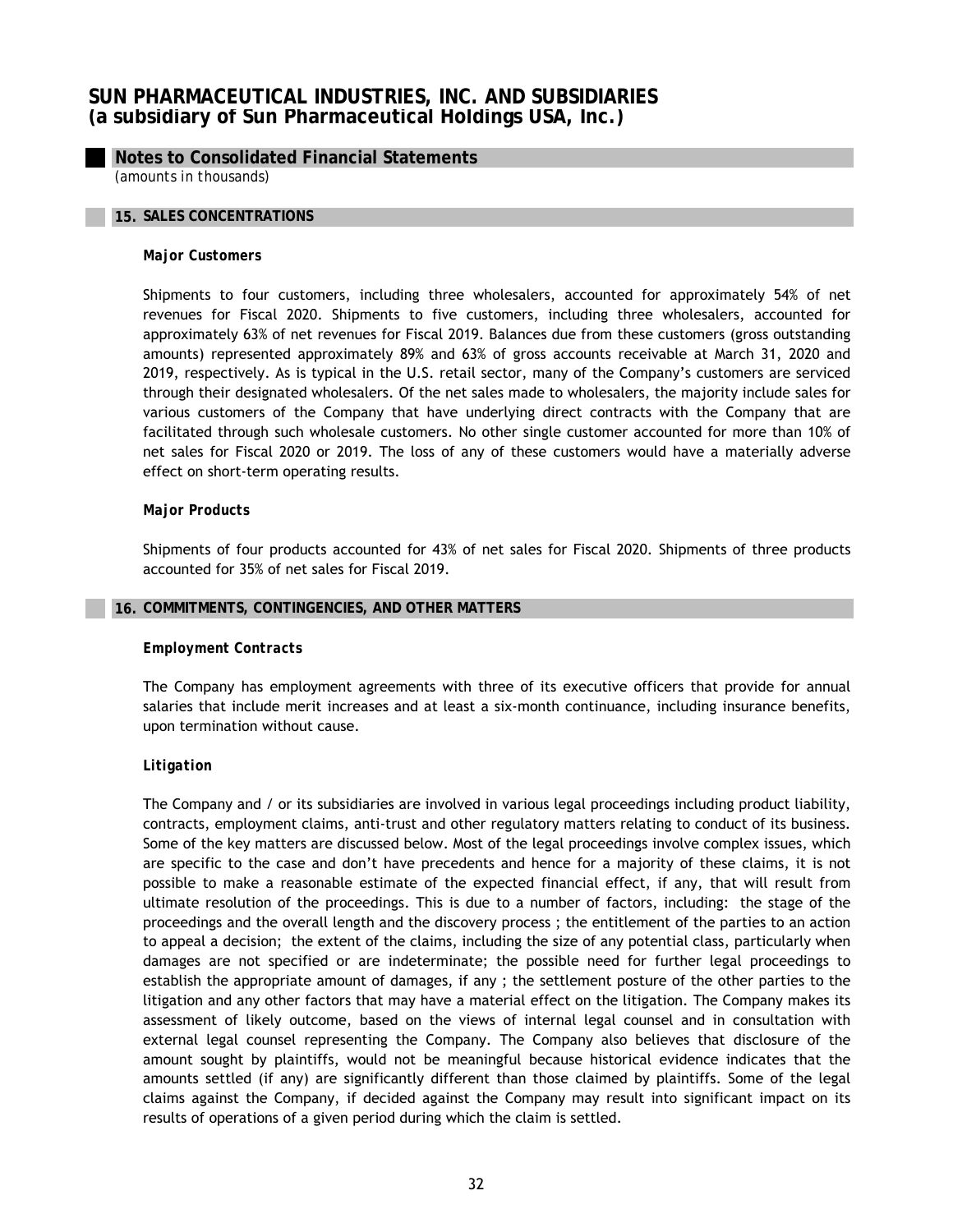# **Notes to Consolidated Financial Statements**

*(amounts in thousands)*

### *Antitrust - Generic Drug Price Fixing*

Beginning in 2016, subsidiaries in United States of America (US subsidiaries) separately received a grand jury subpoena from the United States Department of Justice, Antitrust Division, seeking documents relating to corporate and employee records, generic pharmaceutical products and pricing, communications with competitors and others regarding the sale of generic pharmaceutical products, and certain other related matters. The subsidiaries are in the process of responding to the subpoenas. Certain current and former officers and employees in the companies' respective commercial teams have also received related subpoenas. A similar subpoena was received by each subsidiary from the Connecticut Attorney General.

US subsidiaries separately have received a Civil Investigative Demand from the U.S. Department of Justice pursuant to the False Claims Act seeking information relating to corporate and employee records, generic pharmaceutical products and pricing, communications and/or agreements with competitors and others regarding the sale of generic pharmaceutical products, and certain other related matters. The subsidiaries are in the process of responding to the requests.

US subsidiaries, and in the case of two complaints, a former member of one subsidiary's sales group, are defendants along with other pharmaceutical companies in a number of putative class action lawsuits and individual actions brought by purchasers and payors of several generic pharmaceutical products, as well as State Attorneys Generals, alleging a conspiracy with competitors to fix prices, rig bids, or allocate customers, and also an industry-wide conspiracy as to all generic pharmaceutical products. Each of these cases has been transferred to the United States District Court for the Eastern District of Pennsylvania for coordinated proceedings. The Court had sequenced the lawsuits into separate groups for purposes of briefing motions to dismiss. Defendants filed motions to dismiss complaints in the first group. On October 16, 2018, the Court denied the motions with respect to the federal law claims. On February 15, 2019, the Court granted in part and denied in part the motions with respect to the state law claims. Certain cases are proceeding in discovery pursuant to a case management order that is, in part, subject to review by the U.S. Supreme Court.

## *Antitrust - Modanfinil*

The Group was a defendant in a number of putative class action lawsuits and individual actions brought by purchasers and payors, as well as a generic manufacturer, in US alleging that the Company and its affiliates violated antitrust laws in connection with a 2005 patent settlement agreement with Cephalon concerning Modafinil. The cases were transferred to the United States District Court for the Eastern District of Pennsylvania for coordinated proceedings, subsequently the Company has reached settlements in these coordinated proceedings.

## *Antitrust - Lipitor*

The Group is a defendant in a number of putative class action lawsuits and individual actions brought by purchasers and payors in US alleging that the Company and its affiliates violated antitrust laws in connection with a 2008 patent settlement agreement with Pfizer concerning Atorvastatin. The cases have been transferred to the United States District Court for the District of New Jersey for coordinated proceedings. The cases are proceeding in discovery.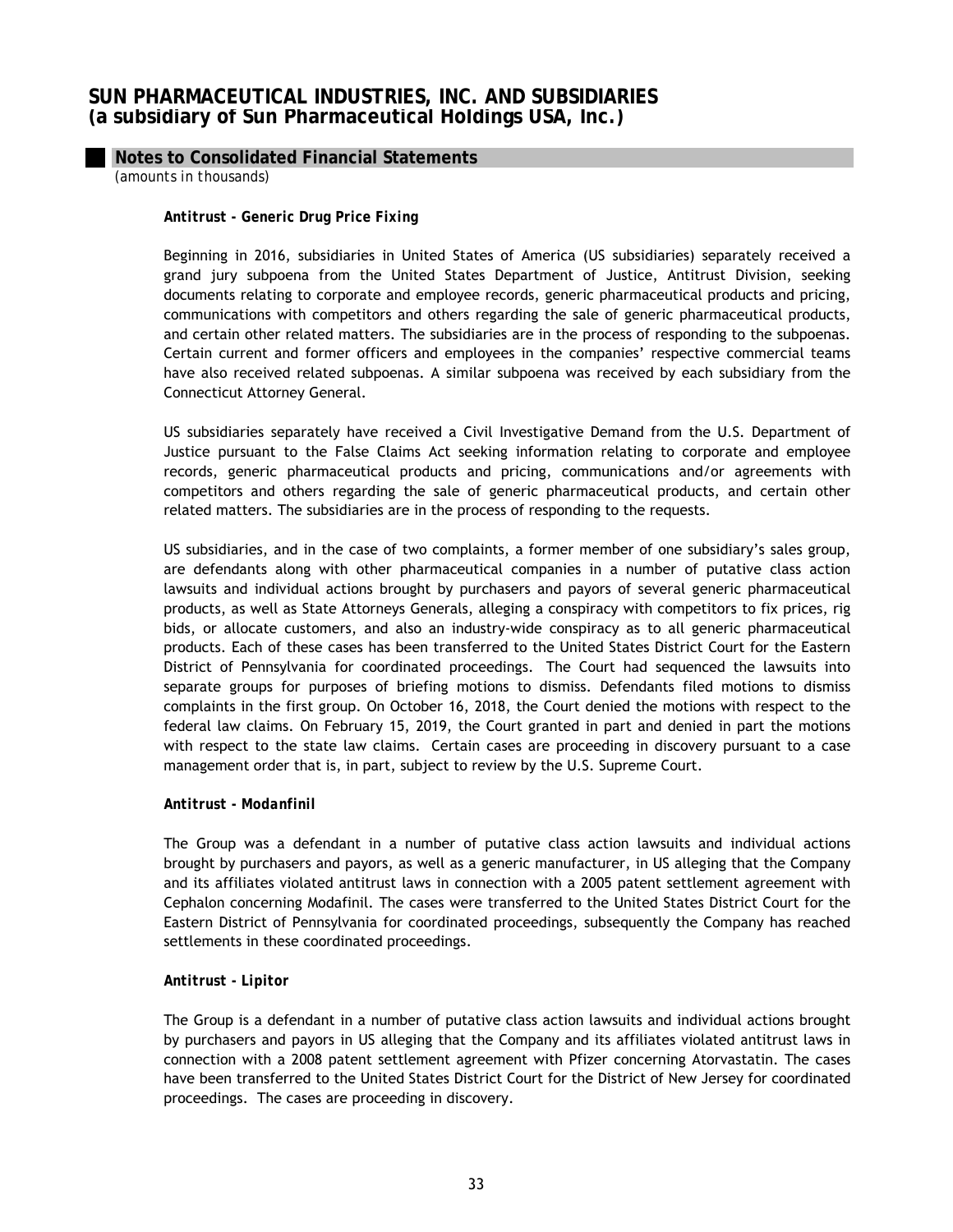## **Notes to Consolidated Financial Statements**

*(amounts in thousands)*

## *Antitrust – Ranbaxy Generic Drug Application*

The Group is a defendant in a number of putative class action lawsuits and individual actions brought by purchasers and payors in US alleging that the Company and its affiliates violated antitrust laws and the Racketeer Influenced and Corrupt Organizations Act, with respect to its ANDAs for Valganciclovir, Valsartan and Esomeprazole. The cases have been transferred to the United States District Court for the District of Massachusetts for coordinated proceedings. The cases are proceeding in discovery.

## *Product Liability and Insurance*

The Company currently maintains a product liability insurance policy which provides coverage on a claims made basis and is subject to annual renewal. In addition, the Company maintains policies for property, workers' compensation and officers' and directors' liability and other general liability claims. There can be no assurance that the coverage limits of these policies will be adequate to cover the Company's liabilities, should they occur, or that such insurance may not be available in the future on acceptable terms or at all.

#### *Regulatory Matters*

All facilities remain in good standing for certified good manufacturing practice ("cGMP") compliance for FDA registered drug or device manufacturing operations.

#### *Economic Uncertainty*

The outbreak of a novel coronavirus (COVID-19), which the World Health Organization declared in March 2020 to be a pandemic, continues to spread throughout the United States of America and the globe. Many State Governors issued temporary Executive Orders that, among other stipulations, effectively prohibit inperson work activities for most industries and businesses, having the effect of suspending or severely curtailing operations. The extent of the ultimate impact of the pandemic on the Company's operational and financial performance will depend on various developments, including the duration and spread of the outbreak, and its impact on customers, employees, and vendors, all of which cannot be reasonably predicted at this time. While management reasonably expects the COVID-19 outbreak to negatively impact the Company's financial condition, operating results, and timing and amounts of cash flows, the related financial consequences and duration are highly uncertain.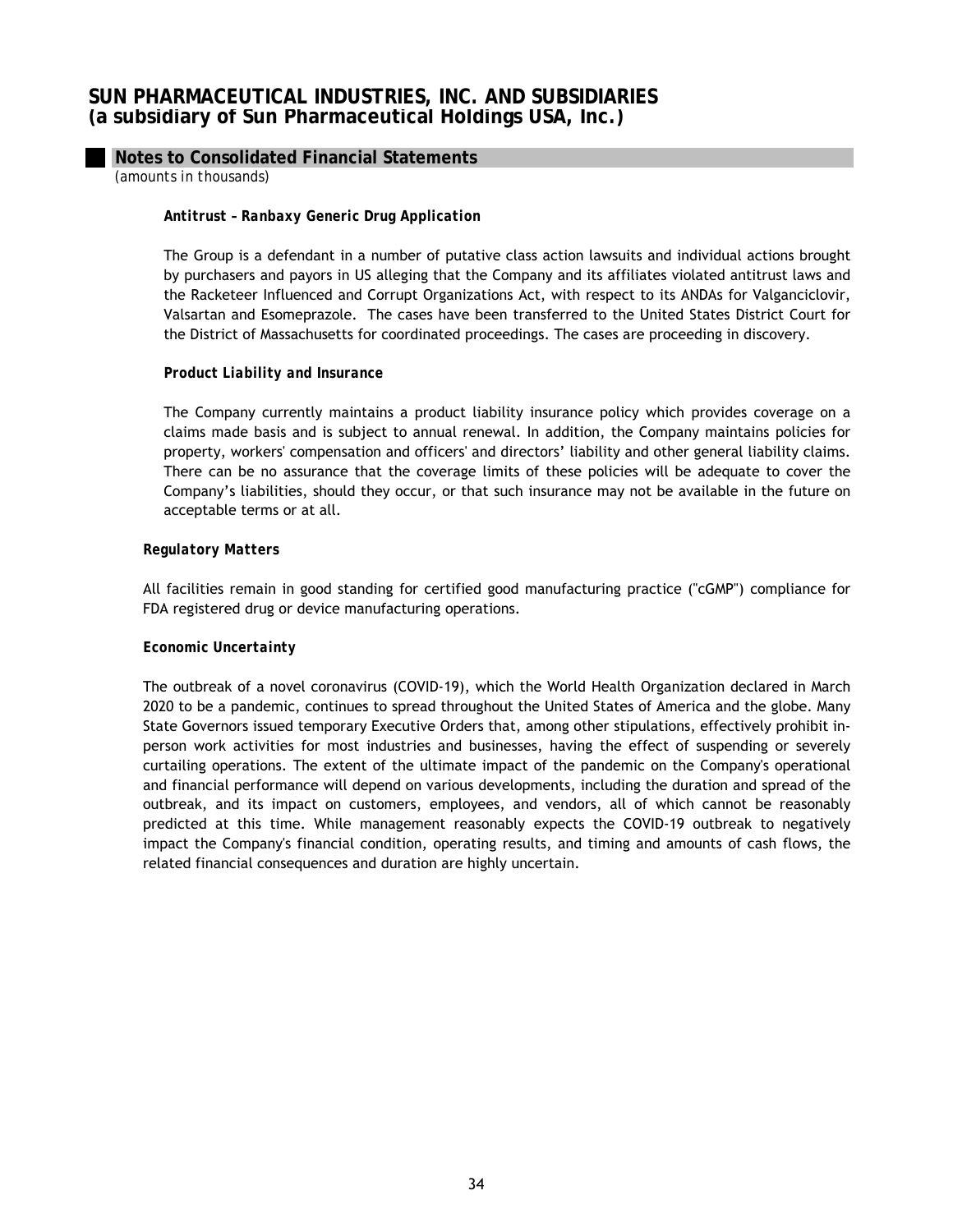# **Notes to Consolidated Financial Statements**

*(amounts in thousands)*

## **17. OPERATING SEGMENT INFORMATION**

The Company operates in reportable segments consisting of Company-owned products and those products distributed under various agreements with Sun Limited and its affiliates, as well as third parties. The sales and gross profit earned on these categories of products are summarized as follows for the years ended March 31:

|                        |               | 2020 |                     |              | 2019 |                     |  |  |
|------------------------|---------------|------|---------------------|--------------|------|---------------------|--|--|
|                        | <b>Sales</b>  |      | <b>Gross Profit</b> | <b>Sales</b> |      | <b>Gross Profit</b> |  |  |
| Category               |               |      |                     |              |      |                     |  |  |
| Company-owned products | 526,391       |      | 267,606             | 639,896      |      | 257,516             |  |  |
| Distributed products   | 410,030       |      | 96,094              | 282,124      |      | 53,803              |  |  |
|                        |               |      |                     |              |      |                     |  |  |
| Total                  | \$<br>936,421 |      | 363,700             | 922,020      | \$   | 311,319             |  |  |

The Company is in the business of manufacturing, developing, selling and distributing various therapeutic classes of solid oral dosage and injectables of generic pharmaceuticals. The Company is also in the business of manufacturing, developing, selling and distributing various proprietary brand products in the therapeutic categories of ophthalmology, dermatology, oncology, and neurology. There are no separate management teams or individuals assigned to a product or products or therapeutic classes of products, no separate allocation of funds or resources to distinct product or products or therapeutic classes or products, and the performance of any individual product or products or therapeutic classes of products is not separately assessed. Sales are solely based on the receipt and fulfillment of customers' orders.

#### **18. SUPPLEMENTAL CASH FLOWS INFORMATION**

## *Non-Cash Investing Activities*

The Company financed the acquisition of vehicles by entering into capital leases totaling \$6,008 and \$7,520 in Fiscal 2020 and Fiscal 2019, respectively. Additionally as a result of the facility closure discussed in Note 5, during Fiscal 2019 the Company transferred equipment with a net book value of \$8,055 to a related party through common ownership and management. This transaction was recorded as a non-cash distribution.

Cash paid for interest and income taxes (net of refunds) amounted to the following during the years ended March 31:

|                       | 2020  | 2019          |
|-----------------------|-------|---------------|
| Interest              | 8,540 | 21,534        |
| Income taxes refunded | ۰     | $268^{\circ}$ |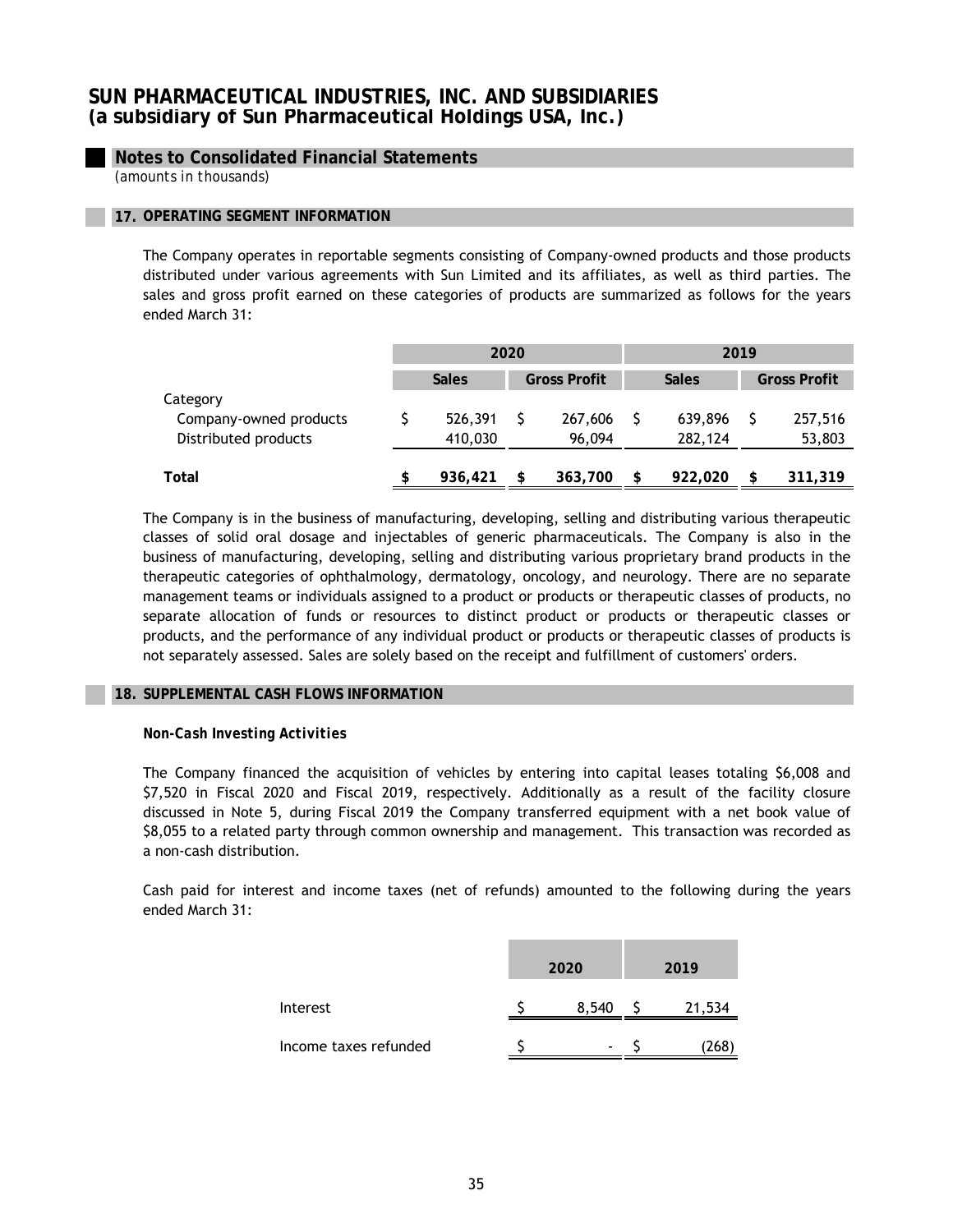# **Notes to Consolidated Financial Statements**

*(amounts in thousands)*

## **19. ACCUMULATED OTHER COMPREHENSIVE INCOME**

As discussed in Note 7 during Fiscal 2019, the Company adopted ASU 2016-01 which relates to the accounting for the recognition of certain financial assets and liabilities. This adoption resulted in an accounting reclassification of \$24,400 in unrealized holding gains on available-for-sale securities (net of \$5,124 in tax) from accumulated other comprehensive income to retained earnings.

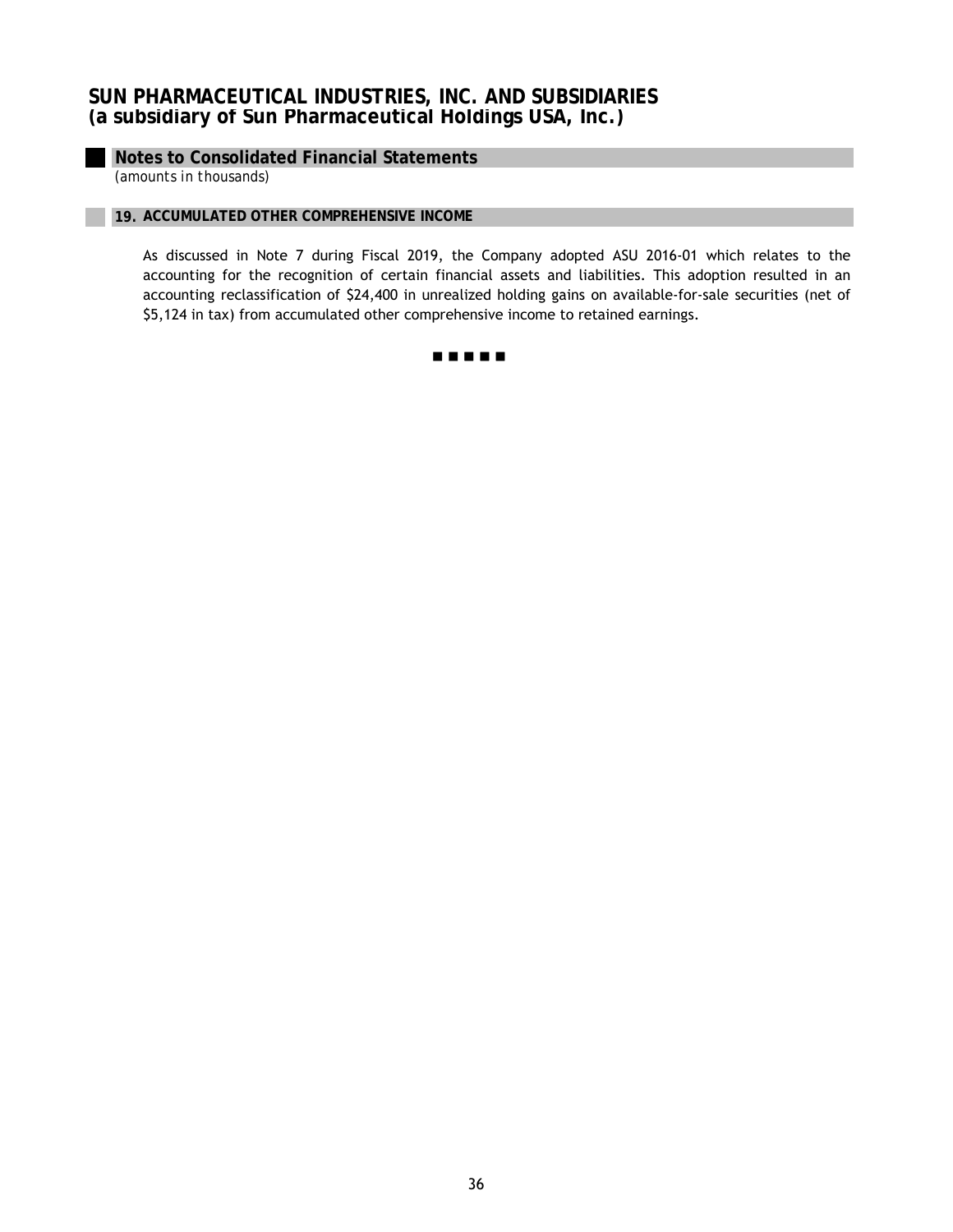

**Rehmann Robson** 1500 W. Big Beaver Road 2nd Floor Troy, MI 48084 Ph: 248.952.5000 Fx: 248.952.5750 rehmann.com

# **INDEPENDENT AUDITORS' REPORT ON CONSOLIDATING SUPPLEMENTARY INFORMATION**

June 29, 2020

 Princeton, New Jersey Board of Directors and Shareholders Sun Pharmaceutical Industries, Inc. and Subsidiaries

We have audited the consolidated financial statements of *Sun Pharmaceutical Industries, Inc. and Subsidiaries* as of and for the years ended March 31, 2020 and 2019, and have issued our report thereon dated June 29, 2020, which expressed an unmodified opinion on those consolidated financial statements. Our audits were conducted for the purpose of forming an opinion on the consolidated financial statements as a whole. The accompanying supplemental consolidating and individual entity financial information of *Sun Pharmaceutical Industries, Inc. and Subsidiaries* is presented for purposes of additional analysis and is not a required part of the consolidated financial statements. Such information, which is the responsibility of management, was derived from and relates directly to the underlying accounting and other records used to prepare the consolidated financial statements. The information has been subjected to the auditing procedures applied in the audit of the consolidated financial statements and certain additional procedures, including comparing and reconciling such information directly to the underlying accounting and other records used to prepare the consolidated financial statements or to the consolidated financial statements themselves, and other additional procedures in accordance with auditing standards generally accepted in the United States of America. In our opinion, the information is fairly stated in all material respects in relation to the consolidated financial statements as a whole.

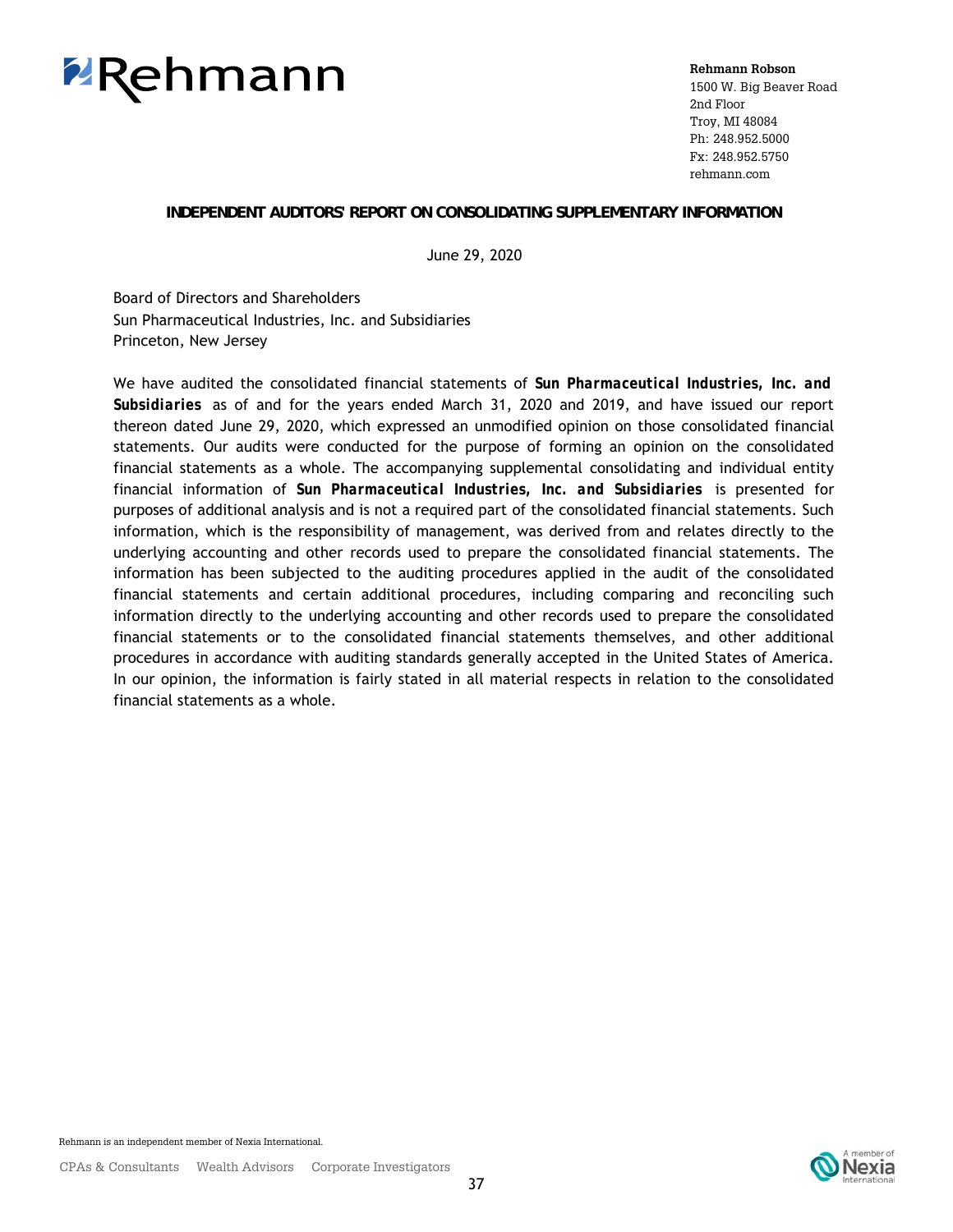# **CONSOLIDATING SUPPLEMENTARY INFORMATION FOR THE YEARS ENDED MARCH 31, 2020 AND 2019**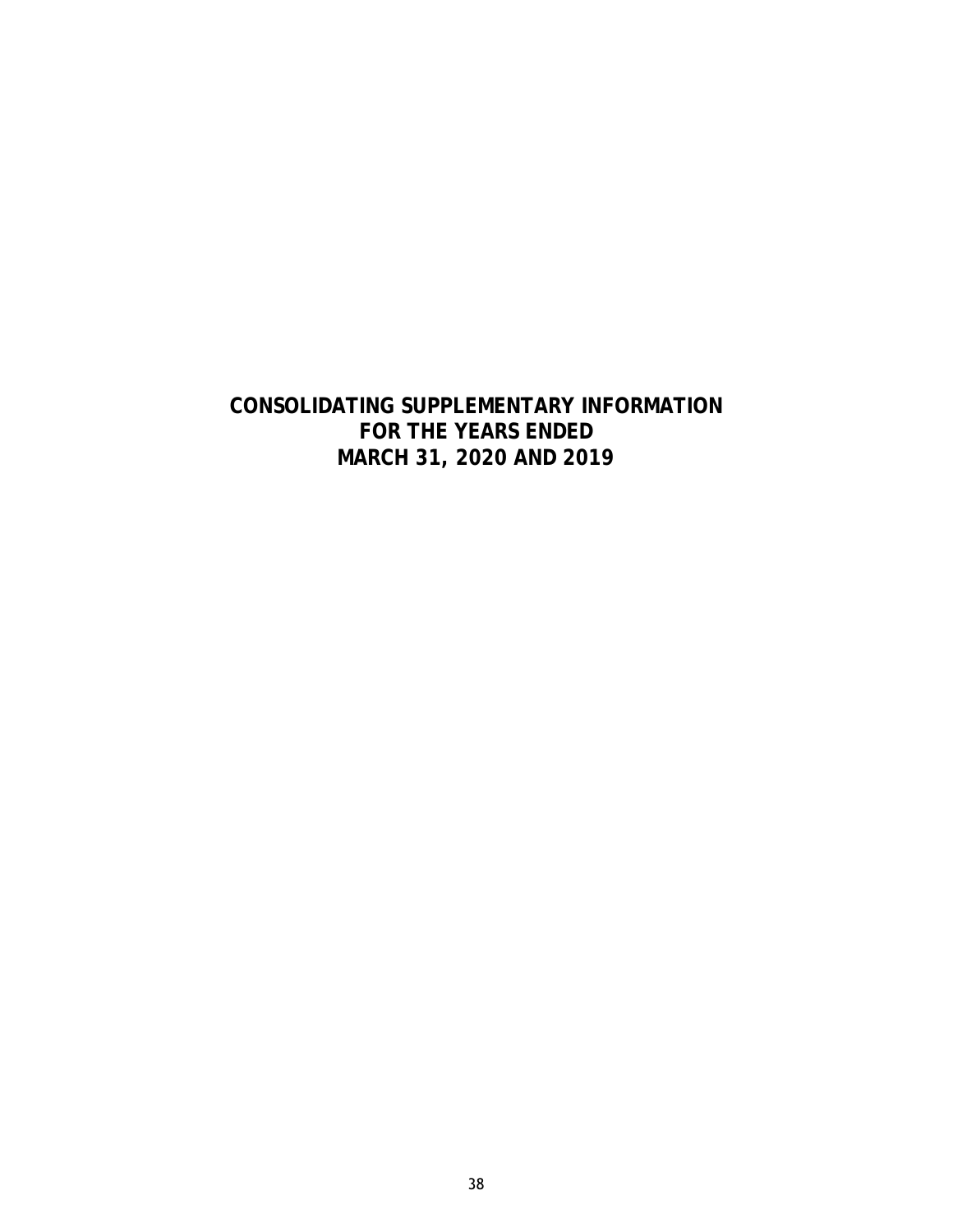**Consolidating Balance Sheet March 31, 2020**

*(amounts in thousands)*

|                                           | <b>Sun</b><br>Pharmaceutical<br>Industries, Inc. | Chattem<br>Chemicals,<br>Inc. | <b>Mutual</b><br>Company, Inc. | <b>DUSA</b><br>Pharmaceutical Pharmaceuticals, Pharmaulucence,<br>Inc. | Inc.           | Taro<br>Development<br>Corporation | Morley &<br>Company,<br>Inc. | Ventures, LLC            | PI Real Estate Consolidating<br><b>Entries</b> | <b>Total</b>                     |
|-------------------------------------------|--------------------------------------------------|-------------------------------|--------------------------------|------------------------------------------------------------------------|----------------|------------------------------------|------------------------------|--------------------------|------------------------------------------------|----------------------------------|
| <b>ASSETS</b>                             |                                                  |                               |                                |                                                                        |                |                                    |                              |                          |                                                |                                  |
| <b>Current assets</b>                     |                                                  |                               |                                |                                                                        |                |                                    |                              |                          |                                                |                                  |
| Cash and cash equivalents                 | Ŝ.<br>28,232                                     | -S<br>3,998                   | S.<br>$\sim$                   | 807<br>S.                                                              | S.<br>238      | S.<br>$\sim 10^{-11}$              | -S                           | Ŝ.<br>$\sim 100$         | Ŝ.<br>$\mathbf{r}$                             | S.<br>33,275                     |
| Accounts receivable, net                  | 447,686                                          | 4,956                         |                                | 22,150                                                                 | 7,063          |                                    |                              |                          |                                                | 481,855                          |
| Due from related parties                  | 162,433                                          | (1,770)                       | 90,563                         | 118,060                                                                | 15,792         |                                    |                              |                          |                                                | 385,078                          |
| Inventories                               | 259,732                                          | 8,464                         | 15,784                         | 3,899                                                                  | 6,518          |                                    |                              |                          |                                                | 294,397                          |
| Prepaid expenses and other assets         | 11,214                                           | 86                            | 314                            | 220                                                                    | 427            |                                    |                              |                          |                                                | 12,261                           |
| <b>Total current assets</b>               | 909,297                                          | 15,734                        | 106,661                        | 145,136                                                                | 30,038         |                                    |                              |                          | $\blacksquare$                                 | 1,206,866                        |
| Property, plant and equipment             |                                                  |                               |                                |                                                                        |                |                                    |                              |                          |                                                |                                  |
| Land                                      | $\blacksquare$                                   | 322                           |                                | $\overline{\phantom{a}}$                                               |                |                                    |                              | 1,483                    |                                                | 1,805                            |
| Buildings and improvements                | 8,388                                            | 15,607                        |                                | 47                                                                     |                |                                    |                              | 18,281                   |                                                | 42,323                           |
| Equipment                                 | 9,515                                            | 28,223                        |                                | 9,217                                                                  | 21,257         |                                    |                              |                          |                                                | 68,212                           |
| Furniture and fixtures                    | 1,101                                            | 182                           |                                | 1,152                                                                  | 642            |                                    |                              | 109                      |                                                | 3,186                            |
| Vehicles                                  | 15,700                                           |                               |                                |                                                                        |                |                                    |                              |                          | $\overline{\phantom{a}}$                       | 15,700                           |
| Construction in process                   | 536                                              | 2,211                         |                                | 39                                                                     | 11,162         |                                    |                              |                          | $\overline{\phantom{a}}$                       | 13,948                           |
| Total                                     | 35,240                                           | 46,545                        |                                | 10,455                                                                 | 33,061         |                                    |                              | 19,873                   | $\sim$                                         | 145,174                          |
| Less accumulated depreciation             | 16,119                                           | 25,897                        |                                | 10,364                                                                 | 9,884          |                                    |                              | 2,394                    | $\overline{\phantom{a}}$                       | 64,658                           |
|                                           |                                                  |                               |                                |                                                                        |                |                                    |                              |                          |                                                |                                  |
| Net property, plant and equipment         | 19,121                                           | 20,648                        |                                | 91                                                                     | 23,177         |                                    |                              | 17,479                   | $\overline{\phantom{a}}$                       | 80,516                           |
| <b>Investments</b>                        |                                                  |                               |                                |                                                                        |                |                                    |                              |                          |                                                |                                  |
| Marketable equity securities              | 18,132                                           |                               |                                |                                                                        |                | 142,769                            | 48                           |                          |                                                | 160,949                          |
| Nonmarketable equity securities           | 10,159                                           |                               |                                |                                                                        |                |                                    |                              |                          |                                                | 10,159                           |
| Investment in unconsolidated subsidiaries | 648,659                                          |                               |                                |                                                                        | 32,054         | 41                                 |                              |                          | (585, 755)                                     | 94,999                           |
| Convertible notes                         | 12,000                                           |                               |                                |                                                                        |                | $\overline{\phantom{a}}$           |                              | $\overline{\phantom{a}}$ | $\sim$                                         | 12,000                           |
| <b>Total investments</b>                  | 688,950                                          |                               |                                |                                                                        | 32,054         | 142,810                            | 48                           |                          | (585, 755)                                     | 278,107                          |
| Operating lease assets                    | 10,619                                           |                               |                                |                                                                        |                |                                    |                              |                          |                                                | 10,619                           |
| Goodwill                                  |                                                  | 12,422                        |                                | 43,111                                                                 | 15,380         |                                    |                              |                          |                                                | 70,913                           |
| Other intangible assets, net              | 11,490                                           | ÷,                            | 621                            | 16,416                                                                 | 21,111         |                                    |                              |                          |                                                | 49,638                           |
| Deferred income taxes                     | 50,997                                           | (2, 239)                      | 14,166                         | (3,085)                                                                | (978)          | (31, 926)                          | (11)                         |                          | $\blacksquare$                                 | 26,924                           |
| <b>Advances to Parent</b>                 |                                                  | 5,889                         | 23,238                         |                                                                        |                | 5,616                              | 4                            |                          | (34, 747)                                      |                                  |
| <b>Total assets</b>                       | \$1,690,474                                      | 52,454<br>-\$                 | \$<br>144,686                  | \$<br>201,669                                                          | 120,782<br>-\$ | \$<br>116,500                      | \$<br>41                     | \$                       |                                                | 17,479 \$ (620,502) \$ 1,723,583 |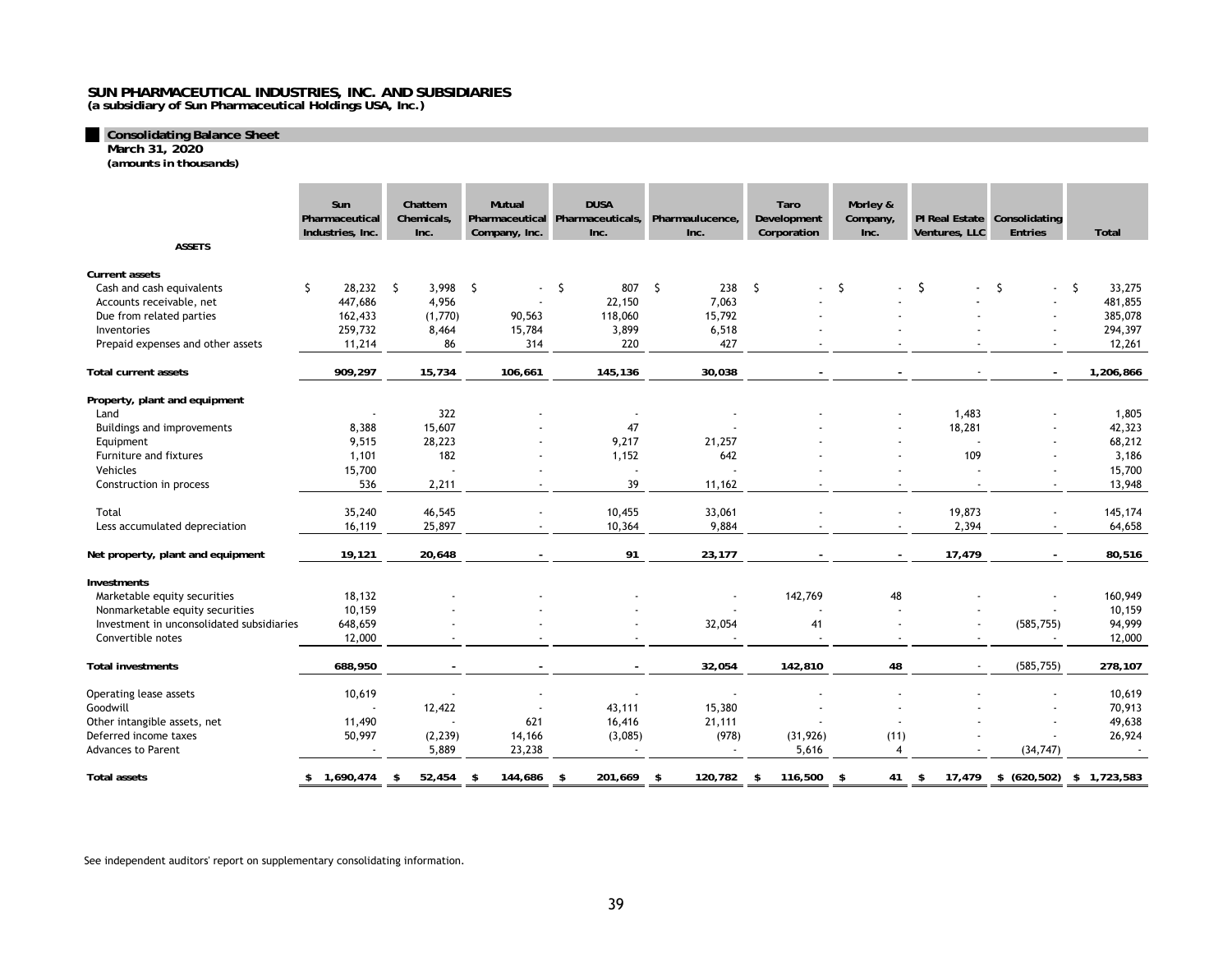**Consolidating Balance Sheet March 31, 2020**

*(amounts in thousands)*

|                                            | Sun<br>Pharmaceutical<br>Industries, Inc. | Chattem<br>Chemicals,<br>Inc. | <b>Mutual</b><br>Company, Inc. | <b>DUSA</b><br>Pharmaceutical Pharmaceuticals,<br>Inc. | Pharmaulucence,<br>Inc. | Taro<br>Development<br>Corporation | Morley &<br>Company,<br>Inc. | PI Real Estate Consolidating<br>Ventures, LLC | <b>Entries</b>                 | Total           |
|--------------------------------------------|-------------------------------------------|-------------------------------|--------------------------------|--------------------------------------------------------|-------------------------|------------------------------------|------------------------------|-----------------------------------------------|--------------------------------|-----------------|
| LIABILITIES AND SHAREHOLDERS' EQUITY       |                                           |                               |                                |                                                        |                         |                                    |                              |                                               |                                |                 |
| <b>Current liabilities</b>                 |                                           |                               |                                |                                                        |                         |                                    |                              |                                               |                                |                 |
| Short-term borrowings                      | 230,000 \$                                | $\overline{\phantom{a}}$      | \$<br>$\sim$                   | \$.<br>$\sim$                                          | -\$<br>$\sim$           | S.                                 | - S                          | -S                                            | \$<br>$\overline{\phantom{a}}$ | -S<br>230,000   |
| Accounts payable - trade                   | 67,195                                    | 1,328                         | 227                            | 25,535                                                 | 1,345                   |                                    |                              |                                               |                                | 95,630          |
| Accrued expenses                           | 227,052                                   |                               |                                | 3,969                                                  | 3,380                   |                                    |                              |                                               |                                | 234,401         |
| Contingent liability on acquisition        | 6,250                                     |                               |                                |                                                        |                         |                                    |                              |                                               |                                | 6,250           |
| Current portion of operating               |                                           |                               |                                |                                                        |                         |                                    |                              |                                               |                                |                 |
| lease obligations                          | 1,654                                     |                               |                                |                                                        |                         |                                    |                              |                                               |                                | 1,654           |
| Current portion of finance                 |                                           |                               |                                |                                                        |                         |                                    |                              |                                               |                                |                 |
| lease obligations                          | 3,877                                     | $\blacksquare$                |                                |                                                        | $\blacksquare$          |                                    |                              |                                               | $\overline{\phantom{a}}$       | 3,877           |
| <b>Total current liabilities</b>           | 536,028                                   | 1,328                         | 227                            | 29,504                                                 | 4,725                   |                                    |                              |                                               | $\overline{\phantom{a}}$       | 571,812         |
| Advances from affiliates                   | 362,383                                   | ٠                             |                                |                                                        | 14,575                  |                                    | $\overline{\phantom{a}}$     | (14, 575)                                     | (34, 747)                      | 327,636         |
| Allocation of income taxes                 |                                           |                               |                                |                                                        |                         |                                    |                              |                                               |                                |                 |
| (receivable) payable                       | 20,614                                    | (244)                         | 12,983                         | 15,473                                                 | 4,756                   | (896)                              |                              |                                               | $\blacksquare$                 | 52,686          |
| Operating lease obligations,               |                                           |                               |                                |                                                        |                         |                                    |                              |                                               |                                |                 |
| net of current portion                     | 9,544                                     |                               |                                |                                                        |                         |                                    |                              |                                               |                                | 9,544           |
| Finance lease obligations,                 |                                           |                               |                                |                                                        |                         |                                    |                              |                                               |                                |                 |
| net of current poriton                     | 9,856                                     |                               |                                |                                                        |                         |                                    |                              |                                               |                                | 9,856           |
| <b>Total liabilities</b>                   | 938,425                                   | 1,084                         | 13,210                         | 44,977                                                 | 24,056                  | (896)                              |                              | (14, 575)                                     | (34, 747)                      | 971,534         |
| Shareholders' equity                       |                                           |                               |                                |                                                        |                         |                                    |                              |                                               |                                |                 |
| Common stock                               |                                           | 34,433                        |                                | 10                                                     |                         |                                    | 3                            |                                               | (34, 447)                      |                 |
| Additional paid-in capital                 | 565,595                                   |                               | 65,670                         |                                                        | 87,348                  |                                    |                              | 9,002                                         | (162, 020)                     | 565,595         |
| Retained earnings                          | 186,454                                   | 16,937                        | 65,805                         | 156,682                                                | 9,378                   | 117,396                            | 38                           | 23,052                                        | (389, 288)                     | 186,454         |
|                                            |                                           |                               |                                |                                                        |                         |                                    |                              |                                               |                                |                 |
| Total shareholders' equity                 | 752,049                                   | 51,370                        | 131,476                        | 156,692                                                | 96,726                  | 117,396                            | 41                           | 32,054                                        | (585, 755)                     | 752,049         |
| Total liabilities and shareholders' equity | 1.690.474<br>\$                           | 52,454<br>\$                  | 144,686<br>\$                  | 201.669<br>- \$                                        | 120.782<br>-\$          | 116,500<br>\$                      | \$<br>41                     | 17.479<br>\$                                  | \$ (620, 502)                  | 1,723,583<br>\$ |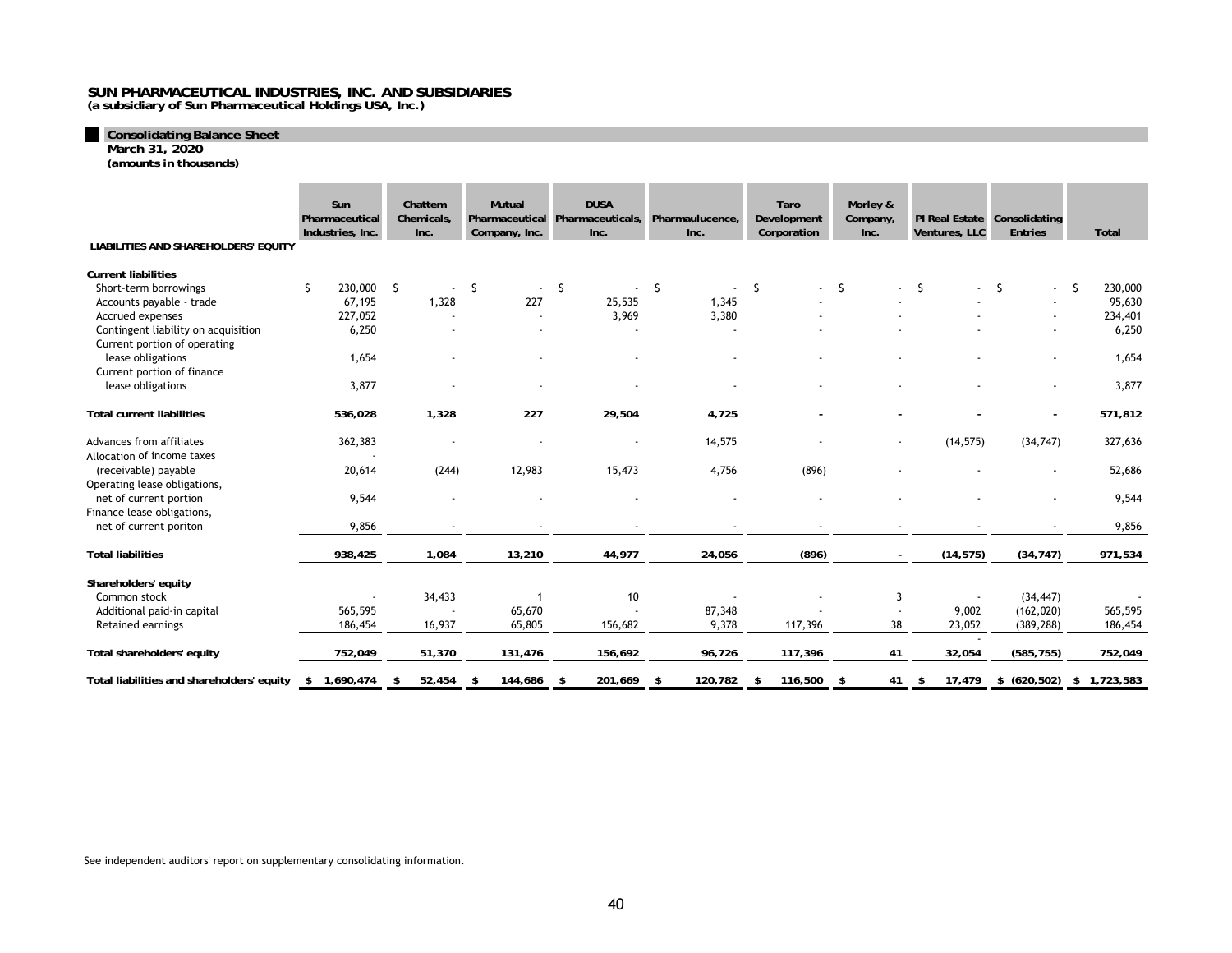**(a subsidiary of Sun Pharmaceutical Holdings USA, Inc.)**

**Consolidating Balance Sheet March 31, 2019**

*(amounts in thousands)*

|                                                                                                     | Sun<br>Pharmaceutical<br>Industries, Inc. | Chattem<br>Chemicals,<br>Inc.   | Mutual<br>Company, Inc.  | <b>DUSA</b><br>Pharmaceutical Pharmaceuticals,<br>Inc. | Pharmaulucence Development<br>, Inc. | Taro<br>Corporation | Morley &<br>Company,<br>Inc. | PI Real<br>Estate<br>Ventures,<br>LLC | Consolidating<br><b>Entries</b> | Total                                        |
|-----------------------------------------------------------------------------------------------------|-------------------------------------------|---------------------------------|--------------------------|--------------------------------------------------------|--------------------------------------|---------------------|------------------------------|---------------------------------------|---------------------------------|----------------------------------------------|
| <b>ASSETS</b>                                                                                       |                                           |                                 |                          |                                                        |                                      |                     |                              |                                       |                                 |                                              |
| Current assets<br>Cash and cash equivalents<br>Accounts receivable, net<br>Due from related parties | 38,497<br>\$<br>472,262<br>160,156        | $1,330$ \$<br>\$<br>4,152<br>÷, | 1,096<br>2,783<br>81,321 | $6,412$ \$<br>- \$<br>37,520<br>22                     | 10,550<br>5,963                      | \$                  | -S                           | \$<br>$\blacksquare$                  | -\$<br>(81, 343)                | S.<br>57,885<br>522,680<br>160,156           |
| Inventories<br>Prepaid expenses and other assets                                                    | 241,272<br>7,848                          | 5,558<br>270                    | 12,884<br>1,922          | 5,366<br>303                                           | 5,381<br>794                         |                     |                              |                                       |                                 | 270,461<br>11,137                            |
| <b>Total current assets</b>                                                                         | 920,035                                   | 11,310                          | 100,006                  | 49,623                                                 | 22,688                               |                     |                              |                                       | (81, 343)                       | 1,022,319                                    |
| Property, plant and equipment                                                                       |                                           |                                 |                          |                                                        |                                      |                     |                              |                                       |                                 |                                              |
| Land<br>Buildings and improvements<br>Equipment                                                     | $\blacksquare$<br>425<br>14,207           | 322<br>15,403<br>27,887         |                          | $\blacksquare$<br>47<br>9,217                          | 17,462                               |                     |                              | 1,483<br>18,281                       |                                 | 1,805<br>34,156<br>68,773                    |
| Furniture and fixtures<br>Vehicles                                                                  | 705<br>16,864                             | 182                             |                          | 1,152                                                  | 677                                  |                     |                              | 109                                   |                                 | 2,825<br>16,864                              |
| Construction in process                                                                             | 908                                       | 1,994                           |                          | 44                                                     | 12,696                               |                     |                              |                                       |                                 | 15,642                                       |
| Total<br>Less accumulated depreciation                                                              | 33,109<br>14,575                          | 45,788<br>24,204                |                          | 10,460<br>10,331                                       | 30,835<br>7,437                      |                     | $\sim$                       | 19,873<br>1,675                       |                                 | 140,065<br>58,222                            |
| Net property, plant and equipment                                                                   | 18,534                                    | 21,584                          |                          | 129                                                    | 23,398                               |                     | $\blacksquare$               | 18,198                                |                                 | 81,843                                       |
| <b>Investments</b><br>Marketable equity securities                                                  | 9,405                                     |                                 |                          |                                                        |                                      | 253,098             | 85                           |                                       |                                 | 262,588                                      |
| Nonmarketable equity securities<br>Investment in unconsolidated subsidiaries<br>Convertible notes   | 7,361<br>721,356<br>11,100                |                                 |                          |                                                        | 29,773                               | 69                  |                              |                                       | (643, 633)                      | 7,361<br>107,565<br>11,100                   |
| <b>Total investments</b>                                                                            | 749,222                                   |                                 |                          |                                                        | 29,773                               | 253,167             | 85                           |                                       | (643, 633)                      | 388,614                                      |
| Goodwill<br>Other intangible assets, net<br>Advances to parent                                      | 16,314                                    | 12,422<br>5,624                 | 5,163<br>23,238          | 43,111<br>41,041<br>45,887                             | 15,380<br>25,340<br>٠.               | 5,614               | $\overline{4}$               |                                       | (80, 367)                       | 70,913<br>87,858<br>$\overline{\phantom{a}}$ |
| <b>Total assets</b>                                                                                 | \$1,704,105                               | $$50,940$ \$                    | 128,407                  | 179,791<br>\$                                          | 116,579<br>-\$                       | \$258,781           | 89<br>-\$                    | \$18,198                              |                                 | \$ (805, 343) \$ 1,651,547                   |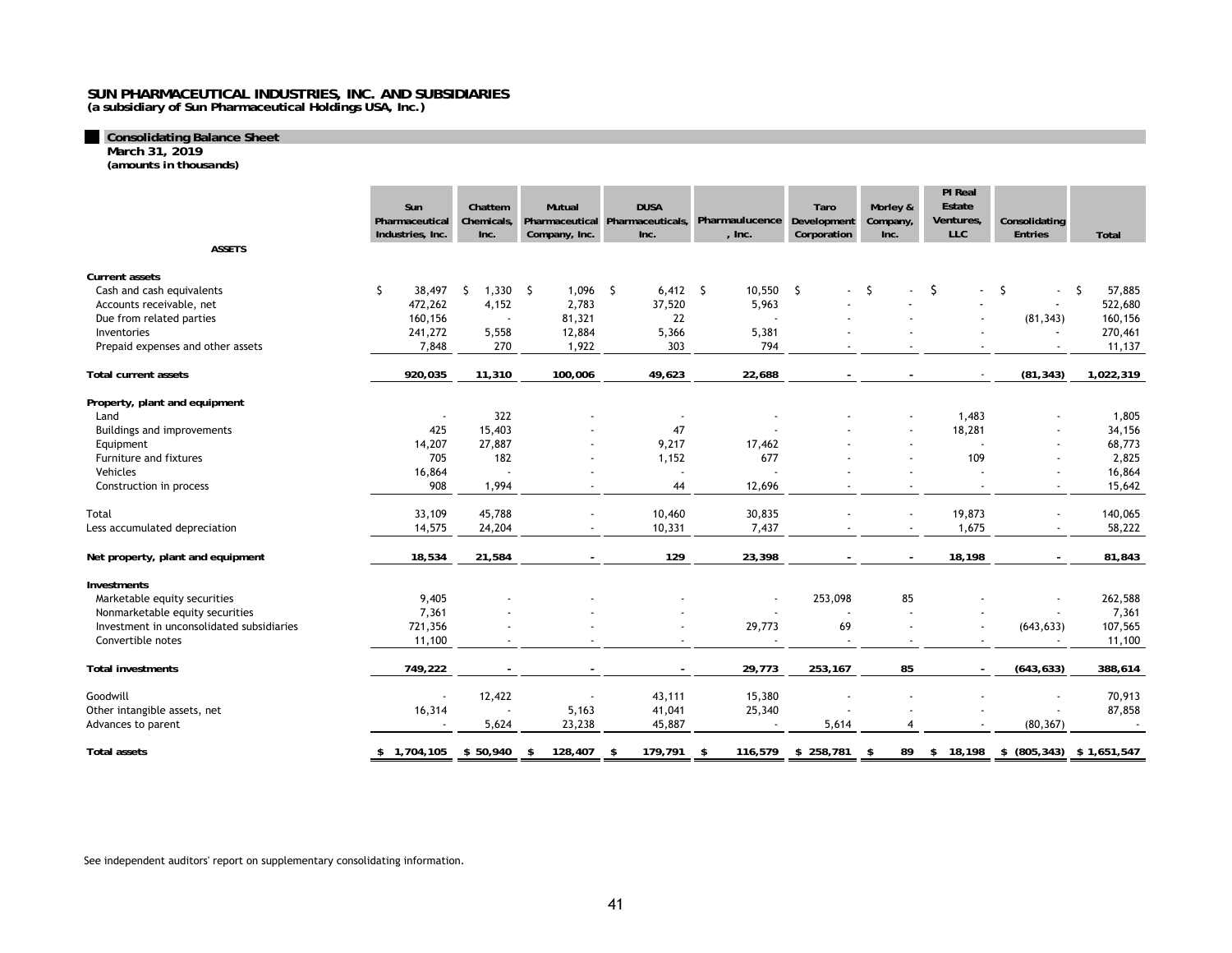**(a subsidiary of Sun Pharmaceutical Holdings USA, Inc.)**

# **Consolidating Balance Sheet March 31, 2019**

*(amounts in thousands)*

|                                                   | Sun<br>Pharmaceutical<br>Industries, Inc. | Chattem<br><b>Chemicals</b><br>Inc. | Mutual<br>Pharmaceutical<br>Company, Inc. | <b>DUSA</b><br>Pharmaceuticals.<br>Inc. | Pharmaulucence<br>, $Inc.$ | Taro<br>Development<br>Corporation | Morley &<br>Company,<br>Inc. | <b>PI</b> Real<br>Estate<br><b>Ventures</b><br><b>LLC</b> | Consolidating<br><b>Entries</b> | <b>Total</b>               |
|---------------------------------------------------|-------------------------------------------|-------------------------------------|-------------------------------------------|-----------------------------------------|----------------------------|------------------------------------|------------------------------|-----------------------------------------------------------|---------------------------------|----------------------------|
| LIABILITIES AND SHAREHOLDERS' EQUITY              |                                           |                                     |                                           |                                         |                            |                                    |                              |                                                           |                                 |                            |
| <b>Current liabilities</b>                        |                                           |                                     |                                           |                                         |                            |                                    |                              |                                                           |                                 |                            |
| Short-term borrowings                             | 370,000<br>Ŝ                              | -S<br>$\overline{\phantom{a}}$      | S.<br>$\sim$                              | S.<br>$\overline{\phantom{a}}$          | -S                         | S.                                 |                              | S.<br>$\sim$                                              | -S                              | 370,000                    |
| Accounts payable - trade                          | 99,637                                    | 3,340                               | 316                                       | 5,303                                   | 1,708                      |                                    |                              |                                                           | (81, 343)                       | 28,961                     |
| Accrued expenses                                  | 134,741                                   |                                     |                                           | 1,535                                   | 1,196                      |                                    |                              |                                                           |                                 | 137,472                    |
| Contingent liability on acquisition               | 6,250                                     |                                     |                                           |                                         |                            |                                    |                              |                                                           |                                 | 6,250                      |
| Current portion of finance lease obligations      | 4,551                                     |                                     |                                           |                                         |                            |                                    |                              |                                                           |                                 | 4,551                      |
| <b>Total current liabilities</b>                  | 615,179                                   | 3,340                               | 316                                       | 6,838                                   | 2,904                      |                                    |                              |                                                           | (81, 343)                       | 547,234                    |
| Advances from affiliate                           | 408,862                                   | $\sim$                              |                                           | $\overline{\phantom{a}}$                | 20,334                     |                                    | $\sim$                       | (11, 575)                                                 | (80, 367)                       | 337,254                    |
| Allocation of income taxes (receivable) payable   | (2, 313)                                  | (244)                               | 14,773                                    | 15,472                                  | 4,816                      | (891)                              | $\sim$                       |                                                           |                                 | 31,613                     |
| Deferred income taxes                             | (48, 609)                                 | 317                                 | (16, 232)                                 | 8,158                                   | 2,431                      | 58,375                             | 20                           |                                                           |                                 | 4,460                      |
| Finance lease obligations, net of current portion | 13,337                                    | $\overline{\phantom{a}}$            |                                           |                                         |                            |                                    | $\blacksquare$               |                                                           |                                 | 13,337                     |
| <b>Total liabilities</b>                          | 986,456                                   | 3,413                               | (1, 143)                                  | 30,468                                  | 30,485                     | 57,484                             | 20                           | (11, 575)                                                 | (161, 710)                      | 933,898                    |
| Shareholders' equity                              |                                           |                                     |                                           |                                         |                            |                                    |                              |                                                           |                                 |                            |
| Common stock                                      |                                           | 34,433                              |                                           | 10                                      |                            |                                    | 3                            |                                                           | (34, 447)                       |                            |
| Additional paid-in capital                        | 565,595                                   |                                     | 65,670                                    |                                         | 87,348                     |                                    |                              | 9,002                                                     | (162, 020)                      | 565,595                    |
| Retained earnings (accumulated deficit)           | 152,054                                   | 13,094                              | 63,879                                    | 149,313                                 | (1, 254)                   | 201,297                            | 66                           | 20,771                                                    | (447, 166)                      | 152,054                    |
| Total shareholders' equity                        | 717,649                                   | 47,527                              | 129,550                                   | 149,323                                 | 86,094                     | 201,297                            | 69                           | 29,773                                                    | (643, 633)                      | 717,649                    |
| Total liabilities and shareholders' equity        | \$1,704,105                               | \$50,940                            | 128,407<br>\$                             | 179,791<br>\$                           | 116,579<br>-\$             | \$258,781                          | 89<br>\$                     | 18,198<br>\$                                              |                                 | \$ (805, 343) \$ 1,651,547 |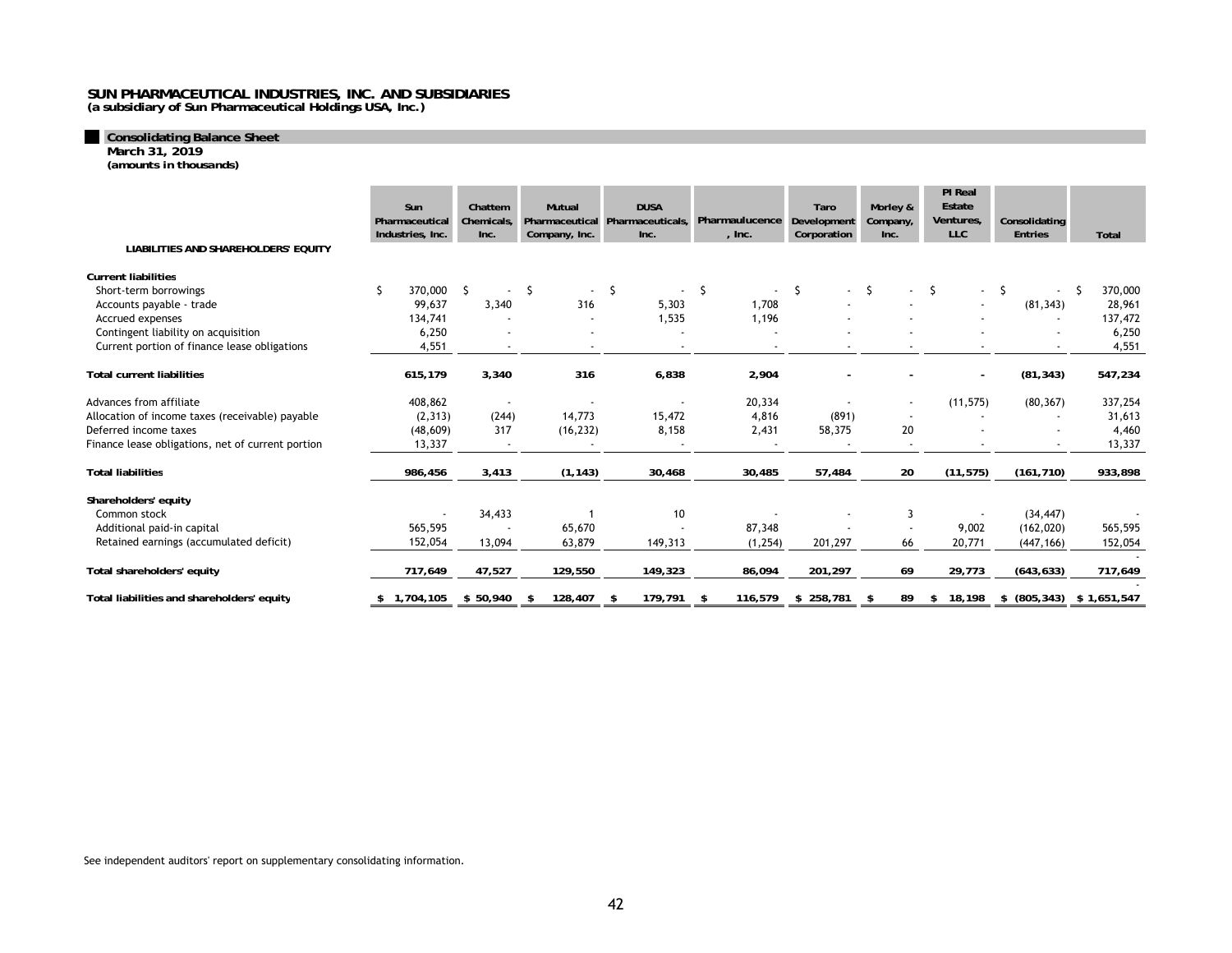**(a subsidiary of Sun Pharmaceutical Holdings USA, Inc.)** 

#### **Consolidating Statement of Income**

**Year Ended March 31, 2020**

*(amounts in thousands)*

|                                                                                                                               | Sun<br>Pharmaceutical<br>Industries, Inc. |      | Chattem<br>Chemicals,<br>Inc. |     | Mutual<br>Pharmaceutical<br>Company, Inc. | <b>DUSA</b><br>Pharmaceuticals.<br>Inc. |     | Pharmaulucence,<br>Inc.         | Taro<br>Development<br>Corporation | Morley &<br>Company,<br>Inc. | PI Real<br>Estate<br>Ventures,<br><b>LLC</b> |       | Consolidating<br><b>Entries</b> | Total                                            |
|-------------------------------------------------------------------------------------------------------------------------------|-------------------------------------------|------|-------------------------------|-----|-------------------------------------------|-----------------------------------------|-----|---------------------------------|------------------------------------|------------------------------|----------------------------------------------|-------|---------------------------------|--------------------------------------------------|
| Sales                                                                                                                         | 759,279                                   | S.   | 29,034                        | -S  | 41,268                                    | 104,256<br>S                            | S.  | 39,979                          | -S                                 | -S                           | -S                                           | 3,000 | (40, 395)<br>-S                 | 936,421<br>S.                                    |
| Cost of goods sold<br>Selling, general and administrative expenses<br>Research and development costs                          | 564,533<br>61,729<br>3,595<br>358         |      | 11,408<br>12,018<br>123       |     | 31,233<br>6,019                           | 3,675<br>93,687<br>993                  |     | 2,267<br>25,713<br>979          |                                    |                              |                                              | 719   | (40, 395)                       | 572,721<br>199,885<br>$\sim$<br>5,690<br>364     |
| Loss on disposal of property, plant, and equipment<br>Operating income                                                        | 129,064                                   |      | 5,485                         |     | 4,016                                     | 6<br>5,895                              |     | 11,020                          |                                    |                              |                                              | 2,281 |                                 | 157,761                                          |
| Other (expense) income<br>Interest expense<br>Dividend and interest income<br>Gains (losses) on equity securities             | (22, 991)<br>793<br>8,896                 |      | (2)<br>282                    |     | 36                                        | (63)                                    |     | 139<br>$\overline{\phantom{a}}$ | (110, 329)                         | (37)                         |                                              |       | 268<br>(268)                    | (22, 788)<br>983<br>(101, 470)<br>$\blacksquare$ |
| Equity in (losses) earnings from<br>unconsolidated subsidiaries<br>Gain on sale of intangible asset<br>Other income (expense) | (51, 159)<br>5,020                        |      |                               |     |                                           | 137                                     |     | 2,281<br>(2, 222)               | (28)<br>$\overline{2}$             |                              |                                              |       | 57,878                          | 8,972<br>2,937                                   |
| Other (expense) income, net                                                                                                   | (59, 441)                                 |      | 280                           |     | 36                                        | 75                                      |     | 198                             | (110, 355)                         | (37)                         |                                              |       | 57,878                          | (111, 366)                                       |
| Income (loss) before allocated income taxes                                                                                   | 69,623                                    |      | 5,765                         |     | 4,052                                     | 5,970                                   |     | 11,218                          | (110, 355)                         | (37)                         |                                              | 2,281 | 57,878                          | 46,395                                           |
| Allocated income tax (benefit) expense                                                                                        | 34,909                                    |      | 1,922                         |     | 2,126                                     | (1, 399)                                |     | 586                             | (26, 454)                          | (9)                          |                                              |       |                                 | 11,681                                           |
| Net income (loss)                                                                                                             | \$<br>34,714                              | - \$ | 3,843                         | -\$ | 1,926                                     | 7,369<br>-\$                            | -\$ | 10,632                          | $(83,901)$ \$<br>\$                | (28)                         | - \$                                         | 2,281 | 57,878<br>\$                    | 34,714<br>\$                                     |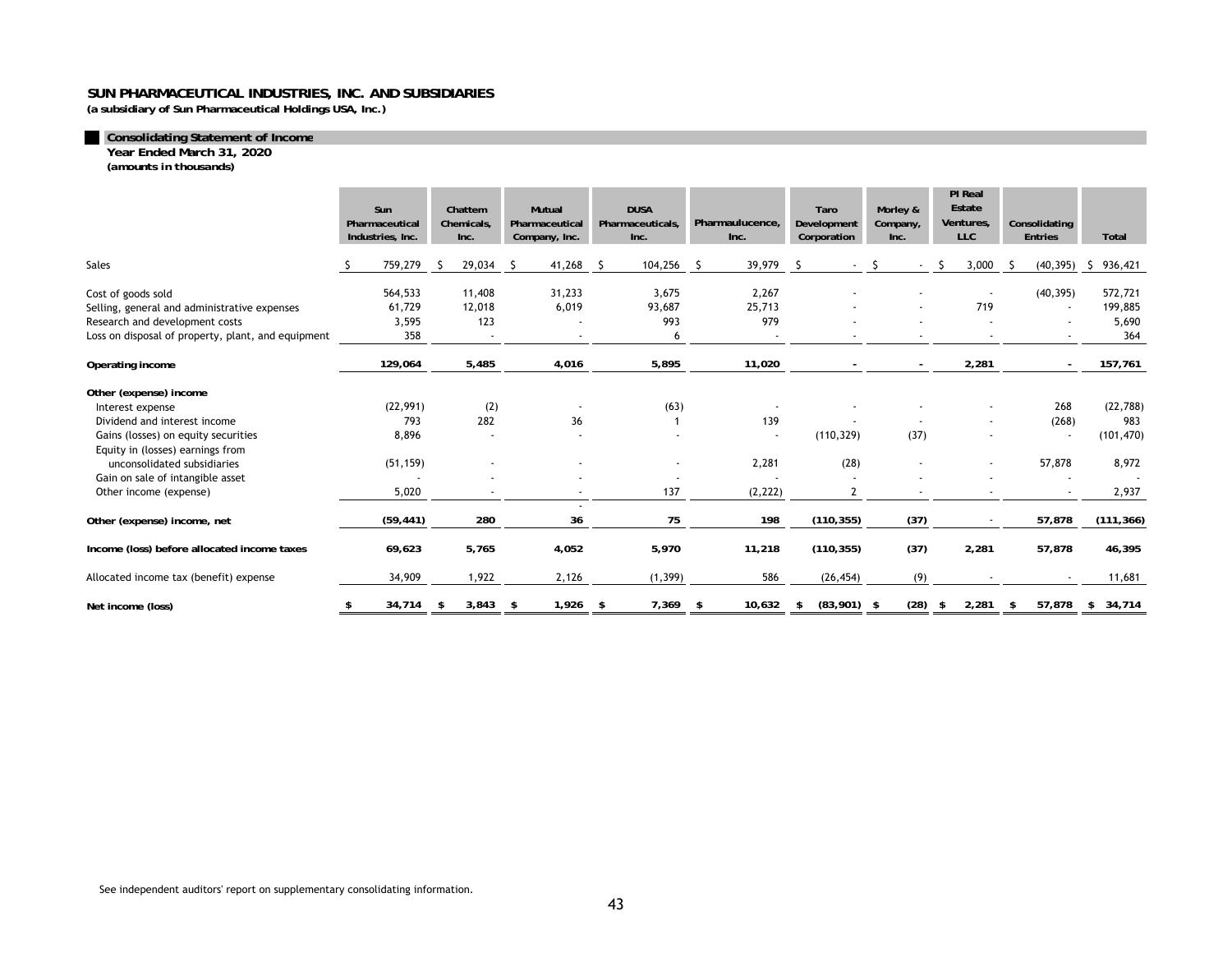**(a subsidiary of Sun Pharmaceutical Holdings USA, Inc.)** 

#### **Consolidating Statement of Income**

**Year Ended March 31, 2019**

*(amounts in thousands)*

|                                                           | Sun<br>Pharmaceutical<br>Industries, Inc. |           | Chattem<br>Chemicals,<br>Inc. |            | Mutual<br>Pharmaceutical<br>Company, Inc. |                          | <b>DUSA</b><br>Pharmaceuticals,<br>Inc. |        | Pharmaulucence,<br>Inc. |                          | Taro<br>Development<br>Corporation |        | Morley &<br>Company,<br>Inc. |                | PI Real<br>Estate<br>Ventures,<br><b>LLC</b> |       | Consolidating<br><b>Entries</b> |                          | Total                |
|-----------------------------------------------------------|-------------------------------------------|-----------|-------------------------------|------------|-------------------------------------------|--------------------------|-----------------------------------------|--------|-------------------------|--------------------------|------------------------------------|--------|------------------------------|----------------|----------------------------------------------|-------|---------------------------------|--------------------------|----------------------|
| <b>Sales</b>                                              |                                           | 767,056   |                               | 22,639     | -S                                        | 52,679                   | - S                                     | 94,130 | -S                      | 34,802                   | -S                                 | $\sim$ | S.                           | $\blacksquare$ | -S                                           | 3,000 |                                 | (52, 286)                | 922,020<br>S.        |
| Cost of goods sold                                        |                                           | 553,401   |                               | 20,107     |                                           | 45,141                   |                                         | 31,836 |                         | 12,059                   |                                    |        |                              |                |                                              | 443   |                                 | (52, 286)                | 610,701              |
| Selling, general and administrative expenses              |                                           | 225,769   |                               | 2,459      |                                           | 2,336                    |                                         | 44,092 |                         | 11,609                   |                                    |        |                              |                |                                              | 1,110 |                                 | $\overline{\phantom{a}}$ | 287,375              |
| Research and development costs                            |                                           | 1,542     |                               | 956        |                                           |                          |                                         | 3,801  |                         | 3,569                    |                                    |        |                              |                |                                              |       |                                 |                          | 9,868                |
| Loss (gain) on disposal of property, plant, and equipment |                                           | 7,789     |                               | 77         |                                           | $\overline{\phantom{a}}$ |                                         |        |                         | (124)                    |                                    |        |                              |                |                                              |       |                                 |                          | 7,742                |
|                                                           |                                           |           |                               |            |                                           |                          |                                         |        |                         | $\overline{\phantom{a}}$ |                                    |        |                              |                |                                              |       |                                 |                          |                      |
| Operating (loss) income                                   |                                           | (21, 445) |                               | (960)      |                                           | 5,202                    |                                         | 14,401 |                         | 7,689                    |                                    |        |                              |                |                                              | 1,447 |                                 |                          | 6,334                |
| Other (expense) income                                    |                                           |           |                               |            |                                           |                          |                                         |        |                         |                          |                                    |        |                              |                |                                              |       |                                 |                          |                      |
| Interest expense                                          |                                           | (20, 988) |                               |            |                                           |                          |                                         |        |                         |                          |                                    |        |                              |                |                                              | (740) |                                 | 1,353                    | (20, 375)            |
| Dividend and interest income                              |                                           | 1,035     |                               | 304        |                                           | 350                      |                                         | 538    |                         | 161                      |                                    | 30,003 |                              | 8              |                                              | ٠     |                                 | (1, 353)                 | 31,046               |
| (Losses) gains on equity securities                       |                                           | (3,045)   |                               |            |                                           |                          |                                         |        |                         |                          |                                    | 51,922 |                              | 17             |                                              |       |                                 |                          | 48,894               |
| Equity in earnings from unconsolidated subsidiaries       |                                           | 108,140   |                               |            |                                           | ٠                        |                                         |        |                         | 707                      |                                    | 19     |                              |                |                                              |       |                                 | (87, 543)                | 21,323               |
| Gain on sale of intangible asset                          |                                           | 149       |                               | ٠          |                                           | ٠                        |                                         |        |                         |                          |                                    |        |                              |                |                                              |       |                                 |                          | 149                  |
| Other income                                              |                                           |           |                               |            |                                           |                          |                                         | 30     |                         | 309                      |                                    |        |                              |                |                                              |       |                                 |                          | 339                  |
| Other income (expense), net                               |                                           | 85,291    |                               | 304        |                                           | 350                      |                                         | 568    |                         | 1,177                    |                                    | 81,944 |                              | 25             |                                              | (740) |                                 | (87, 543)                | 81,376               |
| Income (loss) before allocated income taxes               |                                           | 63,846    |                               | (656)      |                                           | 5,552                    |                                         | 14,969 |                         | 8,866                    |                                    | 81,944 |                              | 25             |                                              | 707   |                                 | (87, 543)                | 87,710               |
| Allocated income tax (benefit) expense                    |                                           | (3, 587)  |                               | (89)       |                                           | 1,167                    |                                         | 3,135  |                         | 1,874                    |                                    | 17,771 |                              | 6              |                                              |       |                                 |                          | 20,277               |
| Net income (loss)                                         | \$                                        | 67,433    | \$                            | $(567)$ \$ |                                           | 4,385                    | - \$                                    | 11,834 | \$                      | 6,992                    | \$                                 | 64,173 | -\$                          | 19             | \$                                           | 707   | \$                              |                          | $(87,543)$ \$ 67,433 |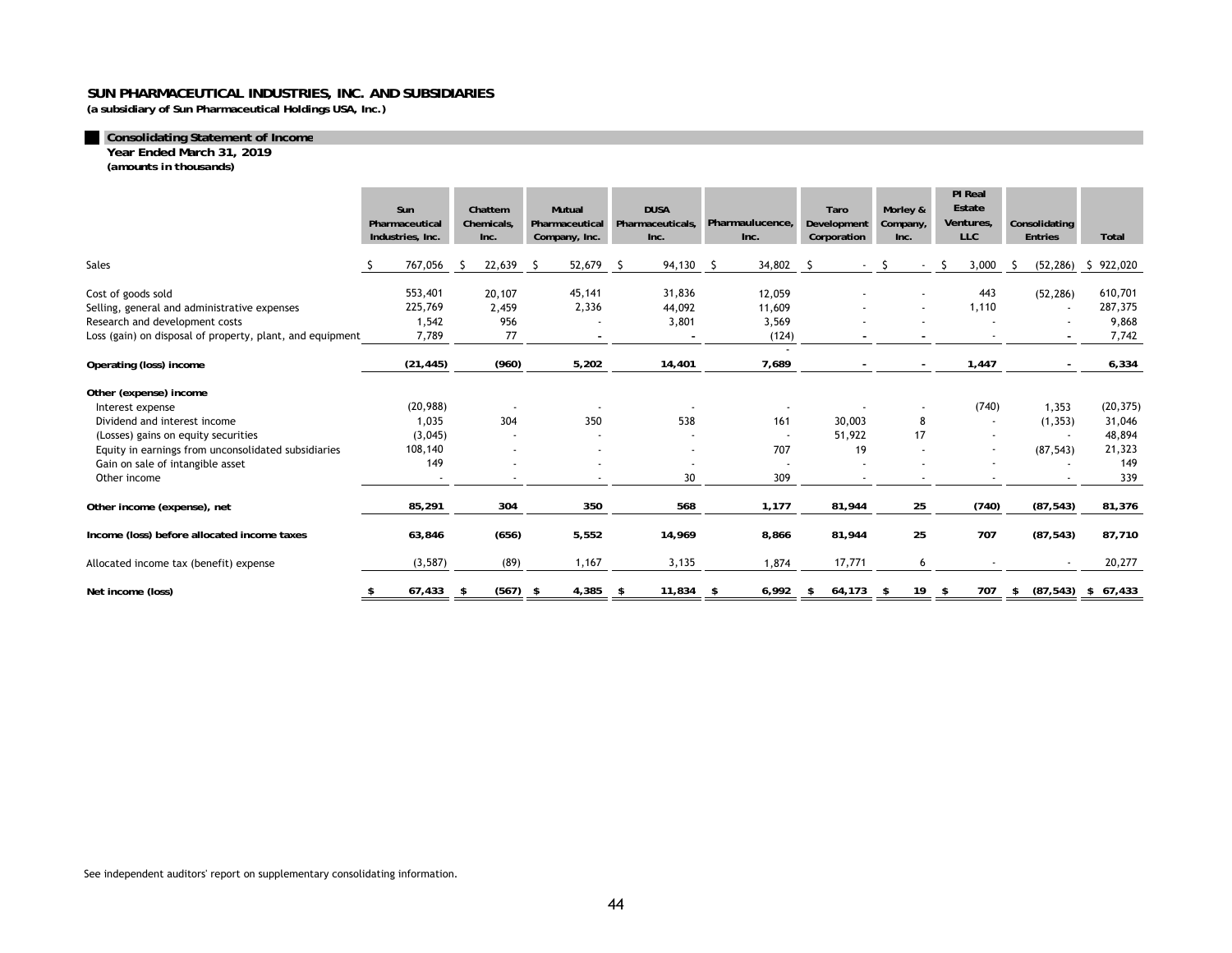**(a subsidiary of Sun Pharmaceutical Holdings USA, Inc.)** 

**Consolidating Statements of Shareholders' Equity**

**March 31, 2020 and 2019**

*(amounts in thousands)*

|                                                                 | Sun<br>Pharmaceutical<br>Industries, Inc. |    | Chattem<br>Chemicals,<br>Inc. |      | Mutual<br>Pharmaceutical<br>Company, Inc. | <b>DUSA</b><br>Pharmaceuticals,<br>Inc. |      | Pharmaulucence,<br>Inc.  |     | Taro<br>Development<br>Corporation | Morley &<br>Company,<br>Inc. | PI Real<br>Estate<br>Ventures,<br><b>LLC</b> | Consolidating<br><b>Entries</b> | Total     |
|-----------------------------------------------------------------|-------------------------------------------|----|-------------------------------|------|-------------------------------------------|-----------------------------------------|------|--------------------------|-----|------------------------------------|------------------------------|----------------------------------------------|---------------------------------|-----------|
| Balances, April 1, 2018                                         | \$<br>510,918                             |    | 48,094                        | - \$ | 125,165                                   | \$<br>137,489                           | \$   | 79,102                   | -\$ | (8)                                | \$                           | \$<br>29,066                                 | \$<br>(418,909)                 | \$510,918 |
| Net income (loss)                                               | 67,433                                    |    | (567)                         |      | 4,385                                     | 11,834                                  |      | 6,992                    |     | 64,173                             | 19                           | 707                                          | (87, 543)                       | 67,433    |
| Cumulative effect of change in<br>accounting principle (Note 2) | 147,353                                   |    |                               |      |                                           |                                         |      | $\blacksquare$           |     | 137,132                            | 49                           | $\overline{\phantom{a}}$                     | (137, 181)                      | 147,353   |
| Distributions                                                   | (8,055)                                   |    | $\overline{\phantom{a}}$      |      | $\overline{\phantom{a}}$                  | $\overline{\phantom{a}}$                |      | $\overline{\phantom{a}}$ |     | $\overline{\phantom{a}}$           |                              |                                              |                                 | (8,055)   |
| Balances, March 31, 2019                                        | 717,649                                   |    | 47,527                        |      | 129,550                                   | 149,323                                 |      | 86,094                   |     | 201,297                            | 69                           | 29,773                                       | (643, 633)                      | 717,649   |
| Net income (loss)                                               | 34,714                                    |    | 3,843                         |      | 1,926                                     | 7,369                                   |      | 10,632                   |     | (83,901)                           | (28)                         | 2,281                                        | 57,878                          | 34,714    |
| Cumulative effect of change in<br>accounting principle (Note 1) | (314)                                     |    |                               |      |                                           |                                         |      |                          |     |                                    |                              |                                              |                                 | (314)     |
| Balances, March 31, 2020                                        | \$<br>752,049                             | s. | 51,370                        | \$   | 131,476                                   | \$<br>156,692                           | - \$ | 96,726                   | \$  | 117,396                            | \$<br>41                     | \$<br>32,054                                 | \$<br>(585,755)                 | \$752,049 |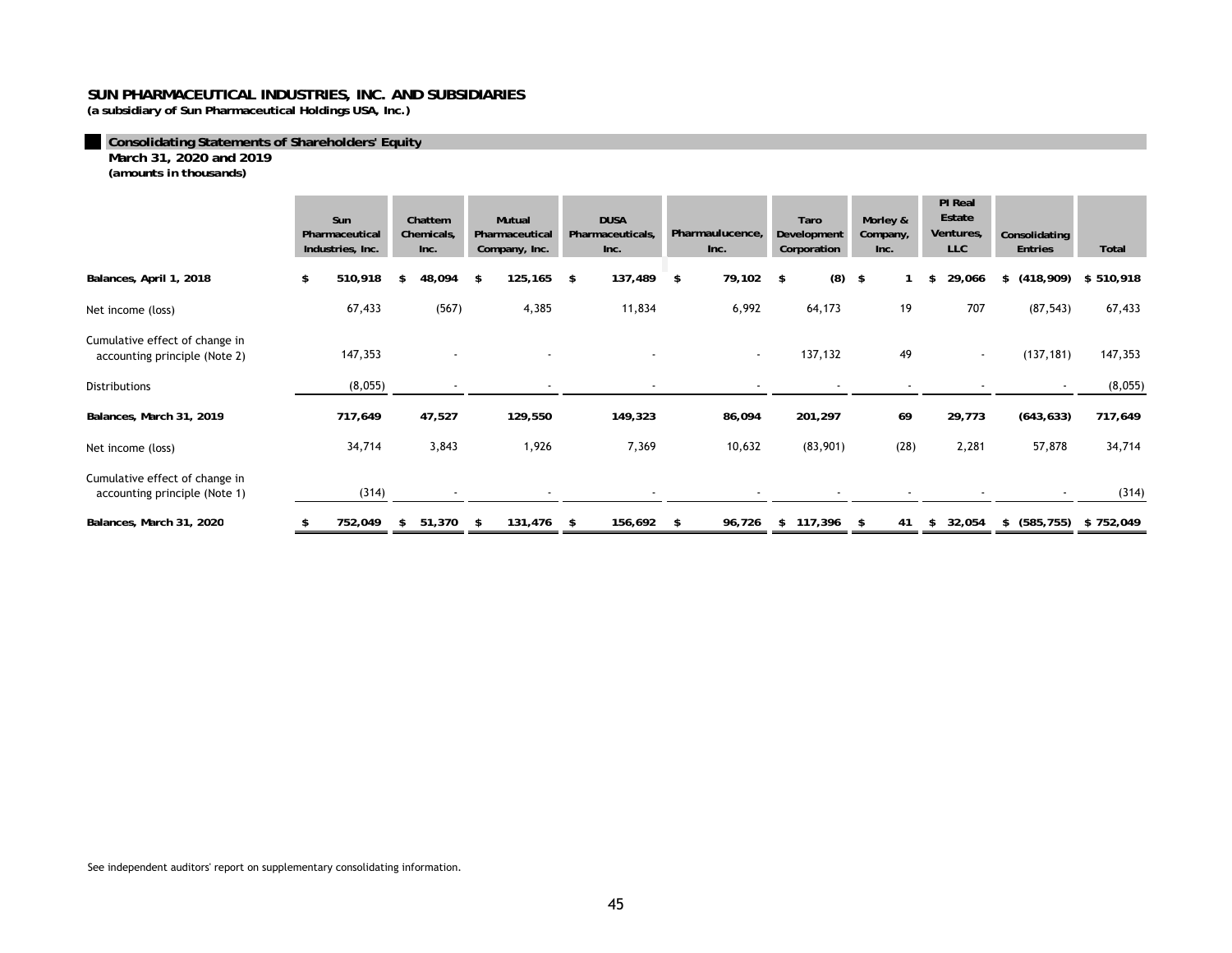**(a subsidiary of Sun Pharmaceutical Holdings USA, Inc.)** 

# **CONSOLIDATING STATEMENT OF CASH FLOWS Year Ended March 31, 2020**

*(amounts in thousands)* 

|                                                                    | Sun<br>Pharmaceutical<br>Industries, Inc. | Chattem<br>Chemicals,<br>Inc. | Mutual<br>Company, Inc.            | <b>DUSA</b><br>Pharmaceutical Pharmaceuticals,<br>Inc. | Pharmaulucence,<br>Inc.  | Taro<br>Development<br>Corporation | Morley &<br>Company<br>Inc. | PI Real<br>Estate<br>Ventures,<br><b>LLC</b> | Consolidating<br><b>Entries</b> | Total         |
|--------------------------------------------------------------------|-------------------------------------------|-------------------------------|------------------------------------|--------------------------------------------------------|--------------------------|------------------------------------|-----------------------------|----------------------------------------------|---------------------------------|---------------|
| Cash flows from operating activities                               |                                           |                               |                                    |                                                        |                          |                                    |                             |                                              |                                 |               |
| Net income (loss)                                                  | S.<br>34,714                              | 3,843<br>-S                   | 1,926<br>- \$                      | 7,369 \$<br>- \$                                       | 10,632                   | $(83,901)$ \$<br>-S                | (28)                        | -S<br>2.281                                  | 57,878<br>-S                    | 34,714<br>-S  |
| Adjustments to reconcile net income (loss) to net cash provided by |                                           |                               |                                    |                                                        |                          |                                    |                             |                                              |                                 |               |
| (used in) operating activities                                     |                                           |                               |                                    |                                                        |                          |                                    |                             |                                              |                                 |               |
| Depreciation                                                       | 7,544                                     | 1,693                         |                                    | 38                                                     | 2,447                    |                                    |                             | 719                                          |                                 | 12,441        |
| Amortization                                                       | 4,824                                     |                               | 4,542                              | 24,625                                                 | 4,229                    |                                    |                             |                                              |                                 | 38,220        |
| (Gains) losses on equity securities                                | (8, 896)                                  | ÷,                            |                                    |                                                        | $\overline{\phantom{a}}$ | 110,329                            | 37                          |                                              |                                 | 101,470       |
| Equity in losses (earnings) from unconsolidated subsidiaries       | 51,159                                    |                               |                                    | $\overline{\phantom{a}}$                               | (2, 281)                 | 28                                 |                             |                                              | (57, 878)                       | (8,972)       |
| Loss on disposal of property, plant, and equipment                 | (1,628)                                   | $\overline{\phantom{a}}$      |                                    |                                                        |                          |                                    |                             |                                              |                                 | (1,628)       |
| Deferred income taxes (benefit)                                    | (2, 304)                                  | 1,922                         | 2,066                              | (5,073)                                                | (1, 453)                 | (26, 449)                          | (9)                         |                                              |                                 | (31, 300)     |
| Recovery of doubtful accounts                                      | (2,990)                                   | ÷,                            |                                    |                                                        |                          |                                    | $\overline{\phantom{a}}$    |                                              |                                 | (2,990)       |
| Changes in operating assets and liabilities                        |                                           |                               |                                    |                                                        |                          |                                    |                             |                                              |                                 |               |
| which provided (used) cash                                         |                                           |                               |                                    |                                                        |                          |                                    |                             |                                              |                                 |               |
| Accounts receivable                                                | 24,506                                    | (804)                         | 2,783                              | 15,370                                                 | (1,100)                  |                                    |                             |                                              |                                 | 40,755        |
| Due from related parties                                           | (2, 277)                                  | 1,770                         | (9, 242)                           | (118, 038)                                             | (15, 792)                |                                    |                             |                                              | (81, 343)                       | (224, 922)    |
| Inventories                                                        | (18, 460)                                 | (2,906)                       | (2,900)                            | 1,467                                                  | (1, 137)                 |                                    |                             |                                              |                                 | (23,936)      |
| Allocated income tax receivable / payable                          | 22,927                                    | $\overline{\phantom{a}}$      | (1,790)                            | $\overline{1}$                                         | (60)                     | (5)                                |                             |                                              |                                 | 21,073        |
| Prepaid expenses and other assets                                  | (3, 366)                                  | 184                           | 1,608                              | 83                                                     | 367                      |                                    |                             |                                              |                                 | (1, 124)      |
| Accounts payable                                                   | (32, 442)                                 | (2,012)                       | (89)                               | 20,232                                                 | (363)                    |                                    |                             |                                              | 81,343                          | 66,669        |
| Accrued expenses                                                   | 92,311                                    |                               |                                    | 2,434                                                  | 2,184                    |                                    |                             |                                              |                                 | 96,929        |
| Lease obligations                                                  | (1,024)                                   | $\overline{\phantom{a}}$      | $\overline{\phantom{a}}$           | $\overline{\phantom{a}}$                               |                          |                                    |                             |                                              |                                 | (1,024)       |
| Net cash provided by (used in) operating activities                | 164,598                                   | 3,690                         | (1,096)                            | (51, 492)                                              | (2, 327)                 | $\overline{2}$                     | $\sim$                      | 3,000                                        |                                 | 116,375       |
|                                                                    |                                           |                               |                                    |                                                        |                          |                                    |                             |                                              |                                 |               |
| Cash flows from investing activities                               |                                           |                               |                                    |                                                        |                          |                                    |                             |                                              |                                 |               |
| Purchases and construction of property, plant and equipment        | (646)                                     | (757)                         |                                    |                                                        | (2, 226)                 |                                    |                             |                                              |                                 | (3,629)       |
| Proceeds on disposal of property, plant, and equipment             | 3,060                                     | ÷.                            |                                    |                                                        |                          |                                    |                             |                                              |                                 | 3,060         |
| Investment in unconsolidated entities                              | (3,002)                                   |                               |                                    |                                                        |                          |                                    |                             |                                              |                                 | (3,002)       |
| Distributions from unconsolidated subsidiaries                     | 21,911                                    |                               |                                    |                                                        |                          |                                    |                             |                                              |                                 | 21,911        |
| Issuance of convertible note                                       | (900)                                     | $\overline{\phantom{a}}$      |                                    |                                                        |                          |                                    |                             |                                              |                                 | (900)         |
| Net cash provided by (used in) investing activities                | 20,423                                    | (757)                         |                                    | ٠                                                      | (2, 226)                 |                                    |                             |                                              |                                 | 17,440        |
| Cash flows from financing activities                               |                                           |                               |                                    |                                                        |                          |                                    |                             |                                              |                                 |               |
| Proceeds from short-term borrowings                                | 20,000                                    |                               |                                    |                                                        |                          |                                    |                             |                                              |                                 | 20,000        |
| Net repayment of short-term borrowings                             | (160,000)                                 |                               |                                    |                                                        |                          |                                    |                             |                                              |                                 | (160,000)     |
| (Repayments to) advances from affiliates, net                      | (46, 479)                                 | (265)                         |                                    | 45,887                                                 | (5,759)                  | (2)                                |                             | (3,000)                                      |                                 | (9,618)       |
| Repayment of finance lease obligations                             | (8, 807)                                  | ÷,                            |                                    |                                                        |                          |                                    |                             |                                              |                                 | (8, 807)      |
|                                                                    |                                           |                               |                                    |                                                        |                          |                                    |                             |                                              |                                 |               |
| Net cash (used in) provided by financing activities                | (195, 286)                                | (265)                         |                                    | 45,887                                                 | (5, 759)                 | (2)                                |                             | (3,000)                                      |                                 | (158, 425)    |
| Net (decrease) increase in cash and cash equivalents               | (10, 265)                                 | 2,668                         | (1,096)                            | (5,605)                                                | (10, 312)                |                                    |                             |                                              |                                 | (24, 610)     |
| Cash and cash equivalents, beginning of year                       | 38,497                                    | 1,330                         | 1,096                              | 6,412                                                  | 10,550                   |                                    |                             |                                              |                                 | 57,885        |
| Cash and cash equivalents, end of year                             | \$<br>28,232                              | 3,998<br>s.                   | - \$<br>$\mathcal{L}^{\text{max}}$ | 807 \$<br>-\$                                          | 238                      | $\sim$                             | - \$<br>÷.                  | $\sqrt{2}$<br>$\mathcal{L}^{\mathcal{L}}$    | $\sqrt{3}$                      | $-$ \$ 33,275 |